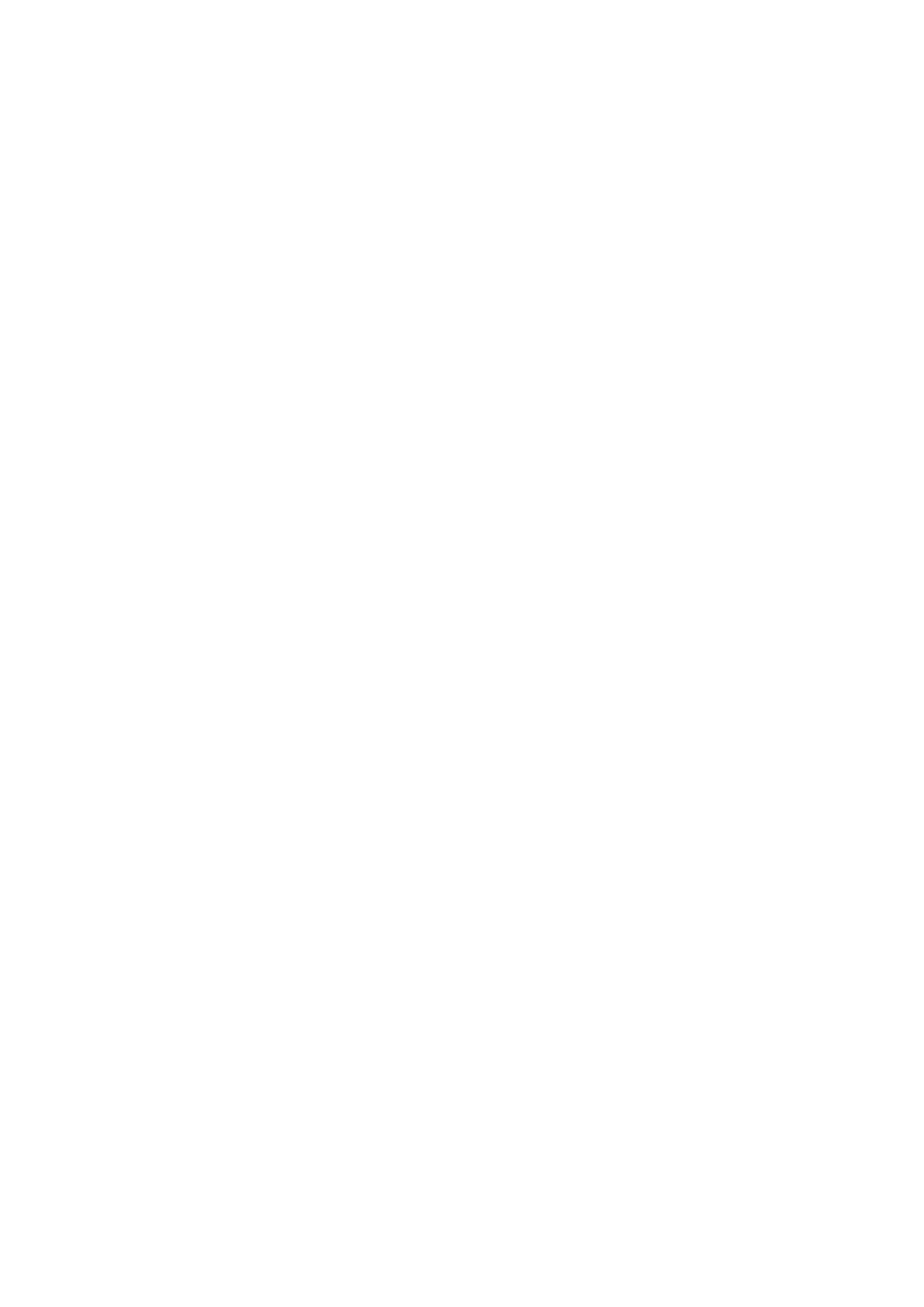# Survey Contents

|    | 1. Outline of TOKYO GAME SHOW 2021 ONLINE Visitors Survey                                                                                                                                                                           | 1  |
|----|-------------------------------------------------------------------------------------------------------------------------------------------------------------------------------------------------------------------------------------|----|
|    |                                                                                                                                                                                                                                     |    |
|    | 2. Visitors' Information                                                                                                                                                                                                            | 2  |
|    | 1. Gender                                                                                                                                                                                                                           | 2  |
|    | 2. Gender and Age <b>construction</b> and contact the contract of the contract of the contract of the contract of the contract of the contract of the contract of the contract of the contract of the contract of the contract of t | 2  |
|    |                                                                                                                                                                                                                                     | 3  |
|    |                                                                                                                                                                                                                                     | 3  |
|    | 5. The Amount of Time Spent Playing Console/Smartphone/PC Games ···············                                                                                                                                                     | 4  |
|    |                                                                                                                                                                                                                                     | 6  |
|    | 7. Experience of Events Excluding TOKYO GAME SHOW <b>With CONSTANDING</b>                                                                                                                                                           | 7  |
|    |                                                                                                                                                                                                                                     |    |
| 3. | TOKYO GAME SHOW 2021 ONLINE / Overall                                                                                                                                                                                               | 9  |
|    | 1. Information Sources                                                                                                                                                                                                              | 9  |
|    |                                                                                                                                                                                                                                     | 11 |
|    | 3. Viewing Time                                                                                                                                                                                                                     | 12 |
|    | 4. Degree of Satisfaction contract to the contract of the Satisfaction of the contract of the Degree of Satisfaction                                                                                                                | 13 |
|    | 5. Impressions                                                                                                                                                                                                                      | 15 |
|    | 6. Shares on SNS <b>continuous</b> continuous continuous continuous continuous continuous continuous continuous continuous                                                                                                          | 16 |
|    | 7. Intention to Visit the Next TOKYO GAME SHOW <b>CONCLUMENT CONVIDENT</b>                                                                                                                                                          | 17 |
|    |                                                                                                                                                                                                                                     |    |
| 4. | Content                                                                                                                                                                                                                             | 18 |
|    |                                                                                                                                                                                                                                     | 18 |
|    | 2. Favorite Developer/Publisher                                                                                                                                                                                                     | 19 |
|    | 3. Views of Official Programmes (Total/Top Three Memorable Programmes)                                                                                                                                                              | 21 |
|    | 1) Ranking 2) Avarage programme views per person                                                                                                                                                                                    |    |
|    | 4. Impressions of Official Programmes <b>constructs</b> and a substantial programmes and a substantial programmes and a substantial programmes and a substantial programmes and a substantial programmes are substantial programmes | 26 |
|    |                                                                                                                                                                                                                                     | 27 |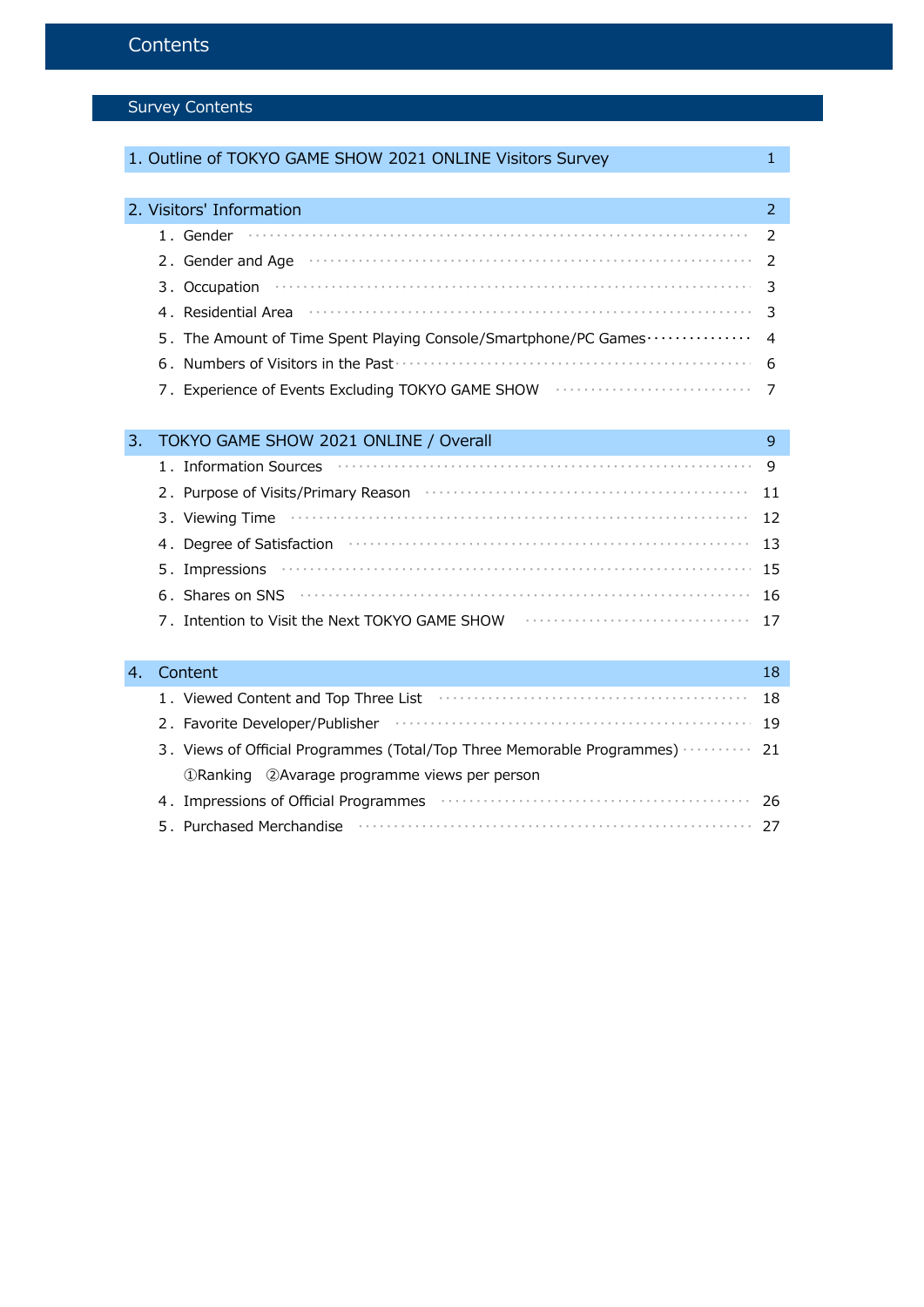**Chapter 1 Guide to Survey**

**Outline of TOKYO GAME SHOW 2021 ONLINE Visitors Survey**

**1.** Outline of Survey **and a 1**  $\bullet$  $\bullet\bullet\bullet\bullet$  $\bullet$  $\bullet\bullet\bullet\bullet$  $\bullet$  $\bullet$  $\blacksquare$  $\blacksquare$  $\bullet$  $\bullet$ 

|                                        | TOKYO GAME SHOW 2021 ONLINE Visitors Survey                                                                                                                                                                                                                                                                                                                                                                                                                                           |
|----------------------------------------|---------------------------------------------------------------------------------------------------------------------------------------------------------------------------------------------------------------------------------------------------------------------------------------------------------------------------------------------------------------------------------------------------------------------------------------------------------------------------------------|
| ■ Purpose                              | Understand general visitors to the TOKYO GAME SHOW 2021 ONLINE in terms of<br>their basic characteristics, the extent to which they play games on a regular<br>basis, and their level of participation in TOKYO GAME SHOW.                                                                                                                                                                                                                                                            |
| ■ Targets                              | Visitors to the TOKYO GAME SHOW 2021 ONLINE<br>Individual men and women of ages 3 or older                                                                                                                                                                                                                                                                                                                                                                                            |
| ■ Sampling Plan                        | A banner linking to the survey application site was posted on the TOKYO GAME<br>SHOW 2021 ONLINE website to recruit survey respondents. The link to the survey<br>website was distributed during the response period to those who responded, and<br>they were asked to answer the questionnaire.                                                                                                                                                                                      |
| Questionnaire                          | See questionnaire form at the end of report                                                                                                                                                                                                                                                                                                                                                                                                                                           |
| ■ Method                               | WEB survey                                                                                                                                                                                                                                                                                                                                                                                                                                                                            |
| ■ Survey period                        | September 30, 2021(Thur) - October 10, 2021(Sun)                                                                                                                                                                                                                                                                                                                                                                                                                                      |
| ■ Effective<br>Responses               | 2,746 samples<br>The total number of views of the official programme was<br>39,465,366 times. (46 programs)                                                                                                                                                                                                                                                                                                                                                                           |
| ■ Method of<br>Analysis                | To clarify the characteristics of TOKYO GAME SHOW 2021 ONLINE visitors, we<br>compiled a report by conducting a cross tabulation of the respondents by sex, age<br>and compared it with the past two years' TOKYO GAME SHOW visitor surveys.<br>*Since the survey methods differ, data from 2019 is merely a reference value. Note<br>that this report is based on valid respondents.<br>For the most part, those with less than 30 respondents are not mentioned in the<br>analysis. |
| Organizer/<br>Research<br>Organization | Organizer: Computer Entertainment Supplier's Association (CESA)<br>Research organization: Nippon Research Center, Ltd.                                                                                                                                                                                                                                                                                                                                                                |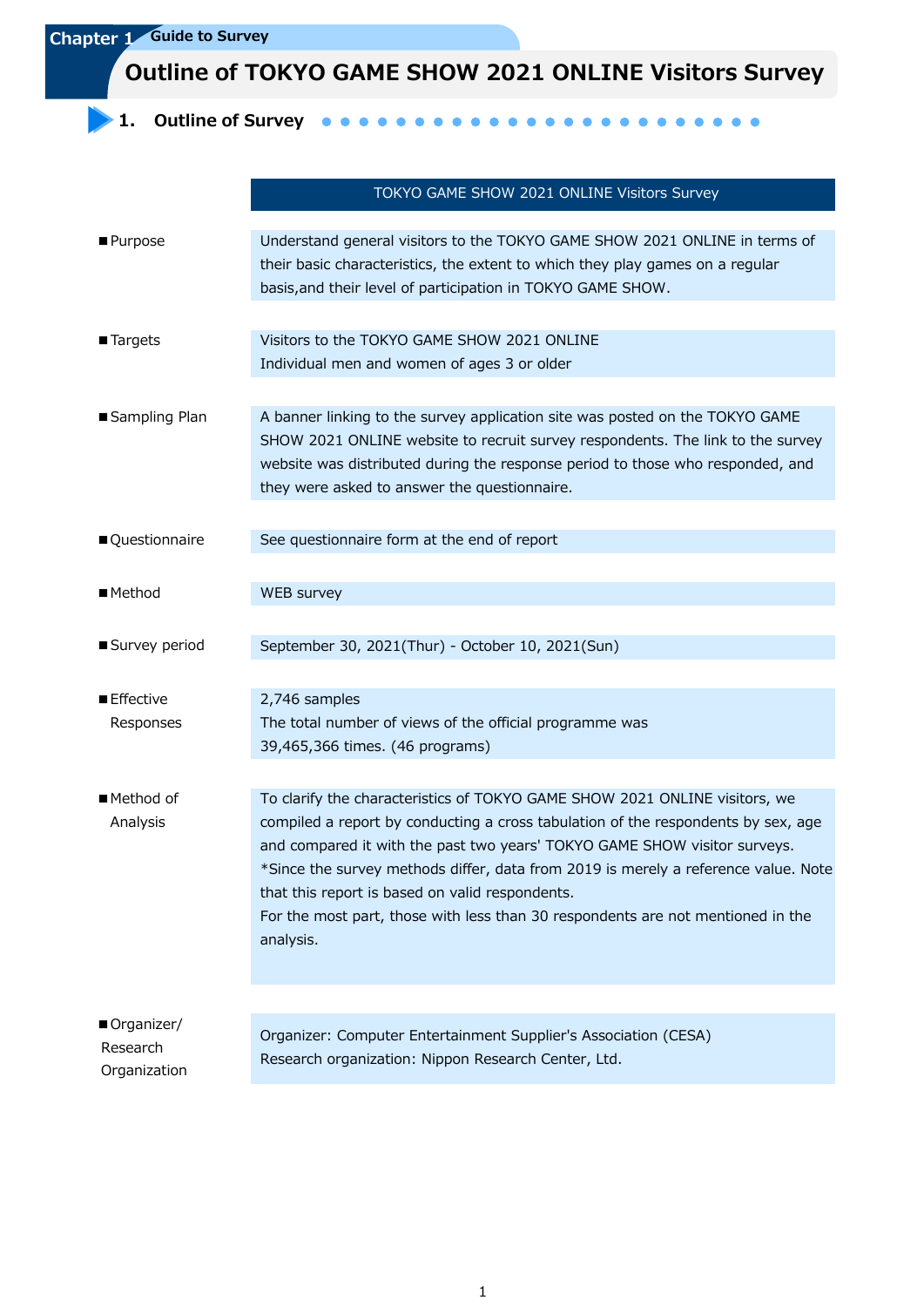

●The respondents' gender ratios are: male (78.2%) and female (21.8%). The ratio of female visitors decreased compared to the previous year. ●By gender and age, males in their 30s (combining male age 30 to 34 (12.6%) and male age 35 to 39 (14.8%) accounted for the highest percentage at 27.4%, followed by males in their 40s (20.6%). Compared to the previous year, the ratio of young males has increased.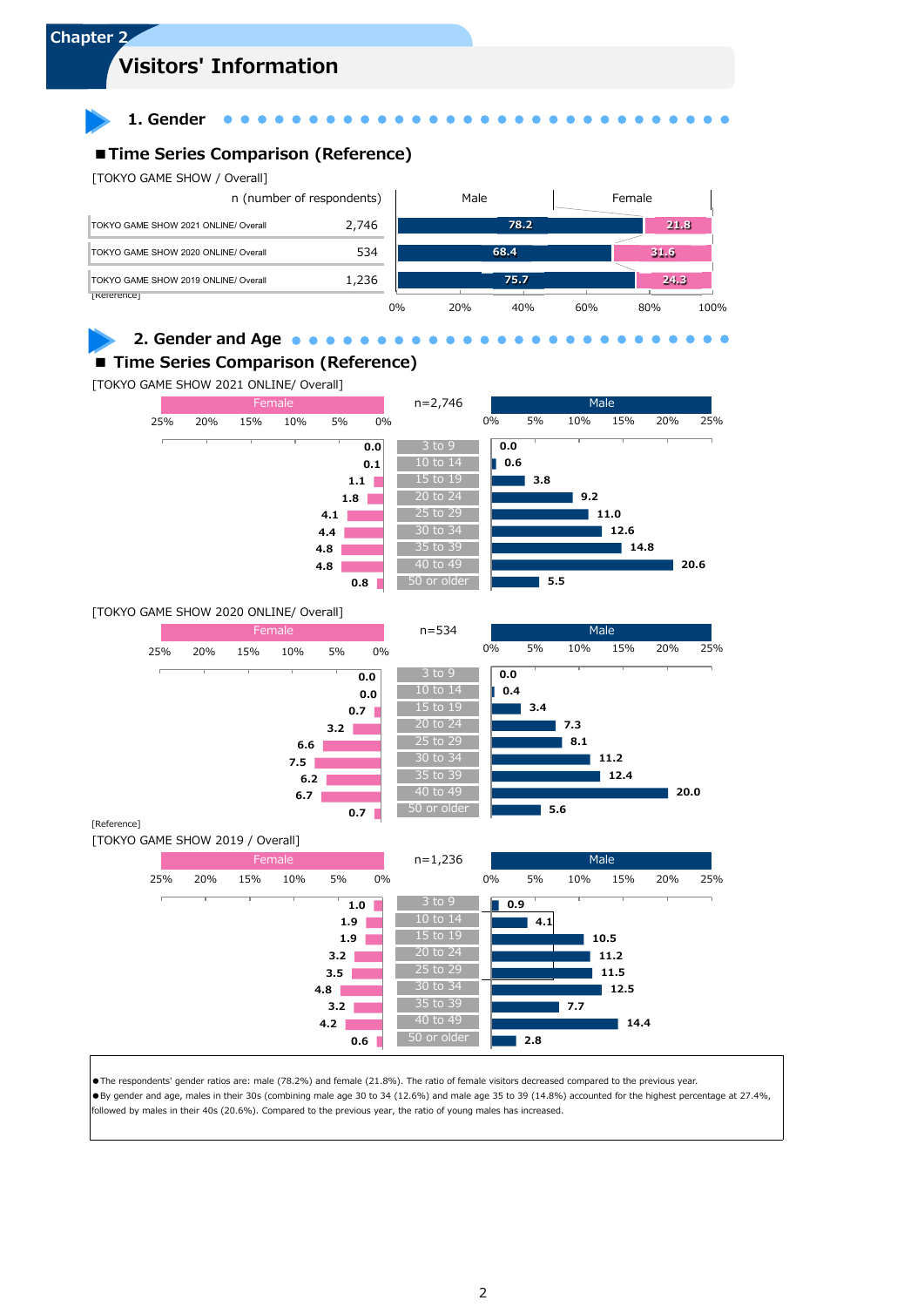

**3.Occupation** 

## **■Time Series Comparison (Reference)**

[TOKYO GAME SHOW / Overall]





**4. Residential Area**

## **■Time Series Comparison (Reference)**

[TOKYO GAME SHOW / Overall]



●Compared to the previous year, the ratio of "company employee/public worker" was highest at 52.1%. Compared to the previous year, the ratios of "company employee/public worker" and "part-time/temporary worker" were higher, and the ratio of "Kindergarten", "Elementary/junior high school" and "High school" was lower. ●Out of Tokyo and three neighboring prefectures, the number of Tokyo residents was the highest at 21.4%. However, with the change of the venue from Makuhari Messe to online in 2020, the ratio of residents from "others" further increased from last year, accounting for 51.9%.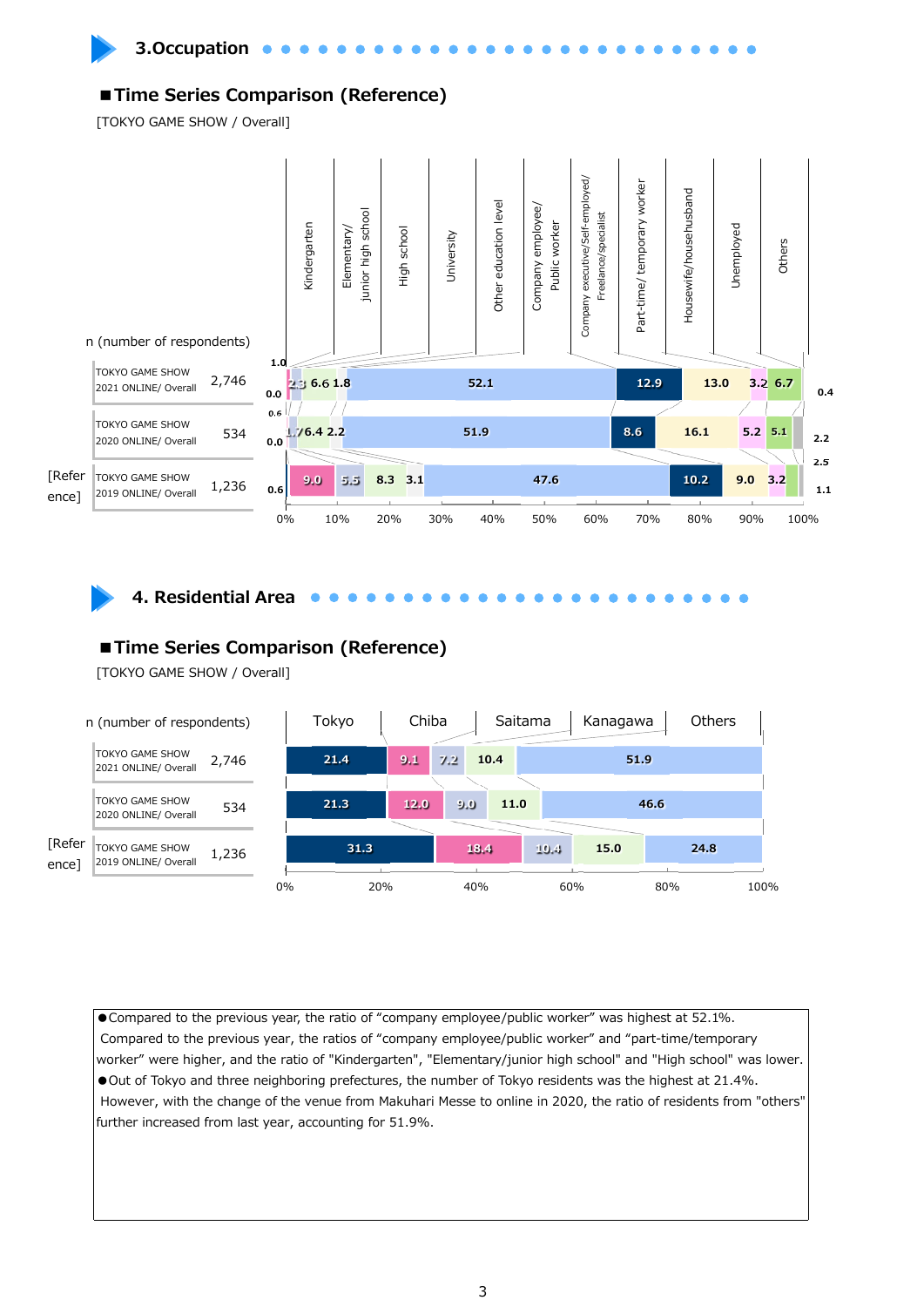# **5. The Amount of Time Spent Playing Console/Smartphone/PC Games**

Which platform(s) are you are currently playing games on/How long do you play?

# **■Game Play Time**

estion

 $\tilde{\mathbf{o}}$ 

[TOKYO GAME SHOW 2021 ONLINE/ Overall]



# **■Game Playing Time by Gender and Age**

TOKYO GAME SHOW 2021 ONLINE/ Overall (Unit: %)

|          |             |                                 |       |                                  |                             | Weekdays                          |                                           |                                 | Weekends                         |                           |                                   |                                           |                                 |  |
|----------|-------------|---------------------------------|-------|----------------------------------|-----------------------------|-----------------------------------|-------------------------------------------|---------------------------------|----------------------------------|---------------------------|-----------------------------------|-------------------------------------------|---------------------------------|--|
|          |             | n (number of respondents)       |       | Average of<br>3 or more<br>hours | Average of<br>$1 - 3$ hours | Average of<br>less than 1<br>hour | I am not<br>playing any<br>video<br>games | Average<br>playtimes<br>(hours) | Average of<br>3 or more<br>hours | Average of<br>$1~3$ hours | Average of<br>less than 1<br>hour | I am not<br>playing<br>any video<br>games | Average<br>playtimes<br>(hours) |  |
|          |             | TOKYO GAME SHOW 2021<br>ONLINE/ | 2,746 | 12.5                             | 37.5                        | 29.0                              | 21.0                                      | 1.3                             | 33.4                             | 35.8                      | 16.2                              | 14.6                                      | 1.8                             |  |
|          |             | Male                            | 2,146 | 12.7                             | 37.1                        | 29.0                              | 21.2                                      | 1.3                             | 31.9                             | 37.7                      | 15.8                              | 14.6                                      | 1.8                             |  |
|          |             | $3^0$                           | 1     |                                  | 100.0                       |                                   |                                           | 2.0                             | 100.0                            |                           |                                   |                                           | 3.0                             |  |
|          |             | $10 \sim 14$                    | 16    | 31.3                             | 25.0                        | 25.0                              | 18.8                                      | 1.6                             | 37.5                             | 31.3                      | 12.5                              | 18.8                                      | 1.8                             |  |
|          |             | $15 \sim 19$                    | 105   | 17.1                             | 38.1                        | 27.6                              | 17.1                                      | 1.4                             | 41.9                             | 32.4                      | 11.4                              | 14.3                                      | 2.0                             |  |
|          |             | $20 \times 24$                  | 254   | 22.0                             | 32.7                        | 20.9                              | 24.4                                      | 1.4                             | 41.7                             | 26.4                      | 13.8                              | 18.1                                      | 1.9                             |  |
|          |             | $25 \sim 29$                    | 303   | 14.9                             | 40.9                        | 26.1                              | 18.2                                      | 1.4                             | 42.9                             | 33.7                      | 12.5                              | 10.9                                      | 2.0                             |  |
| Consoles | $\mathbb O$ | $30 \sim 39$                    | 751   | 12.8                             | 41.0                        | 28.4                              | 17.8                                      | 1.4                             | 32.6                             | 40.2                      | 15.0                              | 12.1                                      | 1.9                             |  |
|          | Ř           | $40 \times 49$                  | 566   | 7.6                              | 35.0                        | 34.5                              | 23.0                                      | 1.1                             | 21.7                             | 43.5                      | 19.1                              | 15.7                                      | 1.6                             |  |
|          | pue         | 50 or older                     | 150   | 6.7                              | 26.0                        | 32.7                              | 34.7                                      | 0.9                             | 20.0                             | 34.7                      | 20.7                              | 24.7                                      | 1.4                             |  |
| Game     |             | Female                          | 600   | 11.5                             | 39.0                        | 29.0                              | 20.5                                      | 1.3                             | 38.8                             | 29.3                      | 17.5                              | 14.3                                      | 1.8                             |  |
|          | Gender      | $3^0$                           |       |                                  |                             |                                   |                                           |                                 |                                  |                           |                                   |                                           |                                 |  |
| Video    |             | $10 \sim 14$                    | 2     |                                  | 50.0                        | 50.0                              |                                           | 1.3                             | -                                | 50.0                      | 50.0                              |                                           | 1.3                             |  |
|          |             | $15 \sim 19$                    | 30    | 16.7                             | 33.3                        | 30.0                              | 20.0                                      | 1.3                             | 36.7                             | 23.3                      | 20.0                              | 20.0                                      | 1.7                             |  |
|          |             | $20 \times 24$                  | 50    | 16.0                             | 40.0                        | 30.0                              | 14.0                                      | 1.4                             | 46.0                             | 34.0                      | 10.0                              | 10.0                                      | 2.1                             |  |
|          |             | $25 \sim 29$                    | 113   | 13.3                             | 40.7                        | 28.3                              | 17.7                                      | 1.4                             | 48.7                             | 24.8                      | 15.0                              | 11.5                                      | 2.0                             |  |
|          |             | $30 \sim 39$                    | 253   | 9.1                              | 37.5                        | 32.0                              | 21.3                                      | 1.2                             | 36.4                             | 29.2                      | 20.9                              | 13.4                                      | 1.8                             |  |
|          |             | $40 \times 49$                  | 131   | 11.5                             | 38.9                        | 25.2                              | 24.4                                      | 1.3                             | 32.8                             | 32.1                      | 16.0                              | 19.1                                      | 1.7                             |  |
|          |             | 50 or older                     | 21    | 14.3                             | 52.4                        | 14.3                              | 19.0                                      | 1.6                             | 42.9                             | 33.3                      | 9.5                               | 14.3                                      | 2.0                             |  |

\*Darker shading indicates a higher ratio.

\*Results of smartphone/PC are shown on the next page.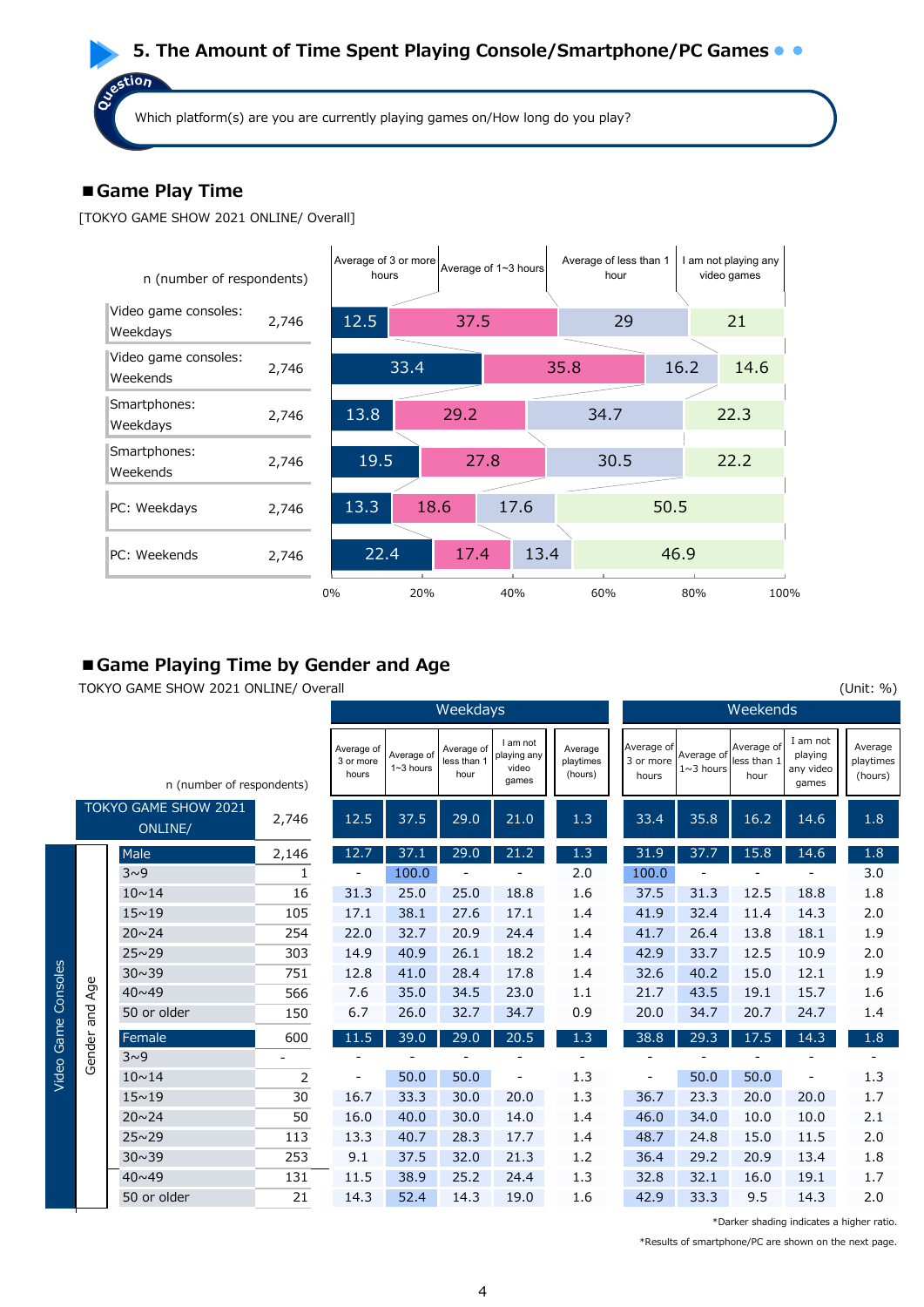# **■Game Playing Time by Gender and Age**

[TOKYO GAME SHOW 2021 ONLINE/ Overall]

|            |                |                             |                       |                                  |                           |                                   |                                           |                                 |                                  |                           |                                   |                                           | (Unit: %)                       |  |  |
|------------|----------------|-----------------------------|-----------------------|----------------------------------|---------------------------|-----------------------------------|-------------------------------------------|---------------------------------|----------------------------------|---------------------------|-----------------------------------|-------------------------------------------|---------------------------------|--|--|
|            |                |                             |                       |                                  |                           | Weekdays                          |                                           |                                 | Weekends                         |                           |                                   |                                           |                                 |  |  |
|            |                | n (number of respondents)   |                       | Average of<br>3 or more<br>hours | Average of<br>$1~3$ hours | Average of<br>less than 1<br>hour | I am not<br>playing<br>any video<br>games | Average<br>playtimes<br>(hours) | Average of<br>3 or more<br>hours | Average of<br>$1~3$ hours | Average of<br>less than 1<br>hour | I am not<br>playing<br>any video<br>games | Average<br>playtimes<br>(hours) |  |  |
|            |                | Male                        | 2,146                 | 13.4                             | 28.0                      | 35.0                              | 23.5                                      | 1.1                             | 18.6                             | 27.1                      | 31.1                              | 23.2                                      | 1.3                             |  |  |
|            |                | 3~0                         | $\mathbf{1}$          |                                  |                           |                                   | 100.0                                     | 0.0                             |                                  | $\overline{a}$            |                                   | 100.0                                     | 0.0                             |  |  |
|            |                | $10 \sim 14$                | 16                    | 12.5                             | 31.3                      | 12.5                              | 43.8                                      | 1.1                             | 25.0                             | 18.8                      | 25.0                              | 31.3                                      | 1.3                             |  |  |
|            |                | $15 - 19$                   | 105                   | 28.6                             | 27.6                      | 32.4                              | 11.4                                      | 1.6                             | 39.0                             | 22.9                      | 25.7                              | 12.4                                      | 1.8                             |  |  |
|            |                | $20 \sim 24$                | 254                   | 24.0                             | 26.0                      | 35.0                              | 15.0                                      | 1.4                             | 29.1                             | 26.4                      | 30.3                              | 14.2                                      | 1.6                             |  |  |
|            |                | $25 \sim 29$                | 303                   | 13.5                             | 30.4                      | 36.0                              | 20.1                                      | 1.2                             | 20.5                             | 28.7                      | 30.0                              | 20.8                                      | 1.3                             |  |  |
|            |                | $30 \sim 39$                | 751                   | 12.1                             | 31.0                      | 33.7                              | 23.2                                      | 1.2                             | 17.6                             | 29.2                      | 30.8                              | 22.5                                      | 1.3                             |  |  |
|            |                | $40 \sim 49$                | 566                   | 9.7                              | 25.1                      | 37.1                              | 28.1                                      | 1.0                             | 13.4                             | 25.6                      | 32.7                              | 28.3                                      | 1.1                             |  |  |
| Smartphone | Gender and Age | 50 or older                 | 150                   | 5.3                              | 22.7                      | 36.7                              | 35.3                                      | 0.8                             | 7.3                              | 24.0                      | 34.7                              | 34.0                                      | 0.9                             |  |  |
|            |                | Female                      | 600                   | 15.2                             | 33.3                      | 33.7                              | 17.8                                      | 1.3                             | 22.5                             | 30.3                      | 28.5                              | 18.7                                      | 1.4                             |  |  |
|            |                | $3^0$                       |                       | L                                | L,                        |                                   | ÷                                         | $\frac{1}{2}$                   | $\overline{\phantom{a}}$         | Ē,                        |                                   | ÷,                                        | $\overline{a}$                  |  |  |
|            |                | $10 \sim 14$                | 2                     | L,                               | $\frac{1}{2}$             | 100.0                             | $\overline{a}$                            | 0.5                             | ÷,                               | $\frac{1}{2}$             | 100.0                             | ÷,                                        | 0.5                             |  |  |
|            |                | $15 \sim 19$                | 30                    | 23.3                             | 36.7                      | 26.7                              | 13.3                                      | 1.6                             | 33.3                             | 36.7                      | 20.0                              | 10.0                                      | 1.8                             |  |  |
|            |                | $20 \sim 24$                | 50                    | 16.0                             | 34.0                      | 40.0                              | 10.0                                      | 1.4                             | 36.0                             | 22.0                      | 32.0                              | 10.0                                      | 1.7                             |  |  |
|            |                | $25 \sim 29$                | 113                   | 22.1                             | 33.6                      | 25.7                              | 18.6                                      | 1.5                             | 29.2                             | 30.1                      | 23.0                              | 17.7                                      | 1.6                             |  |  |
|            |                | $30 \sim 39$                | 253                   | 11.5                             | 36.8                      | 34.0                              | 17.8                                      | 1.3                             | 18.2                             | 32.8                      | 30.8                              | 18.2                                      | 1.4                             |  |  |
|            |                | $40 \sim 49$                | 131                   | 15.3                             | 27.5                      | 37.4                              | 19.8                                      | 1.2                             | 18.3                             | 30.5                      | 28.2                              | 22.9                                      | 1.3                             |  |  |
|            |                | 50 or older                 | 21                    | 9.5                              | 23.8                      | 38.1                              | 28.6                                      | 1.0                             | 19.0                             | 14.3                      | 28.6                              | 38.1                                      | 1.0                             |  |  |
|            |                |                             |                       |                                  |                           |                                   |                                           |                                 |                                  |                           |                                   |                                           |                                 |  |  |
|            |                | Male                        | 2,146                 | 14.3                             | 20.2                      | 18.5                              | 47.0                                      | 0.9                             | 24.0                             | 19.2                      | 13.5                              | 43.4                                      | 1.2                             |  |  |
|            |                | 3~0                         | $\mathbf{1}$          | $\blacksquare$                   | 100.0                     | $\overline{\phantom{a}}$          | $\overline{\phantom{a}}$                  | 2.0                             | 100.0                            | $\frac{1}{2}$             | $\overline{\phantom{a}}$          | $\overline{a}$                            | 3.0                             |  |  |
|            |                | $10 \sim 14$                | 16                    | 12.5                             | 6.3                       | $\overline{a}$                    | 81.3                                      | 0.5                             | 12.5                             | 6.3                       | 25.0                              | 56.3                                      | 0.6                             |  |  |
|            |                | $15 \sim 19$                | 105                   | 28.6                             | 17.1                      | 15.2                              | 39.0                                      | 1.3                             | 37.1                             | 18.1                      | 10.5                              | 34.3                                      | 1.5                             |  |  |
|            |                | $20 \sim 24$                | 254                   | 24.8                             | 22.8                      | 15.4                              | 37.0                                      | 1.3                             | 36.6                             | 19.3                      | 10.2                              | 33.9                                      | 1.5                             |  |  |
|            |                | $25 \sim 29$                | 303                   | 17.2                             | 20.8                      | 18.5                              | 43.6                                      | 1.0                             | 33.0                             | 15.8                      | 11.2                              | 39.9                                      | 1.4                             |  |  |
|            |                | $30 \sim 39$                | 751                   | 12.0                             | 20.2                      | 19.0                              | 48.7                                      | 0.9                             | 20.9                             | 20.0                      | 12.8                              | 46.3                                      | 1.1                             |  |  |
|            |                | $40 \sim 49$<br>50 or older | 566<br>150            | 8.5<br>14.7                      | 20.7<br>15.3              | 20.3<br>18.7                      | 50.5<br>51.3                              | 0.8                             | 16.8<br>18.7                     | 20.0<br>20.7              | 16.6<br>16.0                      | 46.6                                      | 1.0<br>1.1                      |  |  |
| <b>Q</b>   |                |                             |                       |                                  |                           |                                   |                                           | 0.8                             |                                  |                           |                                   | 44.7                                      |                                 |  |  |
|            | Gender and Age | Female                      | 600<br>$\overline{a}$ | 9.8<br>Ξ                         | 13.0<br>$\overline{a}$    | 14.2<br>$\overline{a}$            | 63.0<br>÷,                                | 0.6<br>$\Box$                   | 16.7<br>$\overline{a}$           | 11.0<br>L                 | 13.0<br>$\overline{a}$            | 59.3<br>$\overline{a}$                    | 0.8<br>$\overline{\phantom{a}}$ |  |  |
|            |                | 3~0<br>$10 \sim 14$         | $\overline{2}$        | L.                               | ÷,                        | $\overline{a}$                    | 100.0                                     | 0.0                             | ÷,                               | ÷,                        | $\overline{\phantom{a}}$          | 100.0                                     | 0.0                             |  |  |
|            |                | $15 \sim 19$                | 30                    | 23.3                             | 6.7                       | 16.7                              | 53.3                                      | 0.9                             | 23.3                             | 13.3                      | 13.3                              | 50.0                                      | 1.0                             |  |  |
|            |                | $20 \sim 24$                | 50                    | 10.0                             | 24.0                      | 8.0                               | 58.0                                      | 0.8                             | 32.0                             | 6.0                       | 12.0                              | 50.0                                      | 1.1                             |  |  |
|            |                | $25 \sim 29$                | 113                   | 8.0                              | 15.9                      | 13.3                              | 62.8                                      | 0.6                             | 12.4                             | 18.6                      | 11.5                              | 57.5                                      | 0.8                             |  |  |
|            |                | $30 \sim 39$                | 253                   | 10.3                             | 13.8                      | 12.6                              | 63.2                                      | 0.7                             | 17.8                             | 9.1                       | 12.3                              | 60.9                                      | 0.8                             |  |  |
|            |                | $40 \sim 49$                | 131                   | 7.6                              | 7.6                       | 20.6                              | 64.1                                      | 0.5                             | 11.5                             | 9.9                       | 16.8                              | 61.8                                      | 0.6                             |  |  |
|            |                | 50 or older                 | 21                    | 9.5                              | 4.8                       | 9.5                               | 76.2                                      | 0.4                             | 14.3                             | 9.5                       | 9.5                               | 66.7                                      | 0.7                             |  |  |

\*Darker shading indicates a higher ratio.

●Among respondents "Video Game Consoles" accounted for the highest ratio, followed by "Smartphone" and "PC". Console games require solid blocks of time, leading to high ratios during weekends. On the other hand, smartphone games can be easily played to a similar degree during both weekdays and weekends, and approx. 80% of respondents are playing them during their spare time.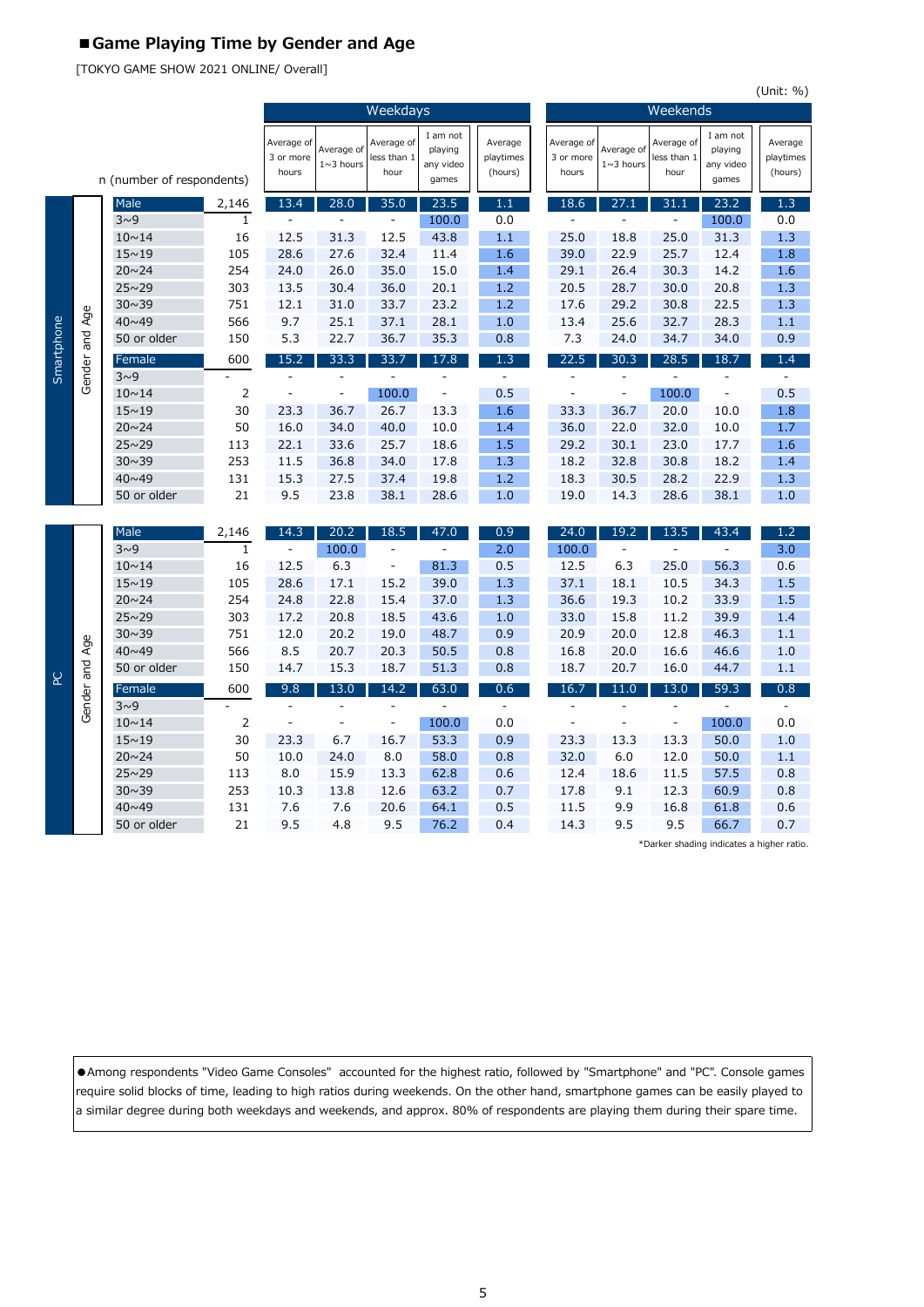#### **6. Numbers of visitors in the past**

Have you visited TOKYO GAME SHOW events in the past?

#### **■Time Series Comparison (Reference)**

[TOKYO GAME SHOW / Overall]

ostion



#### **■Gender and Age**

[TOKYO GAME SHOW 2021 ONLINE / Overall] (Unit: %)

|        | n (number of respondents)                                                                                                                                                                                                                                                                     |                | Visited all 30<br>times before | Visited 7-29<br>times before | Visited 4-6<br>times before | Visited 1-3<br>times before | This is my<br>first time                  | Average<br>number of<br>visits<br>(times) |  |  |  |  |  |
|--------|-----------------------------------------------------------------------------------------------------------------------------------------------------------------------------------------------------------------------------------------------------------------------------------------------|----------------|--------------------------------|------------------------------|-----------------------------|-----------------------------|-------------------------------------------|-------------------------------------------|--|--|--|--|--|
|        | TOKYO GAME SHOW 2021<br><b>ONLINE/ Overall</b>                                                                                                                                                                                                                                                | 2,746          |                                | 10.9                         | 14.5                        | 43.1                        | 31.5                                      | 2.8                                       |  |  |  |  |  |
|        | Male                                                                                                                                                                                                                                                                                          | 2,146          |                                | 11.4                         | 14.8                        | 42.5                        | 31.4                                      | 2.9                                       |  |  |  |  |  |
|        | $3\sim9$                                                                                                                                                                                                                                                                                      | $\mathbf{1}$   |                                |                              |                             |                             | 100.0                                     | 0.0                                       |  |  |  |  |  |
|        | $10 \sim 14$                                                                                                                                                                                                                                                                                  | 16             |                                |                              | 6.3                         | 18.8                        | 75.0                                      | 0.6                                       |  |  |  |  |  |
|        | $15 \sim 19$                                                                                                                                                                                                                                                                                  | 105            |                                | 1.0                          | 8.6                         | 40.0                        | 50.5                                      | 1.0                                       |  |  |  |  |  |
|        | $20 \sim 24$                                                                                                                                                                                                                                                                                  | 254            |                                | 3.1                          | 13.4                        | 47.6                        | 35.8                                      | 1.8                                       |  |  |  |  |  |
|        | $25 \sim 29$                                                                                                                                                                                                                                                                                  | 303            |                                | 5.6                          | 13.5                        | 51.2                        | 29.7                                      | 2.1                                       |  |  |  |  |  |
|        | $30 \sim 39$                                                                                                                                                                                                                                                                                  | 751            |                                | 14.1                         | 16.8                        | 40.5                        | 28.6                                      | 3.1                                       |  |  |  |  |  |
| Age    | $40 \sim 49$                                                                                                                                                                                                                                                                                  | 566            |                                | 17.1                         | 15.5                        | 40.3                        | 27.0                                      | 3.9                                       |  |  |  |  |  |
| and    | 50 or older                                                                                                                                                                                                                                                                                   | 150            |                                | 10.0                         | 12.7                        | 38.7                        | 38.7                                      | 2.7                                       |  |  |  |  |  |
|        | Female                                                                                                                                                                                                                                                                                        | 600            | ٠                              | 9.0                          | 13.3                        | 45.5                        | 32.2                                      | 2.5                                       |  |  |  |  |  |
| Gender | $3^0$                                                                                                                                                                                                                                                                                         |                |                                |                              |                             |                             |                                           |                                           |  |  |  |  |  |
|        | $10 \sim 14$                                                                                                                                                                                                                                                                                  | $\overline{2}$ |                                |                              |                             |                             | 100.0                                     | 0.0                                       |  |  |  |  |  |
|        | $15 - 19$                                                                                                                                                                                                                                                                                     | 30             |                                | 3.3                          | 3.3                         | 33.3                        | 60.0                                      | 1.2                                       |  |  |  |  |  |
|        | $20 \sim 24$                                                                                                                                                                                                                                                                                  | 50             |                                | 4.0                          | 10.0                        | 46.0                        | 40.0                                      | 1.4                                       |  |  |  |  |  |
|        | $25 \sim 29$                                                                                                                                                                                                                                                                                  | 113            |                                | 8.0                          | 11.5                        | 41.6                        | 38.9                                      | 2.0                                       |  |  |  |  |  |
|        | $30 \sim 39$                                                                                                                                                                                                                                                                                  | 253            |                                | 10.7                         | 15.0                        | 45.8                        | 28.5                                      | 2.8                                       |  |  |  |  |  |
|        | $40 \sim 49$                                                                                                                                                                                                                                                                                  | 131            |                                | 10.7                         | 15.3                        | 50.4                        | 23.7                                      | 3.0                                       |  |  |  |  |  |
|        | 50 or older                                                                                                                                                                                                                                                                                   | 21             |                                | 4.8                          | 14.3                        | 52.4                        | 28.6                                      | 2.5                                       |  |  |  |  |  |
|        |                                                                                                                                                                                                                                                                                               |                |                                |                              |                             |                             | *Darker shading indicates a higher ratio. |                                           |  |  |  |  |  |
|        | *1 "The Average number of visits (times)" includes visitors of TOKYO GAME SHOW 2021 ONLINE.<br>*2 The column heading "Visited all 30 times before" appears in the TOKYO GAME SHOW 2020 Visitors' Survey as "Visited all 29 times before" and                                                  |                |                                |                              |                             |                             |                                           |                                           |  |  |  |  |  |
|        | TOKYO GAME SHOW 2019 Visitors' Survey as "Visited all 28 times before".<br>*3 The column heading "Visited 7-29 times before" appears in the TOKYO GAME SHOW 2020 Visitors' Survey as "Visited 7-28 times before" and<br>TOKYO GAME SHOW 2019 Visitors' Survey as "Visited 7-27 times before". |                |                                |                              |                             |                             |                                           |                                           |  |  |  |  |  |

●As for the number of visits, "1-3 times before was the highest at 43.1%.

31.5% of respondants answered that "This is my first time".

The average number of visits was 2.8.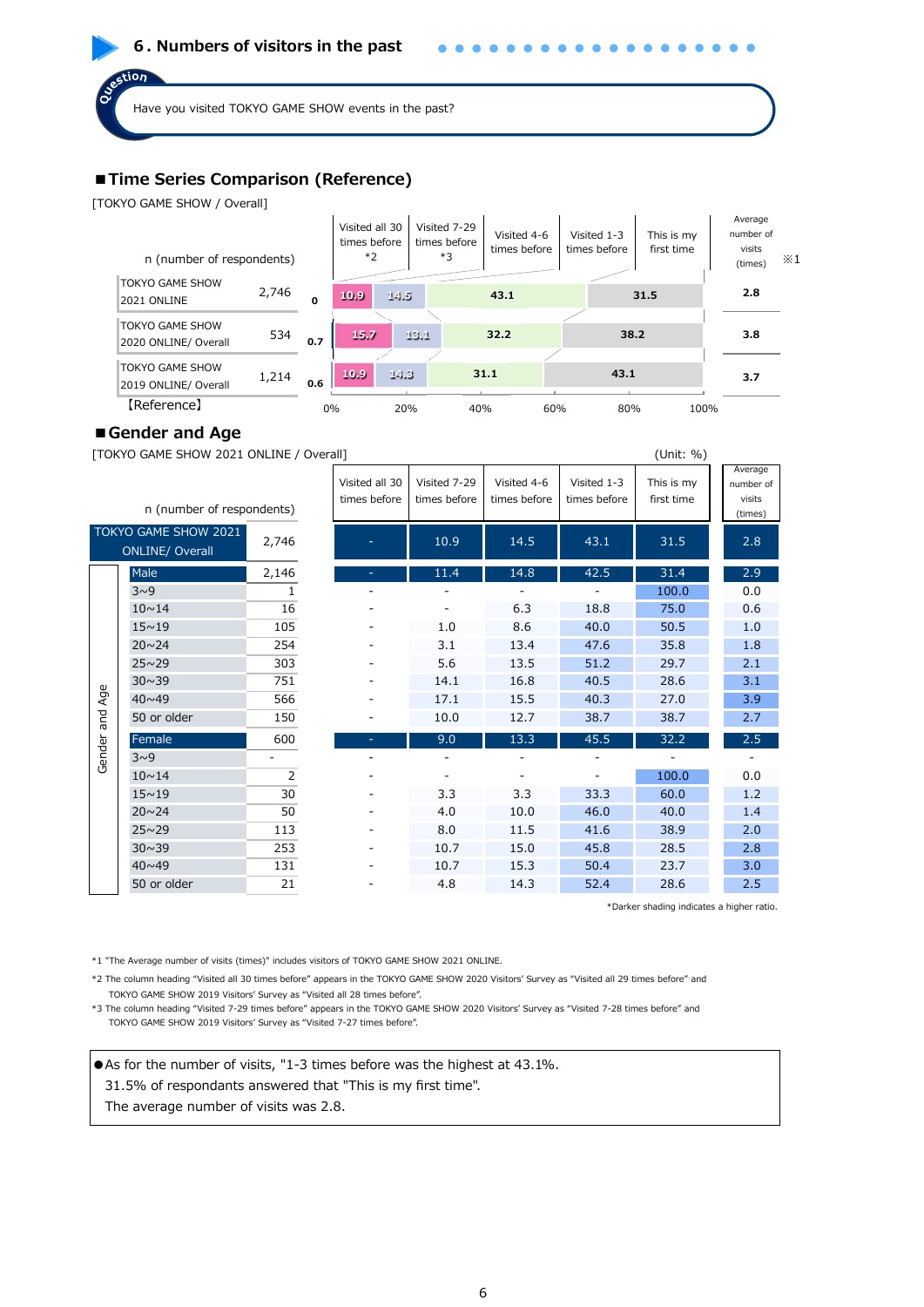### **7. Experience of events excluding TOKYO GAME SHOW**

 $\bullet$  $\bullet$ 

Other than the TOKYO GAME SHOW, please list all of the venue events and online event venues you have ever visited. [Multiple answers]

# **■Events Held at Physical Venues in the Past**

ction



#### ■ Gender and Age / Events Held at Physical Venues in the Past

[TOKYO GAME SHOW 2021 ONLINE / Overall]

| n (number of respondents)           |                | Comic<br>Market | <b>JUMP</b><br><b>FESTA</b> | Niconico<br>Chokaigi | Next-<br>generation<br>World<br>Hobby Fair | Wonder<br>Festival | Anime<br>Japan | Japan<br>Amuseme<br>nt Expo  | Tokaigi | C3AFA<br><b>TOKYO</b>    | None of the<br>above |
|-------------------------------------|----------------|-----------------|-----------------------------|----------------------|--------------------------------------------|--------------------|----------------|------------------------------|---------|--------------------------|----------------------|
| O GAME SHOW 2021<br>NLINE / Overall | 2,746          | 37.2            | 18.7                        | 18.5                 | 15.7                                       | 10.9               | 9.7            | 7.5                          | 6.8     | 2.1                      | 42.4                 |
| Male                                | 2,146          | 34.0            | 17.3                        | 19.0                 | 16.2                                       | 10.9               | 9.7            | 8.0                          | 7.0     | 2.5                      | 44.5                 |
| $3\sim9$                            | 1              |                 |                             |                      |                                            |                    |                |                              |         |                          | 100.0                |
| $10 \sim 14$                        | 16             | 6.3             | 6.3                         |                      | 31.3                                       |                    |                |                              |         | 6.3                      | 62.5                 |
| $15 - 19$                           | 105            | 18.1            | 4.8                         | 24.8                 | 14.3                                       | 1.0                | 7.6            | 2.9                          | 13.3    | $\overline{\phantom{0}}$ | 51.4                 |
| $20 \sim 24$                        | 254            | 33.5            | 18.1                        | 20.9                 | 19.7                                       | 3.5                | 11.0           | 4.7                          | 6.3     | 0.4                      | 43.3                 |
| $25 \sim 29$                        | 303            | 36.6            | 21.5                        | 20.8                 | 16.5                                       | 6.3                | 12.2           | 6.3                          | 6.6     | 2.0                      | 41.9                 |
| $30 \sim 39$                        | 751            | 35.7            | 18.8                        | 19.2                 | 16.4                                       | 11.3               | 11.6           | 7.9                          | 7.9     | 2.7                      | 43.7                 |
| 40~49                               | 566            | 34.5            | 16.6                        | 17.7                 | 13.1                                       | 16.4               | 6.4            | 10.2                         | 6.0     | 3.5                      | 44.5                 |
| 50 or older                         | 150            | 33.3            | 12.7                        | 14.7                 | 20.7                                       | 17.3               | 8.0            | 13.3                         | 4.7     | 3.3                      | 48.7                 |
| Female                              | 600            | 48.7            | 23.8                        | 16.8                 | 13.7                                       | 11.2               | 9.5            | 5.7                          | 6.0     | 1.0                      | 34.8                 |
| $3\sim9$                            | ٠              |                 |                             |                      |                                            |                    |                |                              |         |                          |                      |
| $10 \sim 14$                        | $\overline{2}$ |                 |                             |                      |                                            |                    |                |                              |         |                          | 100.0                |
| $15 - 19$                           | 30             | 20.0            | 10.0                        | 16.7                 | 13.3                                       | 3.3                | 3.3            | 13.3                         | 10.0    |                          | 66.7                 |
| $20 \sim 24$                        | 50             | 44.0            | 30.0                        | 26.0                 | 10.0                                       | 2.0                | 16.0           | 2.0                          | 8.0     |                          | 28.0                 |
| $25 \sim 29$                        | 113            | 41.6            | 25.7                        | 22.1                 | 9.7                                        | 11.5               | 9.7            | 6.2                          | 9.7     | 0.9                      | 33.6                 |
| $30 \sim 39$                        | 253            | 52.2            | 23.7                        | 14.6                 | 13.4                                       | 11.9               | 8.7            | 5.5                          | 4.7     | 0.8                      | 34.8                 |
| $40 \sim 49$                        | 131            | 57.3            | 26.7                        | 15.3                 | 19.8                                       | 16.8               | 11.5           | 6.1                          | 4.6     | 2.3                      | 29.0                 |
| 50 or older                         | 21             | 47.6            | 4.8                         | 4.8                  | 9.5                                        | ٠                  |                | $\qquad \qquad \blacksquare$ |         |                          | 42.9                 |

|                | TOKYO GAME SHOW 2021<br><b>ONLINE / Overall</b> | 2,746          |
|----------------|-------------------------------------------------|----------------|
|                | Male                                            | 2,146          |
|                | $3\nu9$                                         | $\mathbf{1}$   |
|                | $10 - 14$                                       | 16             |
|                | $15 - 19$                                       | 105            |
|                | $20 \sim 24$                                    | 254            |
|                | $25 \sim 29$                                    | 303            |
|                | $30 \sim 39$                                    | 751            |
|                | $40 \sim 49$                                    | 566            |
| Gender and Age | 50 or older                                     | 150            |
|                | Female                                          | 600            |
|                | $3\sim9$                                        |                |
|                | $10 - 14$                                       | $\overline{2}$ |
|                | $15 - 19$                                       | 30             |
|                | $20 \sim 24$                                    | 50             |
|                | $25 \sim 29$                                    | 113            |
|                | $30 \sim 39$                                    | 253            |
|                | $40 \sim 49$                                    | 131            |
|                | 50 or older                                     | 21             |

\*Darker shading indicates a higher ratio.

(Unit: %)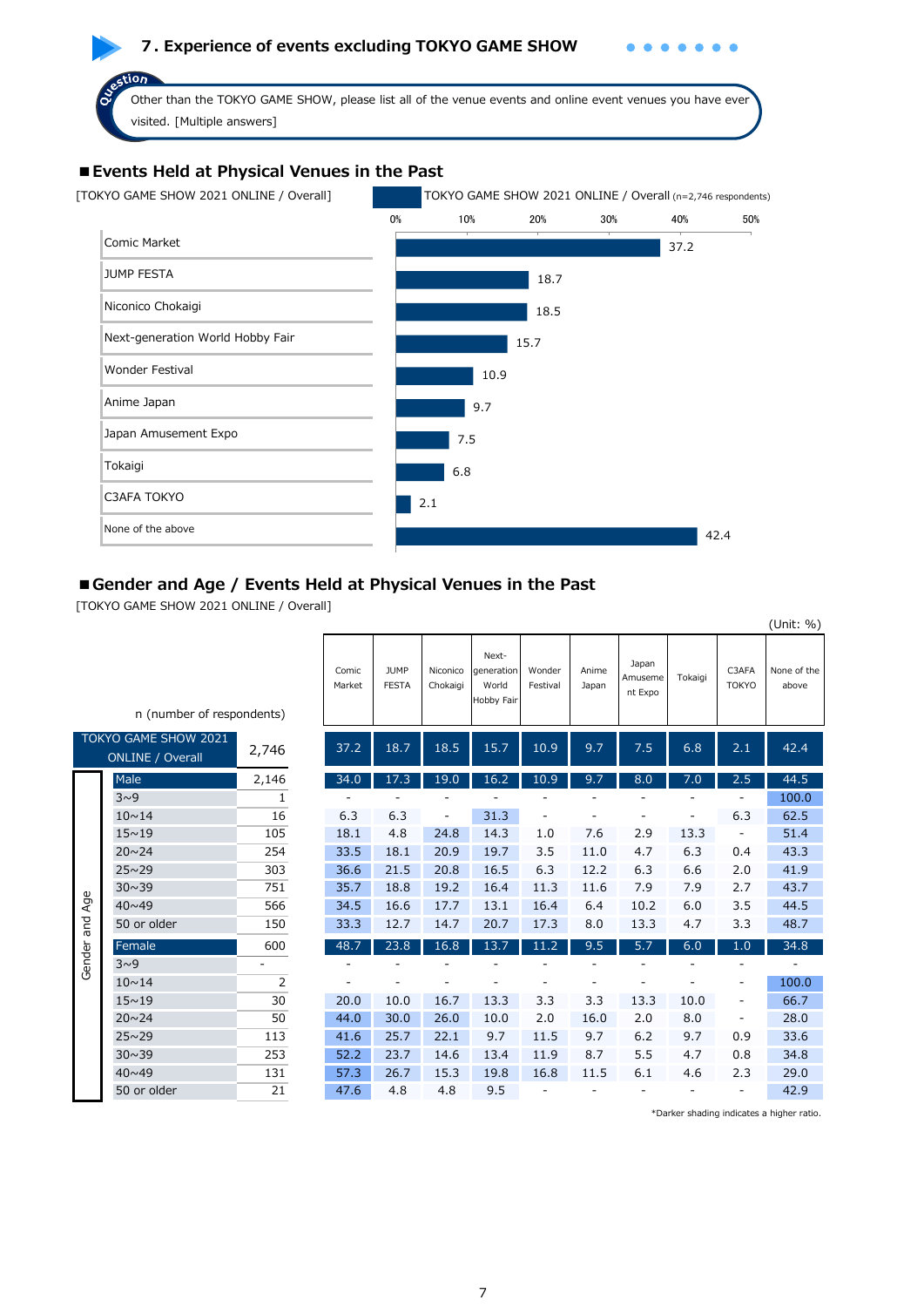## **■Events Held at Online Venues in the Past**



#### ■ Gender and Age / Events Held at Online Venues in the Past

[TOKYO GAME SHOW 2021 ONLINE / Overall]

|        |                                                 |                          |                                     |                                               |                                                          |                                   |                                          |                          |                                                      |                          |                | $\sqrt{21}$          |
|--------|-------------------------------------------------|--------------------------|-------------------------------------|-----------------------------------------------|----------------------------------------------------------|-----------------------------------|------------------------------------------|--------------------------|------------------------------------------------------|--------------------------|----------------|----------------------|
|        | n (number of respondents)                       |                          | Niconico<br>Net<br>Chokaigi<br>2021 | <b>JUMP</b><br><b>FESTA</b><br>2021<br>ONLINE | Next-<br>generatio<br>n World<br>Hobby<br>Fair<br>ONLINE | <b>TOKYO</b><br>eSPORT<br>S FESTA | C3AFA<br><b>TOKYO</b><br>2020<br>ON-LINE | Anime<br>Japan<br>2021   | Electronic<br>Entertain<br>ment Expo<br>(E3)<br>2021 | gamesco<br>m 2021        | Others         | None of the<br>above |
|        | TOKYO GAME SHOW 2021<br><b>ONLINE / Overall</b> | 2,746                    | 20.5                                | 9.3                                           | 5.7                                                      | 6.1                               | 1.2                                      | 7.1                      | 11.9                                                 | 6.3                      | 1.9            | 57.8                 |
|        | Male                                            | 2,146                    | 20.9                                | 8.8                                           | 6.5                                                      | 6.9                               | 1.4                                      | 7.5                      | 12.9                                                 | 7.2                      | 1.6            | 56.8                 |
|        | $3^0$                                           | $\mathbf{1}$             |                                     |                                               |                                                          |                                   |                                          |                          |                                                      |                          |                | 100.0                |
|        | $10 \sim 14$                                    | 16                       | 6.3                                 | 6.3                                           | 25.0                                                     | 6.3                               |                                          |                          | 12.5                                                 | 6.3                      | -              | 62.5                 |
|        | $15 \sim 19$                                    | 105                      | 33.3                                | 8.6                                           | 3.8                                                      | 10.5                              | 1.0                                      | 8.6                      | 11.4                                                 | 5.7                      | 1.9            | 44.8                 |
|        | $20 \sim 24$                                    | 254                      | 21.3                                | 9.4                                           | 7.1                                                      | 9.8                               | 0.8                                      | 10.2                     | 13.0                                                 | 7.1                      | 2.4            | 51.6                 |
|        | $25 \sim 29$                                    | 303                      | 19.8                                | 8.6                                           | 7.6                                                      | 10.2                              | 1.0                                      | 10.6                     | 13.9                                                 | 8.6                      | 1.3            | 54.8                 |
|        | $30 \sim 39$                                    | 751                      | 18.5                                | 10.7                                          | 5.9                                                      | 6.3                               | 1.9                                      | 8.7                      | 15.7                                                 | 8.1                      | 1.2            | 56.6                 |
| Age    | $40 \times 49$                                  | 566                      | 22.8                                | 6.9                                           | 6.0                                                      | 4.8                               | 1.6                                      | 4.6                      | 10.4                                                 | 6.4                      | 1.6            | 60.4                 |
| pue    | 50 or older                                     | 150                      | 20.0                                | 6.7                                           | 8.0                                                      | 4.0                               | 1.3                                      | 2.0                      | 7.3                                                  | 4.7                      | 2.7            | 64.7                 |
| Gender | Female                                          | 600                      | 19.3                                | 11.0                                          | 3.0                                                      | 3.2                               | 0.2                                      | 5.8                      | 8.5                                                  | 3.2                      | 3.0            | 61.2                 |
|        | $3^0$                                           | $\overline{\phantom{0}}$ |                                     |                                               |                                                          |                                   |                                          |                          |                                                      |                          |                |                      |
|        | $10 \sim 14$                                    | $\overline{2}$           |                                     |                                               |                                                          |                                   |                                          |                          |                                                      |                          |                | 100.0                |
|        | $15 \sim 19$                                    | 30                       | 26.7                                | 6.7                                           | 3.3                                                      | 6.7                               |                                          | 3.3                      | 6.7                                                  |                          | 3.3            | 56.7                 |
|        | $20 \sim 24$                                    | 50                       | 20.0                                | 12.0                                          | 2.0                                                      | 2.0                               | $\overline{\phantom{a}}$                 | 6.0                      | 4.0                                                  | 4.0                      | $\blacksquare$ | 62.0                 |
|        | $25 \sim 29$                                    | 113                      | 18.6                                | 10.6                                          | 0.9                                                      | 3.5                               | $\overline{\phantom{a}}$                 | 8.0                      | 7.1                                                  | $\overline{\phantom{a}}$ | 0.9            | 65.5                 |
|        | $30 \sim 39$                                    | 253                      | 19.0                                | 8.3                                           | 4.0                                                      | 3.2                               | 0.4                                      | 4.3                      | 9.5                                                  | 3.2                      | 3.2            | 62.8                 |
|        | $40 \sim 49$                                    | 131                      | 19.1                                | 16.8                                          | 3.8                                                      | 1.5                               | $\overline{\phantom{a}}$                 | 8.4                      | 9.9                                                  | 6.1                      | 4.6            | 55.7                 |
|        | 50 or older                                     | 21                       | 19.0                                | 14.3                                          | $\overline{a}$                                           | 9.5                               |                                          | $\overline{\phantom{0}}$ | 9.5                                                  | 4.8                      | 9.5            | 52.4                 |

\*Darker shading indicates a higher ratio.

 $(1 \text{Init} \cdot 0_6)$ 

● Among the venue events that respondents visited, "Comic Market" is the most popular physical event visited by respondents with the highest rate at 37.2%. The most popular online event was "Niconico Net Chokaigi 2021" with the highest rate at 20.5 %.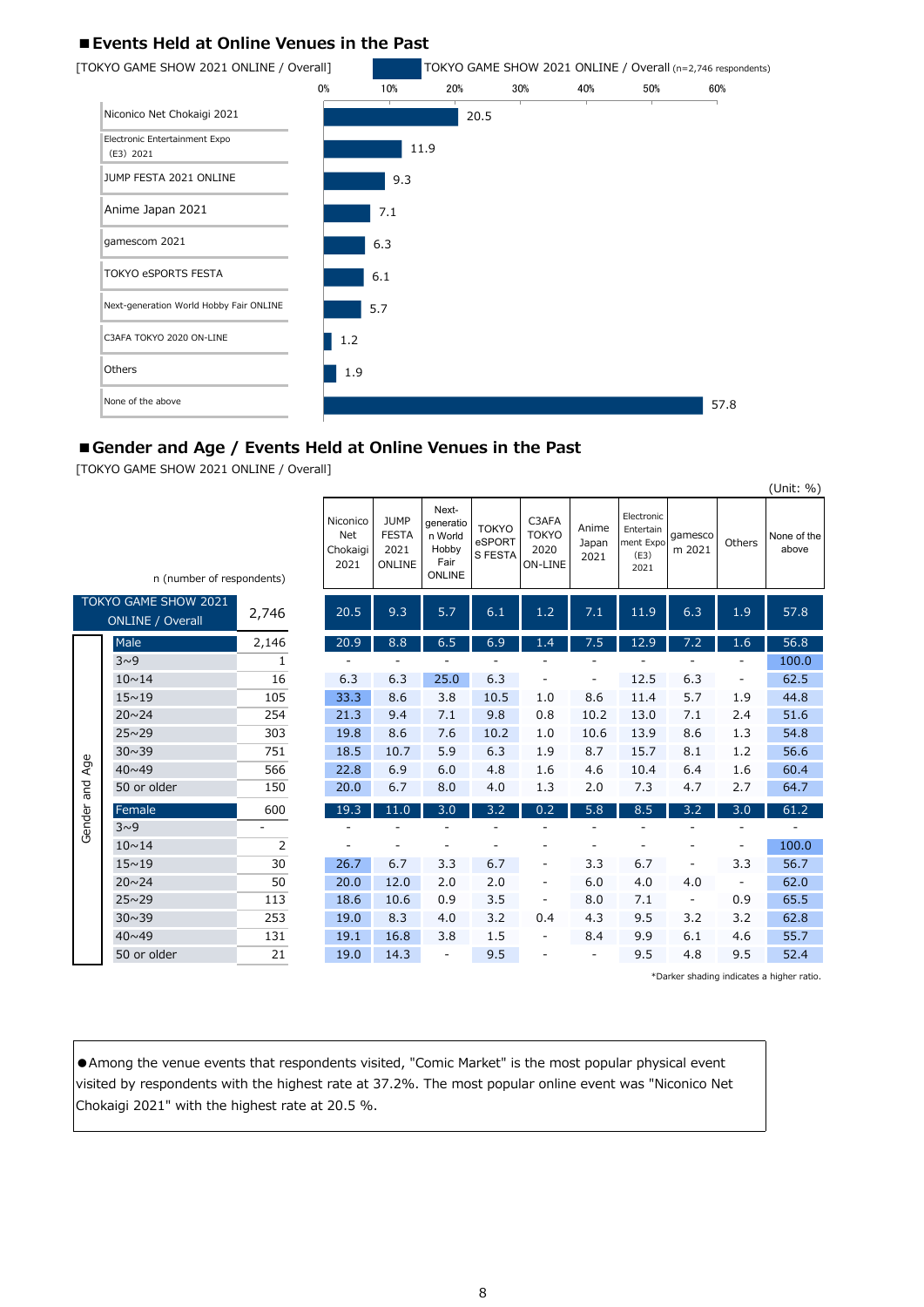# **TOKYO GAME SHOW 2021 ONLINE / Overall**

**1. Information Sources**

Where did you see or hear about the TOKYO GAME SHOW 2021 ONLINE? Please choose the sources of information you have seen or heard about TOKYO GAME SHOW 2021 ONLINE. [Multiple answers]

#### **■Time Series Comparison (Reference)**

**Chapter 3**

λ

astion

 [TOKYO GAME SHOW / Overall] TOKYO GAME SHOW 2021 ONLINE / Overall (n=2,746 respondents) TOKYO GAME SHOW 2020 ONLINE / Overall (n=534 respondents) [Reference] TOKYO GAME SHOW 2019 / Overall(n=1,227 respondents)

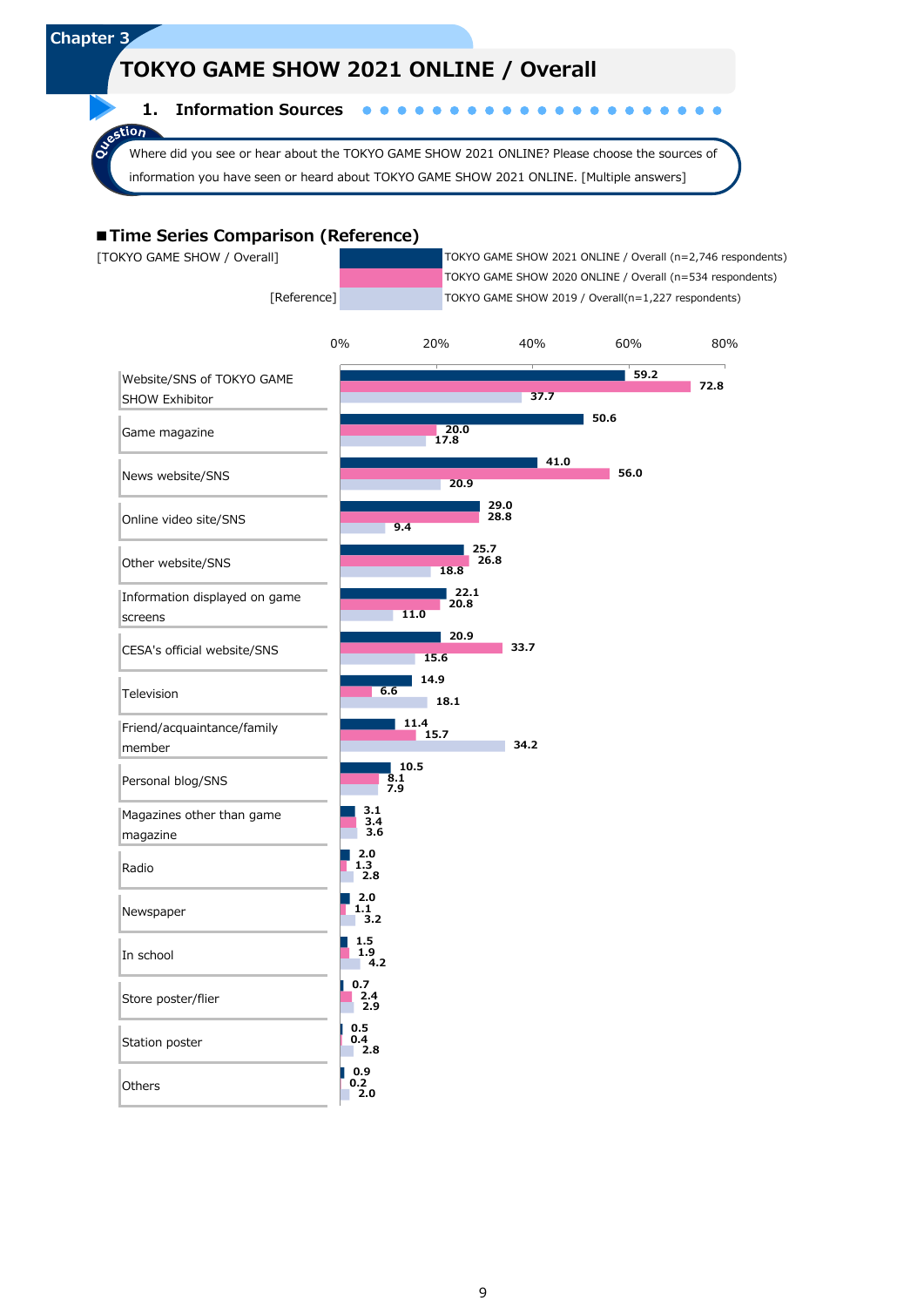# **■Information Sources / Gender and Age**

[TOKYO GAME SHOW 2021 ONLINE / Overall]

|                                      |                                          |       |                                    |          |          |                                            |                   |                                        |                                        |             |                |                |          |                                    |                  |                                                  |                        | (Unit: %)                         |             |
|--------------------------------------|------------------------------------------|-------|------------------------------------|----------|----------|--------------------------------------------|-------------------|----------------------------------------|----------------------------------------|-------------|----------------|----------------|----------|------------------------------------|------------------|--------------------------------------------------|------------------------|-----------------------------------|-------------|
|                                      |                                          |       |                                    |          |          |                                            |                   |                                        |                                        |             | Gender and Age |                |          |                                    |                  |                                                  |                        |                                   |             |
|                                      | ONLINE / Overall<br>TOKYO GAME SHOW 2021 | Male  | G<br>$\mathtt{S}$<br>$\frac{1}{2}$ | 10 to 14 | 15 to 19 | $^{24}$<br>$\mathtt{S}$<br>$\overline{20}$ | 25 to 29          | 39<br>$\mathfrak{S}$<br>$\overline{5}$ | 40 to 49                               | 50 or older | Female         | G<br>3 to 1    | 10 to 14 | $\overline{0}$<br>15 <sub>to</sub> | $^{24}$<br>20 to | 25 to 29                                         | 39<br>30 <sub>to</sub> | 49<br>$\mathtt{S}$<br>$rac{1}{9}$ | 50 or older |
| n (number of respondents)            | 2,746                                    | 2,146 | $\mathbf 1$                        | 16       | 105      | 254                                        | 303               | 751                                    | 566                                    | 150         | 600            | $\overline{a}$ | 2        | 30                                 | 50               | 113                                              | 253                    | 131                               | 21          |
| Website/SNS of TOKYO<br><b>GAME</b>  | 59.2                                     | 57.2  |                                    |          |          |                                            |                   |                                        | 25.0 48.6 51.2 60.1 56.6 60.6 62.0     |             | 66.3           |                |          |                                    |                  | 53.3 50.0 59.3 68.8 78.6 61.9                    |                        |                                   |             |
| Game magazine                        | 50.6                                     | 53.1  |                                    |          |          |                                            |                   |                                        | 37.5 45.7 52.8 56.4 52.6 54.9 49.3     |             | 41.7           |                |          |                                    |                  | 50.0 36.7 50.0 37.2 38.7 46.6 57.1               |                        |                                   |             |
| News website/SNS                     | 41.0                                     | 42.8  |                                    |          |          |                                            |                   |                                        | 37.5 27.6 36.6 42.6 43.5 46.8 46.0     |             | 34.5           |                |          |                                    |                  | 30.0 28.0 35.4 34.8 35.1 47.6                    |                        |                                   |             |
| Online video site/SNS                | 29.0                                     | 30.0  |                                    |          |          |                                            |                   |                                        | 37.5 38.1 36.2 39.6 28.0 26.0 19.3     |             | 25.2           |                |          |                                    |                  | 33.3 32.0 31.0 20.9 21.4 42.9                    |                        |                                   |             |
| Other website/SNS                    | 25.7                                     | 25.0  |                                    |          |          |                                            |                   |                                        | 18.8 31.4 22.8 24.1 24.5 24.6 30.7     |             | 28.3           |                |          |                                    |                  | 26.7 20.0 28.3 31.2 27.5 23.8                    |                        |                                   |             |
| Information displayed on<br>game     | 22.1                                     | 21.0  | Ĭ.                                 |          |          |                                            |                   |                                        | 31.3 25.7 26.0 24.8 21.2 16.6 16.0     |             | 26.0           |                |          |                                    |                  | 33.3 22.0 29.2 23.3 31.3                         |                        |                                   | 9.5         |
| CESA's official website/SNS          | 20.9                                     | 21.9  |                                    |          |          |                                            |                   |                                        | 6.3 21.0 16.5 20.8 20.5 25.4 29.3      |             | 17.5           |                |          |                                    |                  | 50.0 16.7 6.0 20.4 17.0 19.1 23.8                |                        |                                   |             |
| Television                           | 14.9                                     | 15.1  |                                    |          |          |                                            |                   |                                        | 43.8 25.7 14.6 17.2 13.7 13.1 16.0     |             | 14.0           | $\overline{a}$ |          |                                    |                  | 50.0 26.7 14.0 13.3 13.8 11.5 14.3               |                        |                                   |             |
| Friend/acquaintance/family<br>member | 11.4                                     | 10.1  |                                    |          |          |                                            |                   |                                        | 100.0 18.8 15.2 18.9 12.2 10.0 5.1 5.3 |             | 16.0           | $\overline{a}$ | 50.0     |                                    |                  | 6.7 18.0 21.2 13.8 15.3 23.8                     |                        |                                   |             |
| Personal blog/SNS                    | 10.5                                     | 10.0  |                                    | 6.3      | 6.7      |                                            | 9.8 10.9 10.9 9.7 |                                        |                                        | 8.0         | 12.2           | $\overline{a}$ |          | 50.0 23.3 8.0                      |                  | 7.1 11.9 17.6                                    |                        |                                   |             |
| Magazines other than<br>game         | 3.1                                      | 3.4   |                                    |          | 1.9      | 2.4                                        | 5.3               | 3.9                                    | 2.8                                    | 2.7         | 2.2            |                |          |                                    | 4.0              | 3.5                                              | 0.8                    | 3.8                               |             |
| Radio                                | 2.0                                      | 2.2   |                                    | 6.3      | 1.9      | 2.4                                        | 3.0               | 1.9                                    | 2.3                                    | 1.3         | 1.5            |                |          |                                    | 2.0              | 2.7                                              | 1.2                    | 0.8                               | 4.8         |
| Newspaper                            | 2.0                                      | 2.1   |                                    | 12.5     | 3.8      | 2.4                                        | 3.0               | 1.5                                    | 1.6                                    | 2.0         | 1.7            |                |          | 6.7                                |                  | 2.7                                              | 1.2                    | 1.5                               |             |
| In school                            | 1.5                                      | 1.4   |                                    |          | 8.6      | 6.3                                        | 1.0               | 0.1                                    | 0.4                                    |             | 1.5            |                |          | 6.7                                | 8.0              | 1.8                                              | 0.4                    |                                   |             |
| Store poster/flier                   | 0.7                                      | 0.7   |                                    |          |          | 0.4                                        | 1.3               | 0.8                                    | 0.4                                    | 0.7         | 0.7            |                |          |                                    | 2.0              |                                                  | 0.4                    | 1.5                               |             |
| Station poster                       | 0.5                                      | 0.5   |                                    |          | 1.0      | 0.8                                        | 1.0               | 0.1                                    | 0.2                                    | 2.0         | 0.3            |                |          |                                    | 2.0              |                                                  |                        | 0.8                               |             |
| Others                               | 0.9                                      | 0.9   |                                    |          | 1.0      | 0.8                                        | 1.0               | 0.7                                    | 1.1                                    | 1.3         | 0.8            |                |          |                                    |                  | 1.8<br>*Darker shading indicates a higher ratio. | 1.2                    |                                   |             |

●"Website/SNS of TOKYO GAME SHOW Exhibitor" was the most common source of information for TGS 2021 ONLINE among respondents, accounting for 59.2% of the total. The second highest was "Game magazine" at 50.6% followed by "News website/SNS" at 41.0%. It can be inferred that online media ranked high overall since this event was also held online.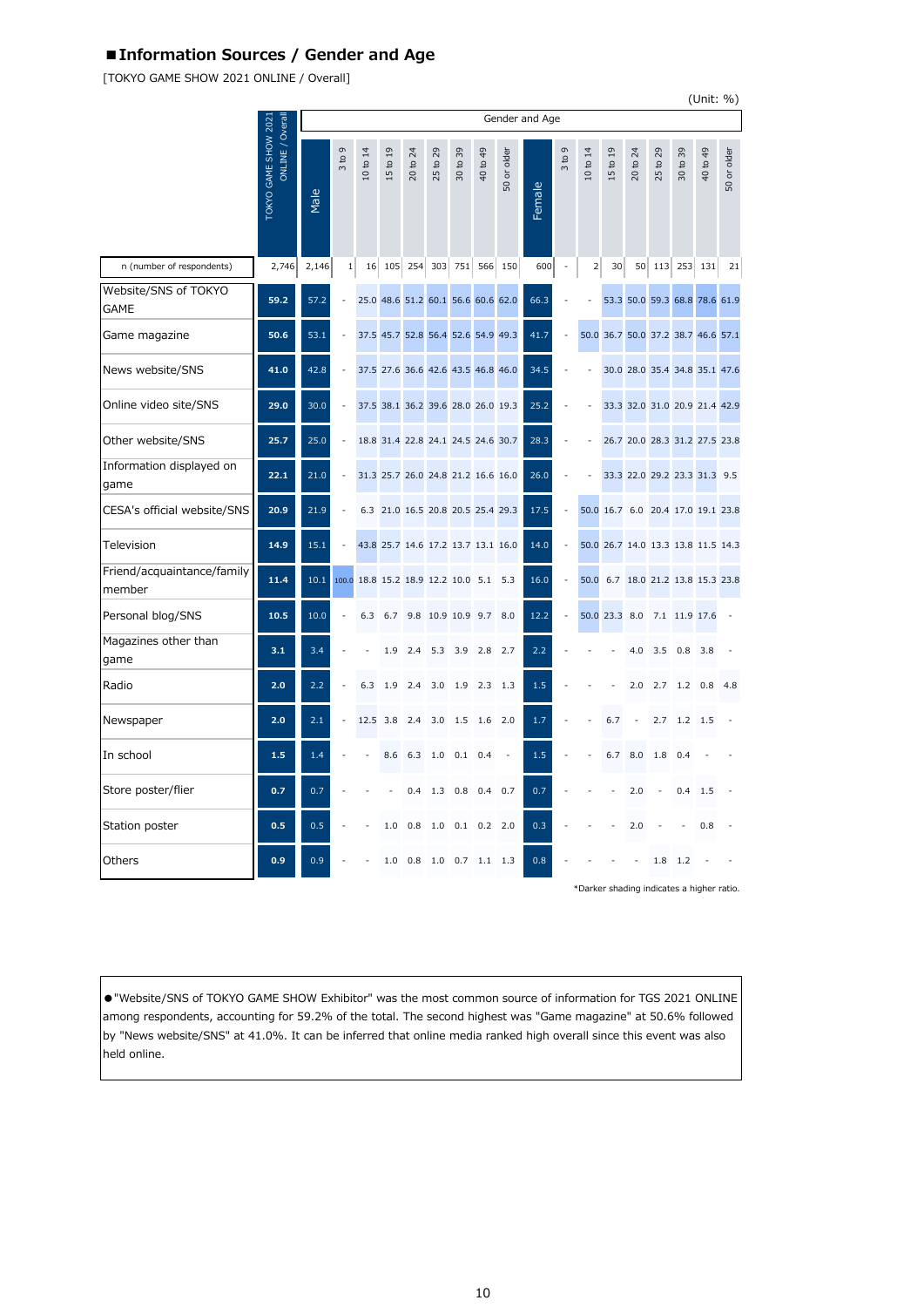# **2. Purpose of Visits/Primary Reason a a a**

tion, Please tell us the reason why you visited TOKYO GAME SHOW this year. [Multiple answers] Which of the options you chose in the previous question was the primary reason that led to your visit? [Single answer]

#### **■Overall**

[TOKYO GAME SHOW 2021 ONLINE / Overall]



●Among respondents "To gather information on the latest games" accounted for the highest ratio (74.8%), followed by "To find out more about games I am interested in" (61.3%) and "Because it features content related to my favorite game" (34.4%) as reasons for visiting TOKYO GAME SHOW 2021. It can be inferred that many visitors came to gather information on the latest games.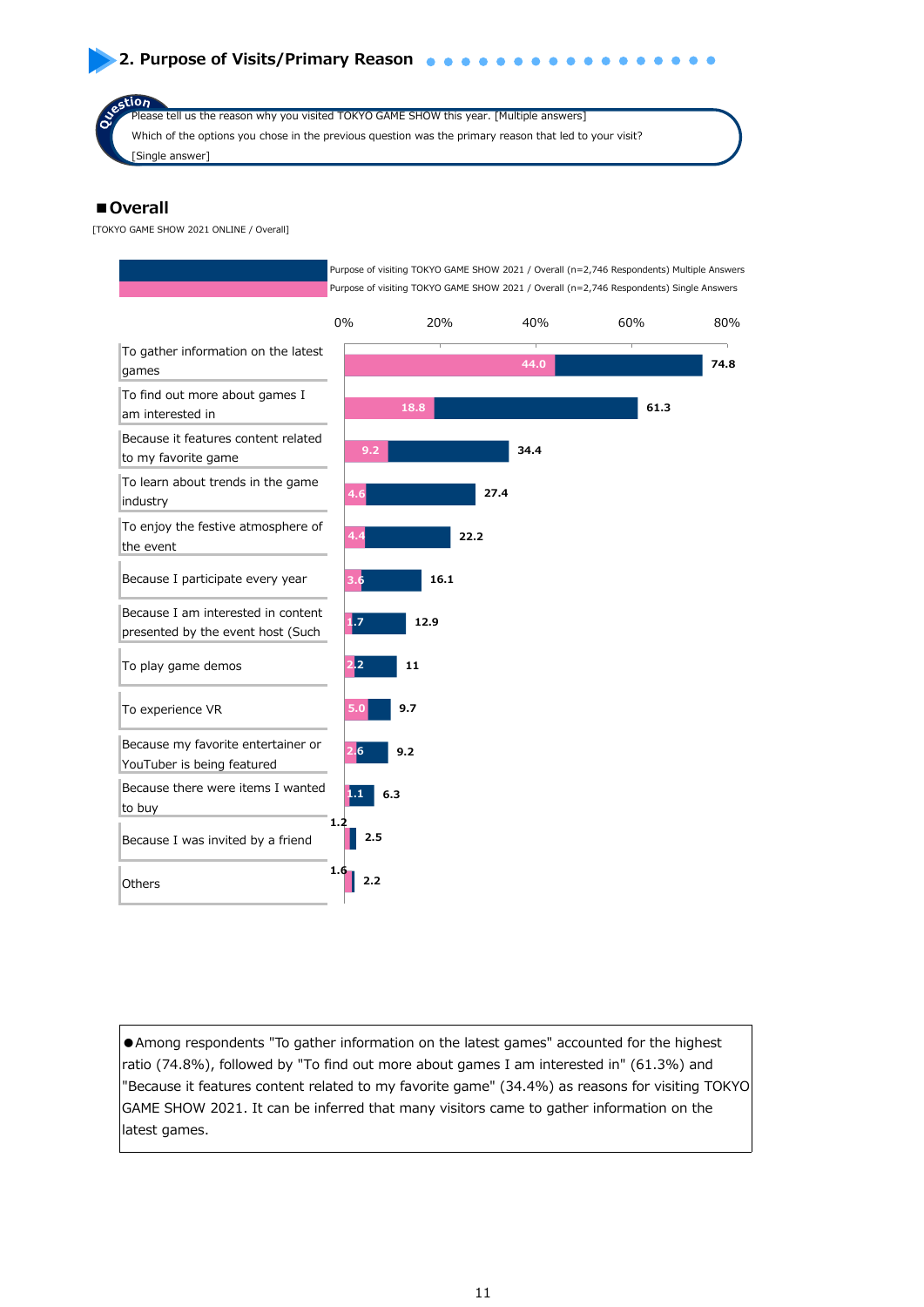**3. Viewing Time**  $\epsilon$ tion In total, about how many minutes did you spend viewing this year's TOKYO GAME SHOW 2021 ONLINE website and shows? \*Including time spent on video game demos and purchasing merchandise. [Numeric answer]

# **■Time Series Comparison**

[TOKYO GAME SHOW / Overall]



# ■ Average Viewing Time by Gender and Age

[TOKYO GAME SHOW 2021 ONLINE / Overall]



●The majority of respondents spent up to three hours or less viewing the event, with 16.2% answering "Over 30 min to 1 hour", followed by "Over 1 to 2 hours" at 21.3%, and "Over 2 to 3 hours" at 17.9%.The average viewing time was 292 minutes.

The ratio of participants who watched the event less than 30 minutes has decreased from last year.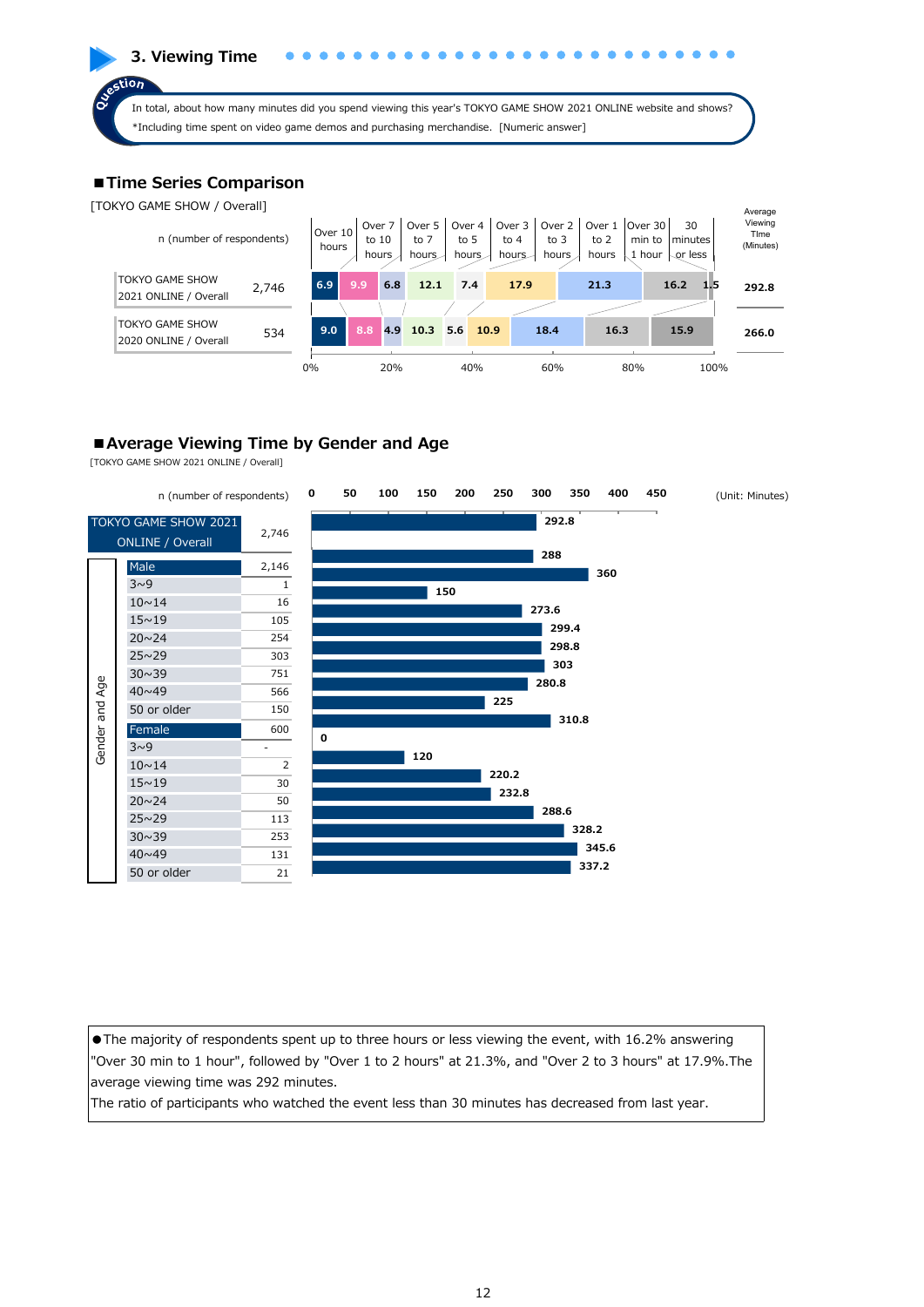# **4. Degree of Satisfaction**

To what extent are you satisfied with the content of the TOKYO GAME SHOW 2021 ONLINE? [Single answer]

# **■Time Series Comparison (Reference)**

[TOKYO GAME SHOW / Overall]

stion



#### **■Gender and Age**

[TOKYO GAME SHOW 2021 ONLINE / Overall]

|        |                                                 |              |                |                       |                                          |                          | (Unit: %)            | Average                           |
|--------|-------------------------------------------------|--------------|----------------|-----------------------|------------------------------------------|--------------------------|----------------------|-----------------------------------|
|        | n (number of respondents)                       |              | Very satisfied | Somewhat<br>satisfied | Neither<br>satisfied nor<br>dissatisfied | Somewhat<br>dissatisfied | Very<br>dissatisfied | Satisfaction<br>Score<br>(points) |
|        | TOKYO GAME SHOW 2021<br><b>ONLINE / Overall</b> | 2,746        | 20.6           | 51.5                  | 18.0                                     | 7.4                      | 2.6                  | 3.8                               |
|        | Male                                            | 2,146        | 19.1           | 50.4                  | 19.2                                     | 8.2                      | 3.1                  | 3.7                               |
|        | $3^0$                                           | $\mathbf{1}$ |                |                       | 100.0                                    |                          |                      | 3.0                               |
|        | $10 \sim 14$                                    | 16           | 50.0           | 37.5                  | 6.3                                      | 6.3                      |                      | 4.3                               |
|        | $15 \sim 19$                                    | 105          | 44.8           | 45.7                  | 7.6                                      | 1.0                      | 1.0                  | 4.3                               |
|        | $20 \sim 24$                                    | 254          | 26.0           | 54.7                  | 13.4                                     | 3.5                      | 2.4                  | 4.0                               |
|        | $25 \sim 29$                                    | 303          | 21.5           | 56.1                  | 15.5                                     | 5.0                      | 2.0                  | 3.9                               |
|        | $30 \sim 39$                                    | 751          | 18.4           | 49.1                  | 19.2                                     | 10.0                     | 3.3                  | 3.7                               |
| Age    | $40 \sim 49$                                    | 566          | 12.7           | 48.6                  | 24.0                                     | 10.1                     | 4.6                  | 3.6                               |
| pue    | 50 or older                                     | 150          | 9.3            | 50.0                  | 27.3                                     | 11.3                     | 2.0                  | 3.5                               |
| Gender | Female                                          | 600          | 26.0           | 55.2                  | 13.5                                     | 4.7                      | 0.7                  | 4.0                               |
|        | $3^0$                                           |              |                |                       |                                          |                          |                      |                                   |
|        | $10 \sim 14$                                    | 2            | 50.0           |                       | 50.0                                     |                          |                      | 4.0                               |
|        | $15 - 19$                                       | 30           | 50.0           | 40.0                  | 3.3                                      | 3.3                      | 3.3                  | 4.3                               |
|        | $20 \sim 24$                                    | 50           | 40.0           | 52.0                  | 8.0                                      |                          |                      | 4.3                               |
|        | $25 \sim 29$                                    | 113          | 23.0           | 60.2                  | 12.4                                     | 3.5                      | 0.9                  | 4.0                               |
|        | $30 \sim 39$                                    | 253          | 24.1           | 56.5                  | 13.0                                     | 5.5                      | 0.8                  | 4.0                               |
|        | $40 \times 49$                                  | 131          | 22.9           | 55.0                  | 16.0                                     | 6.1                      |                      | 4.0                               |
|        | 50 or older                                     | 21           | 14.3           | 47.6                  | 33.3                                     | 4.8                      |                      | 3.7                               |

\*Darker shading indicates a higher ratio.

\*1 The average satisfaction score was calculated by giving 5 points to "Very satisfied," 4 points to "Somewhat satisfied," 3 points to "Neither satisfied nor dissatisfied" 2 points to "Somewhat dissatisfied," and 1 point to "Very dissatisfied."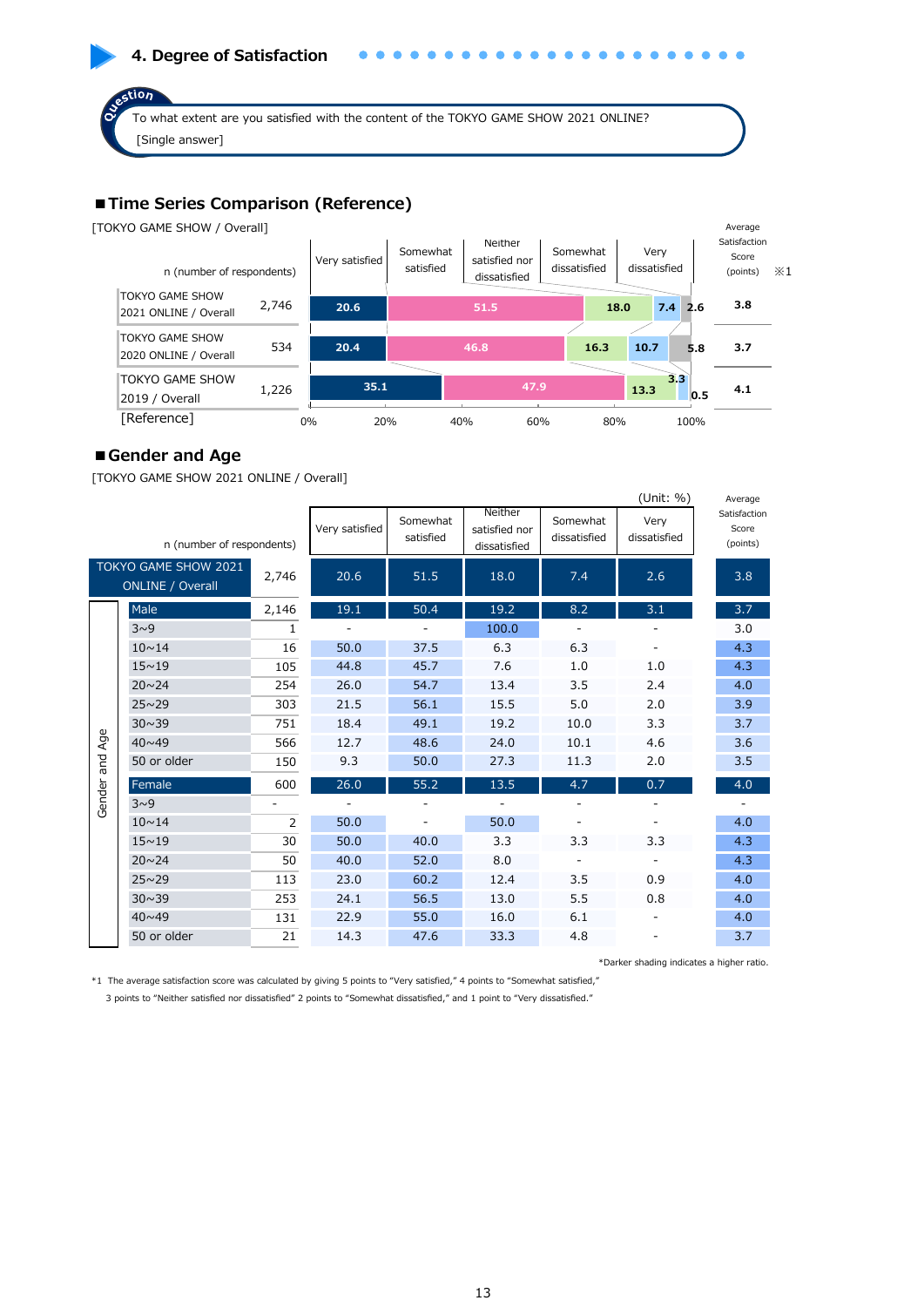#### **■Reasons for Dissatisfaction**



#### ■ Gender and Age (Unit: %)

[TOKYO GAME SHOW 2021 ONLINE / Overall]

|        | [TOKYO GAME SHOW 2021 ONLINE / OVerall]<br>n (number of respondents)<br>TOKYO GAME SHOW 2021 |                | lacked<br>$\sim$             | The online There were There was The quality<br>experience only a few no content<br>programs<br>$\sim$ | related<br>$\sim$ | of the<br>content<br>was $\sim$ | It was<br>difficult to<br>navigate<br>the<br>website. | There were<br>no<br>merchandis<br>e items<br>that I<br>wanted. | There were<br>no free<br>demos for<br>qame $\sim$ | I wasn't<br>able to<br>enjoy<br>$\sim$ | I couldn't<br>enjoy it<br>smoothly<br>$\sim$ | None of<br>the above. |
|--------|----------------------------------------------------------------------------------------------|----------------|------------------------------|-------------------------------------------------------------------------------------------------------|-------------------|---------------------------------|-------------------------------------------------------|----------------------------------------------------------------|---------------------------------------------------|----------------------------------------|----------------------------------------------|-----------------------|
|        | <b>ONLINE / Overall</b>                                                                      | 767            | 41.2                         | 30.4                                                                                                  | 27.2              | 23.9                            | 22.0                                                  | 12.9                                                           | 9.6                                               | 5.2                                    | 3.8                                          | 10.3                  |
|        | Male                                                                                         | 654            | 41.3                         | 30.0                                                                                                  | 27.8              | 23.7                            | 21.6                                                  | 12.1                                                           | 9.3                                               | 5.2                                    | 3.5                                          | 10.6                  |
|        | 3 <sup>0</sup>                                                                               | $\mathbf{1}$   | $\qquad \qquad \blacksquare$ | 100.0                                                                                                 |                   |                                 | 100.0                                                 | 100.0                                                          | 100.0                                             |                                        |                                              |                       |
|        | $10 \sim 14$                                                                                 | 2              | 50.0                         |                                                                                                       | 50.0              |                                 |                                                       |                                                                |                                                   |                                        |                                              |                       |
|        | $15 \sim 19$                                                                                 | 10             | 10.0                         | 20.0                                                                                                  | 20.0              | $\overline{\phantom{0}}$        | 10.0                                                  |                                                                | $\qquad \qquad \blacksquare$                      | 10.0                                   |                                              | 40.0                  |
|        | $20 \sim 24$                                                                                 | 49             | 46.9                         | 36.7                                                                                                  | 30.6              | 28.6                            | 12.2                                                  | 12.2                                                           | $\overline{\phantom{a}}$                          | 8.2                                    | 4.1                                          | 4.1                   |
|        | $25 \sim 29$                                                                                 | 68             | 36.8                         | 30.9                                                                                                  | 30.9              | 23.5                            | 10.3                                                  | 11.8                                                           | 8.8                                               | 4.4                                    | 1.5                                          | 8.8                   |
| Age    | $30 \sim 39$                                                                                 | 244            | 43.0                         | 31.1                                                                                                  | 33.2              | 29.5                            | 22.1                                                  | 12.3                                                           | 9.4                                               | 5.7                                    | 3.7                                          | 7.8                   |
|        | $40 \times 49$                                                                               | 219            | 44.3                         | 30.1                                                                                                  | 19.6              | 21.0                            | 27.4                                                  | 11.0                                                           | 9.6                                               | 5.0                                    | 4.6                                          | 12.8                  |
| pue    | 50 or older                                                                                  | 61             | 29.5                         | 19.7                                                                                                  | 31.1              | 11.5                            | 19.7                                                  | 16.4                                                           | 16.4                                              | 1.6                                    | 1.6                                          | 16.4                  |
|        | Female                                                                                       | 113            | 40.7                         | 32.7                                                                                                  | 23.9              | 24.8                            | 24.8                                                  | 17.7                                                           | 11.5                                              | 5.3                                    | 5.3                                          | 8.8                   |
| Gender | $3\sim9$                                                                                     |                | ۰                            |                                                                                                       |                   |                                 |                                                       |                                                                |                                                   |                                        |                                              |                       |
|        | $10 \sim 14$                                                                                 | 1              | ۰                            | ۰                                                                                                     | 100.0             | $\overline{\phantom{a}}$        | 100.0                                                 |                                                                |                                                   |                                        |                                              |                       |
|        | $15 \sim 19$                                                                                 | 3              |                              | -                                                                                                     | 33.3              | $\overline{\phantom{a}}$        | 33.3                                                  | $\qquad \qquad \blacksquare$                                   | 33.3                                              |                                        |                                              | 33.3                  |
|        | $20 \sim 24$                                                                                 | $\overline{4}$ | 25.0                         | 25.0                                                                                                  | 25.0              | 50.0                            | 25.0                                                  |                                                                |                                                   |                                        |                                              | 25.0                  |
|        | $25 \sim 29$                                                                                 | 19             | 31.6                         | 57.9                                                                                                  | 26.3              | 26.3                            | 31.6                                                  | 15.8                                                           | 10.5                                              | 10.5                                   | 10.5                                         | 5.3                   |
|        | $30 \sim 39$                                                                                 | 49             | 42.9                         | 34.7                                                                                                  | 20.4              | 22.4                            | 22.4                                                  | 14.3                                                           | 6.1                                               | 4.1                                    | 6.1                                          | 12.2                  |
|        | $40 \sim 49$                                                                                 | 29             | 58.6                         | 13.8                                                                                                  | 17.2              | 24.1                            | 17.2                                                  | 31.0                                                           | 20.7                                              | 6.9                                    | 3.4                                          | 3.4                   |
|        | 50 or older                                                                                  | 8              | 12.5                         | 50.0                                                                                                  | 50.0              | 37.5                            | 37.5                                                  | 12.5                                                           | 12.5                                              |                                        |                                              |                       |
|        |                                                                                              |                |                              |                                                                                                       |                   |                                 |                                                       |                                                                |                                                   |                                        | *Darker shading indicates a higher ratio.    |                       |

●The percentage of respondents who were "very satisfied" and "somewhat satisfied" was 20.6% and 51.5%, respectively, which together accounts for over 70% of the total.

On the other hand, visitors who were dissatisfied stated that "The online experience lacked in atmosphere or presence that could be held in physical events." and "There were only a few programs that I wanted to watch." which heavily implies that they prefer physical events.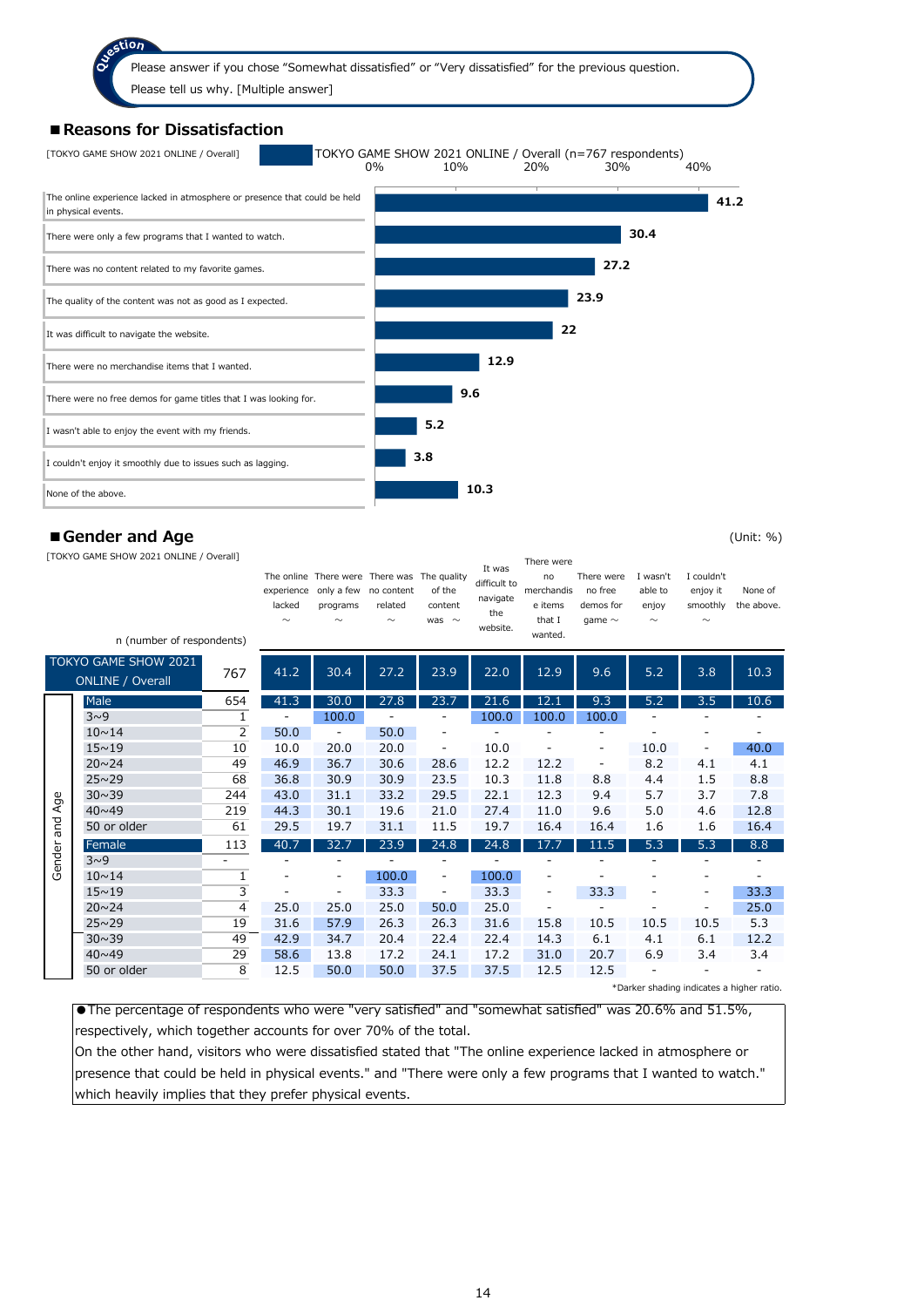**5. Impressions**

Please tell us your impression of the event by selecting all of the choices below that you sympathize with. [Multiple answers]

#### **■Impressions of TOKYO GAME SHOW**



#### **■Gender and Age**

tion

[TOKYO GAME SHOW 2021 ONLINE / Overall]

|        |                                                 |                |                                             |                                               |                                                 |                                     |                                           | (Unit: %)             |
|--------|-------------------------------------------------|----------------|---------------------------------------------|-----------------------------------------------|-------------------------------------------------|-------------------------------------|-------------------------------------------|-----------------------|
|        | n (number of respondents)                       |                | I am glad that I<br>learned about<br>$\sim$ | I am glad to<br>learn more<br>about<br>$\sim$ | I realized the<br>excitement of<br>video games. | I like video<br>games even<br>more. | The TOKYO<br><b>GAME SHOW</b><br>became   | None of the<br>above. |
|        | TOKYO GAME SHOW 2021<br><b>ONLINE / Overall</b> | 2,746          | 35.8                                        | 32.1                                          | 38.3                                            | 64.7                                | 13.3                                      | 8.4                   |
|        | Male                                            | 2,146          | 34.2                                        | 30.6                                          | 37.4                                            | 63.3                                | 9.7                                       | 9.5                   |
|        | $3^0$                                           | $\mathbf{1}$   |                                             |                                               | 100.0                                           |                                     | 100.0                                     |                       |
|        | $10 \sim 14$                                    | 16             | 68.8                                        | 62.5                                          | 62.5                                            | 43.8                                | 18.8                                      |                       |
|        | $15 \sim 19$                                    | 105            | 53.3                                        | 54.3                                          | 47.6                                            | 61.9                                | 12.4                                      | 2.9                   |
|        | $20 \times 24$                                  | 254            | 47.2                                        | 41.7                                          | 40.6                                            | 63.8                                | 12.2                                      | 5.1                   |
|        | $25 \sim 29$                                    | 303            | 41.9                                        | 37.3                                          | 39.6                                            | 65.7                                | 10.6                                      | 5.3                   |
|        | $30 \sim 39$                                    | 751            | 32.6                                        | 27.6                                          | 38.2                                            | 64.0                                | 9.6                                       | 8.8                   |
| Age    | $40 \times 49$                                  | 566            | 26.3                                        | 24.6                                          | 32.7                                            | 61.3                                | 8.1                                       | 14.3                  |
| and    | 50 or older                                     | 150            | 16.7                                        | 16.7                                          | 30.7                                            | 64.7                                | 7.3                                       | 16.0                  |
|        | Female                                          | 600            | 41.5                                        | 37.5                                          | 41.8                                            | 70.0                                | 26.2                                      | 4.8                   |
| Gender | $3^0$                                           |                |                                             |                                               |                                                 |                                     |                                           |                       |
|        | $10 \sim 14$                                    | $\overline{2}$ | 50.0                                        |                                               | 50.0                                            |                                     |                                           |                       |
|        | $15 \sim 19$                                    | 30             | 53.3                                        | 60.0                                          | 40.0                                            | 66.7                                | 30.0                                      | 6.7                   |
|        | $20 \sim 24$                                    | 50             | 54.0                                        | 48.0                                          | 46.0                                            | 64.0                                | 20.0                                      | 4.0                   |
|        | $25 \sim 29$                                    | 113            | 38.9                                        | 38.9                                          | 43.4                                            | 71.7                                | 25.7                                      | 5.3                   |
|        | $30 \sim 39$                                    | 253            | 40.7                                        | 34.8                                          | 40.7                                            | 70.0                                | 27.7                                      | 4.7                   |
|        | $40 \times 49$                                  | 131            | 41.2                                        | 33.6                                          | 37.4                                            | 71.0                                | 27.5                                      | 3.8                   |
|        | 50 or older                                     | 21             | 19.0                                        | 33.3                                          | 66.7                                            | 81.0                                | 14.3                                      | 9.5                   |
|        |                                                 |                |                                             |                                               |                                                 |                                     | *Darker shading indicates a higher ratio. |                       |

●The percentage of respondents who answered "I am glad that I learned about the latest information on video games." was 64.7% and 38.3% answered "I am glad to learn more about video games that I did not know about." which implies that many visitors are satisfied with the content of the event.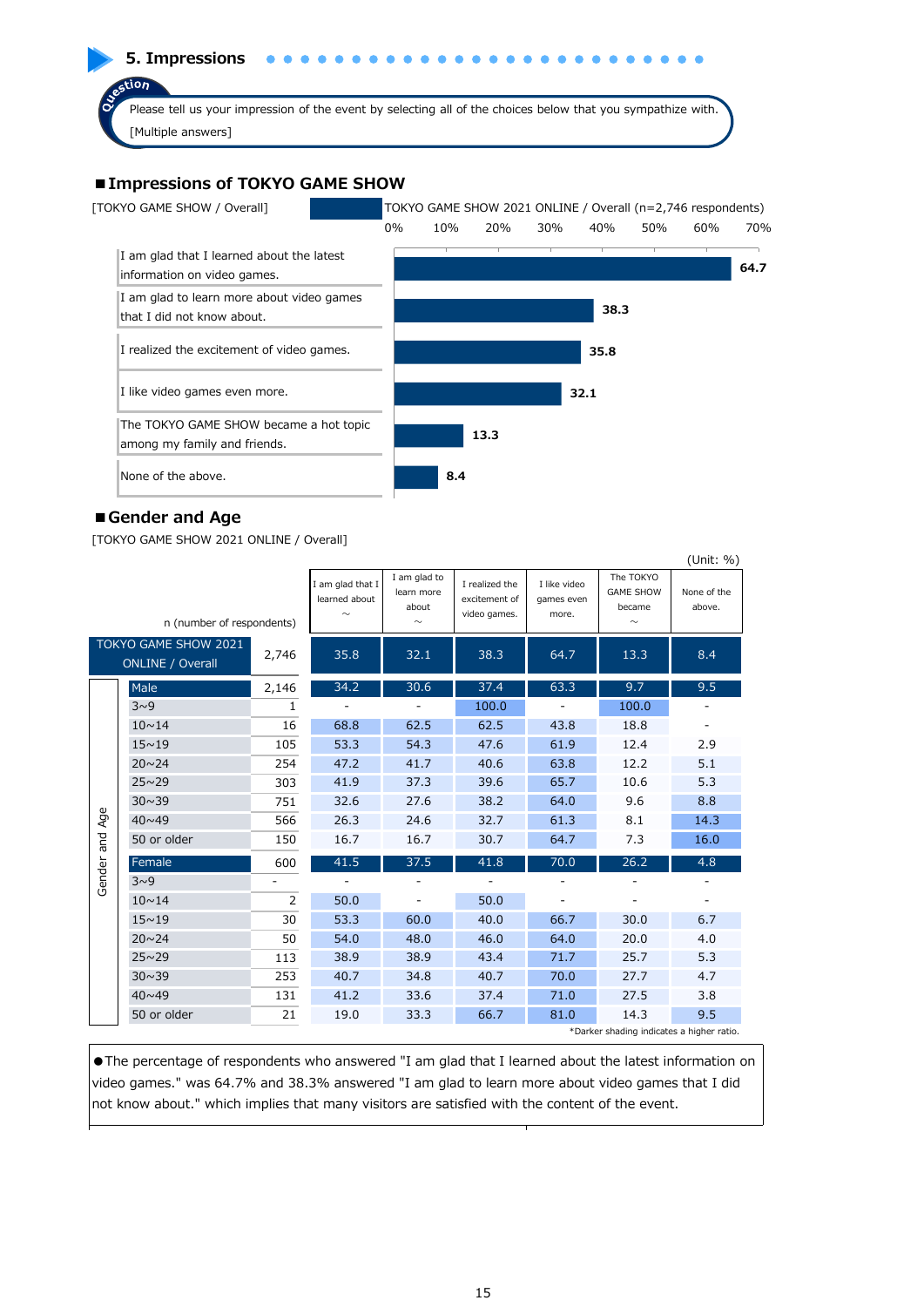

#### **■Gender and Age**

[TOKYO GAME SHOW 2021 ONLINE / Overall] (Unit: %)

|        | $\frac{1}{2}$                                   |       |                                                                 |                                                      |                                                    |                                           |                          |                 |               |                                              |                                | , <del></del> , |
|--------|-------------------------------------------------|-------|-----------------------------------------------------------------|------------------------------------------------------|----------------------------------------------------|-------------------------------------------|--------------------------|-----------------|---------------|----------------------------------------------|--------------------------------|-----------------|
|        | n (number of respondents)                       |       | Introductions<br>about games<br>that I like/am<br>interested in | My<br>impressions<br>of TOKYO<br>GAME<br><b>SHOW</b> | Official<br>programmes<br>by exhibitor's<br>/ host | Results of<br>the Japan<br>Game<br>Awards | <b>VR</b>                | Merchan<br>dise | Free<br>demos | About the<br>Makuhari<br>Messe Event<br>Hall | Online<br>experienc<br>e tours | Others          |
|        | TOKYO GAME SHOW 2021<br><b>ONLINE / Overall</b> | 2,746 | 39.4                                                            | 16.1                                                 | 15.3                                               | 11.5                                      | 8.3                      | 7.7             | 4.2           | 2.5                                          | 2.3                            | 0.9             |
|        | Male                                            | 2,146 | 37.5                                                            | 15.7                                                 | 13.0                                               | 11.0                                      | 8.8                      | 6.9             | 4.2           | 2.2                                          | 2.0                            | 0.8             |
|        | $3\sim9$                                        | 1     |                                                                 |                                                      |                                                    |                                           |                          |                 |               |                                              |                                |                 |
|        | $10 \sim 14$                                    | 16    | 18.8                                                            | 6.3                                                  | 6.3                                                |                                           |                          |                 |               |                                              |                                | 6.3             |
|        | $15 \sim 19$                                    | 105   | 30.5                                                            | 17.1                                                 | 8.6                                                | 13.3                                      | 10.5                     | 5.7             |               | 1.9                                          | 2.9                            |                 |
|        | $20 \times 24$                                  | 254   | 38.6                                                            | 15.7                                                 | 12.6                                               | 13.4                                      | 9.4                      | 6.7             | 3.1           | 1.6                                          | 2.8                            | 0.8             |
|        | $25 \sim 29$                                    | 303   | 42.9                                                            | 18.2                                                 | 14.9                                               | 14.9                                      | 10.9                     | 8.3             | 4.6           | 4.0                                          | 3.3                            | 1.0             |
| Age    | $30 \sim 39$                                    | 751   | 39.9                                                            | 18.2                                                 | 13.2                                               | 10.8                                      | 8.8                      | 7.6             | 5.3           | 2.5                                          | 1.6                            | 0.8             |
|        | $40 \times 49$                                  | 566   | 36.0                                                            | 12.4                                                 | 13.3                                               | 9.2                                       | 8.3                      | 6.2             | 4.1           | 1.1                                          | 1.4                            | 0.4             |
| and    | 50 or older                                     | 150   | 24.7                                                            | 10.7                                                 | 11.3                                               | 6.7                                       | 5.3                      | 5.3             | 3.3           | 3.3                                          | 2.0                            | 2.0             |
|        | Female                                          | 600   | 46.5                                                            | 17.5                                                 | 23.8                                               | 13.5                                      | 6.7                      | 10.5            | 4.0           | 3.5                                          | 3.3                            | 1.5             |
| Gender | 3 <sup>0</sup>                                  |       |                                                                 |                                                      |                                                    |                                           |                          |                 |               |                                              |                                |                 |
|        | $10 \sim 14$                                    | 2     | 50.0                                                            |                                                      |                                                    |                                           |                          |                 |               |                                              |                                |                 |
|        | $15 \sim 19$                                    | 30    | 40.0                                                            | 36.7                                                 | 16.7                                               | 20.0                                      | 10.0                     | 10.0            | 3.3           | 6.7                                          |                                |                 |
|        | $20 \sim 24$                                    | 50    | 34.0                                                            | 16.0                                                 | 22.0                                               | 8.0                                       | 8.0                      | 6.0             | 6.0           | $\overline{\phantom{a}}$                     | 6.0                            |                 |
|        | $25 \sim 29$                                    | 113   | 42.5                                                            | 23.9                                                 | 21.2                                               | 18.6                                      | 11.5                     | 10.6            | 4.4           | 6.2                                          | 7.1                            | 0.9             |
|        | $30 \sim 39$                                    | 253   | 49.0                                                            | 13.0                                                 | 24.1                                               | 11.1                                      | 5.1                      | 9.1             | 2.0           | 3.2                                          | 2.4                            | 2.8             |
|        | $40 \sim 49$                                    | 131   | 52.7                                                            | 18.3                                                 | 27.5                                               | 14.5                                      | 5.3                      | 15.3            | 6.1           | 3.1                                          | 1.5                            | 0.8             |
|        | 50 or older                                     | 21    | 38.1                                                            | 9.5                                                  | 28.6                                               | 14.3                                      | $\overline{\phantom{a}}$ | 9.5             | 9.5           | -                                            | 4.8                            |                 |
|        |                                                 |       |                                                                 |                                                      |                                                    |                                           |                          |                 |               | *Darker shading indicates a higher ratio.    |                                |                 |

●Among respondents "Introductions about games that I like/am interested in" accounted for the highest ratio (39.4%), indicating that visitors regardless of their age shared information about TOKYO GAME SHOW on SNS.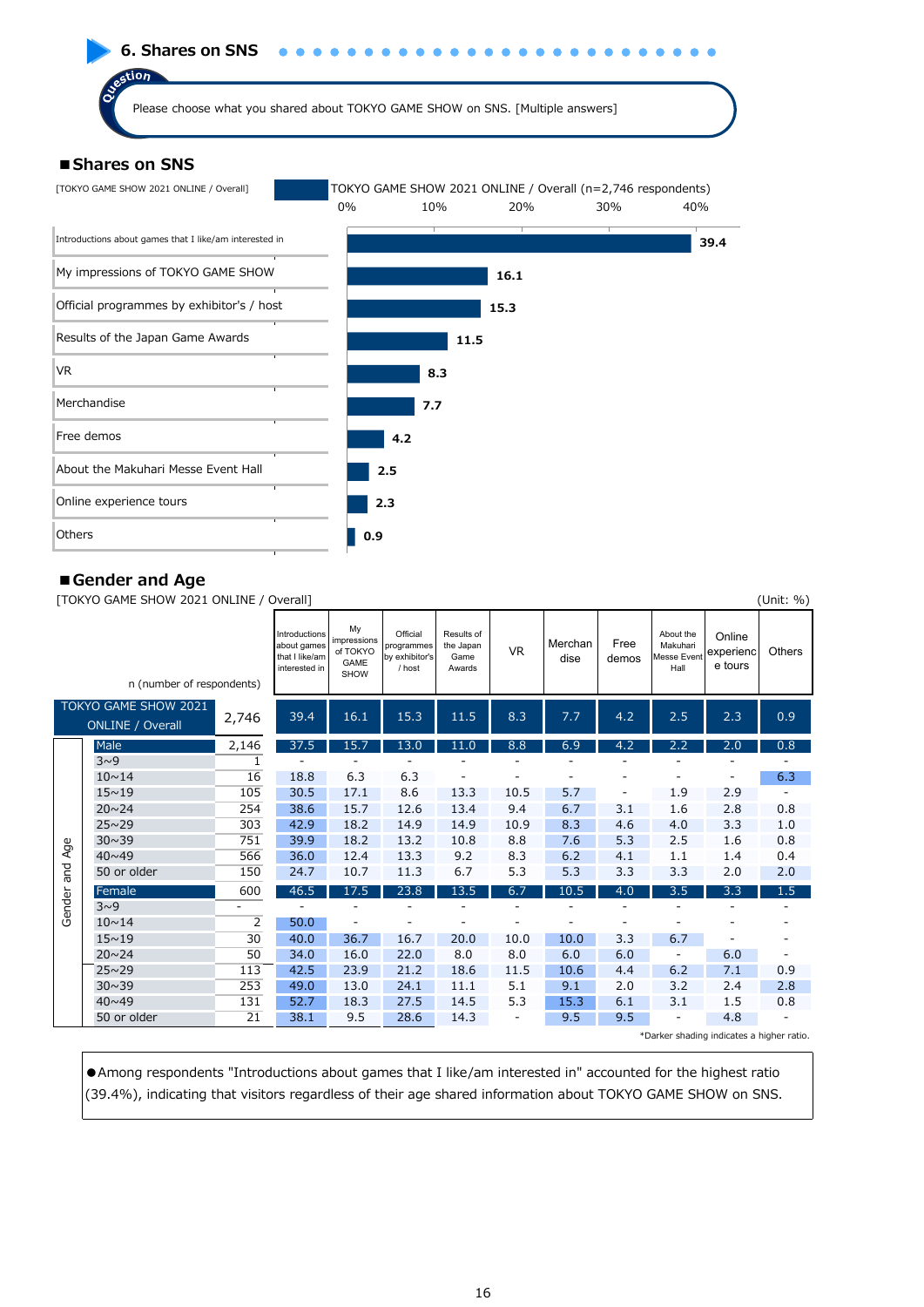# **7. Intention to Visit Again (if held at venue)**

stion

Please select one choice that best represents your intentions of visiting the next TOKYO GAME SHOW. [Single answer]

#### ■**Overall**

| [TOKYO GAME SHOW 2021 ONLINE / Overall]         |       |       | I would like to visit if<br>the event is held at a<br>physical venue<br>(Makuhari Messe) or<br>online venue. | I would like to visit if<br>the event is held at a<br>physical venue<br>(Makuhari Messe). |      | would like to visit if<br>the event is held at<br>an online venue. | I do not want to visit<br>the event again. |      |
|-------------------------------------------------|-------|-------|--------------------------------------------------------------------------------------------------------------|-------------------------------------------------------------------------------------------|------|--------------------------------------------------------------------|--------------------------------------------|------|
| n (number ofrespondents)                        |       |       |                                                                                                              |                                                                                           |      |                                                                    |                                            |      |
| <b>TOKYO GAME SHOW</b><br>2021 ONLINE / Overall | 2,746 |       | 45.2                                                                                                         |                                                                                           | 15.4 |                                                                    | 36.7                                       | 2.7  |
|                                                 |       | $0\%$ | 20%                                                                                                          | 40%                                                                                       |      | 60%                                                                | 80%                                        | 100% |

#### **■Gender and Age**

| TOKYO GAME SHOW 2021 ONLINE / Overall <br>(Unit: %) |                                                 |                |                                       |                                       |                                       |                                     |  |  |  |  |  |
|-----------------------------------------------------|-------------------------------------------------|----------------|---------------------------------------|---------------------------------------|---------------------------------------|-------------------------------------|--|--|--|--|--|
|                                                     |                                                 |                | I would like to<br>visit if the event | I would like to<br>visit if the event | I would like to<br>visit if the event | I do not want to<br>visit the event |  |  |  |  |  |
|                                                     | n (number of respondents)                       |                | is held at a $\sim$                   | is held at a $\sim$                   | is held at $\sim$                     | again.                              |  |  |  |  |  |
|                                                     | TOKYO GAME SHOW 2021<br><b>ONLINE / Overall</b> | 2,746          | 45.2                                  | 15.4                                  | 36.7                                  | 2.7                                 |  |  |  |  |  |
|                                                     | Male                                            | 2,146          | 44.9                                  | 16.0                                  | 36.2                                  | 2.9                                 |  |  |  |  |  |
|                                                     | $3\sim9$                                        | $\mathbf{1}$   | 100.0                                 |                                       |                                       |                                     |  |  |  |  |  |
|                                                     | $10 \sim 14$                                    | 16             | 25.0                                  | 18.8                                  | 56.3                                  |                                     |  |  |  |  |  |
|                                                     | $15 - 19$                                       | 105            | 48.6                                  | 10.5                                  | 37.1                                  | 3.8                                 |  |  |  |  |  |
|                                                     | $20 \sim 24$                                    | 254            | 53.9                                  | 17.3                                  | 26.0                                  | 2.8                                 |  |  |  |  |  |
|                                                     | $25 \sim 29$                                    | 303            | 54.8                                  | 12.5                                  | 28.4                                  | 4.3                                 |  |  |  |  |  |
|                                                     | $30 \sim 39$                                    | 751            | 41.1                                  | 19.8                                  | 36.8                                  | 2.3                                 |  |  |  |  |  |
| Age                                                 | $40 \sim 49$                                    | 566            | 42.0                                  | 14.8                                  | 39.8                                  | 3.4                                 |  |  |  |  |  |
| pue                                                 | 50 or older                                     | 150            | 38.0                                  | 10.0                                  | 50.0                                  | 2.0                                 |  |  |  |  |  |
|                                                     | Female                                          | 600            | 46.5                                  | 13.2                                  | 38.7                                  | 1.7                                 |  |  |  |  |  |
| Gender                                              | $3^0$                                           |                |                                       |                                       |                                       |                                     |  |  |  |  |  |
|                                                     | $10 \sim 14$                                    | $\overline{2}$ | 50.0                                  |                                       | 50.0                                  |                                     |  |  |  |  |  |
|                                                     | $15 - 19$                                       | 30             | 50.0                                  | 6.7                                   | 36.7                                  | 6.7                                 |  |  |  |  |  |
|                                                     | $20 \sim 24$                                    | 50             | 54.0                                  | 14.0                                  | 30.0                                  | 2.0                                 |  |  |  |  |  |
|                                                     | $25 \sim 29$                                    | 113            | 46.0                                  | 19.5                                  | 32.7                                  | 1.8                                 |  |  |  |  |  |
|                                                     | $30 \sim 39$                                    | 253            | 45.5                                  | 9.9                                   | 42.7                                  | 2.0                                 |  |  |  |  |  |
|                                                     | $40 \sim 49$                                    | 131            | 45.0                                  | 16.8                                  | 38.2                                  |                                     |  |  |  |  |  |
|                                                     | 50 or older                                     | 21             | 47.6                                  | 4.8                                   | 47.6                                  |                                     |  |  |  |  |  |

\*Darker shading indicates a higher ratio.

●For their intention to return next time, approx. 97% of respondents answered that they would like to visit again.

On the other hand, 45.2% answered "I would like to visit if the event is held at a physical venue (Makuhari Messe) or online venue.", 15.4% answered "I would like to visit if the event is held at a physical venue (Makuhari Messe).", and 36.7% answered "I would like to visit if the event is held at an online venue."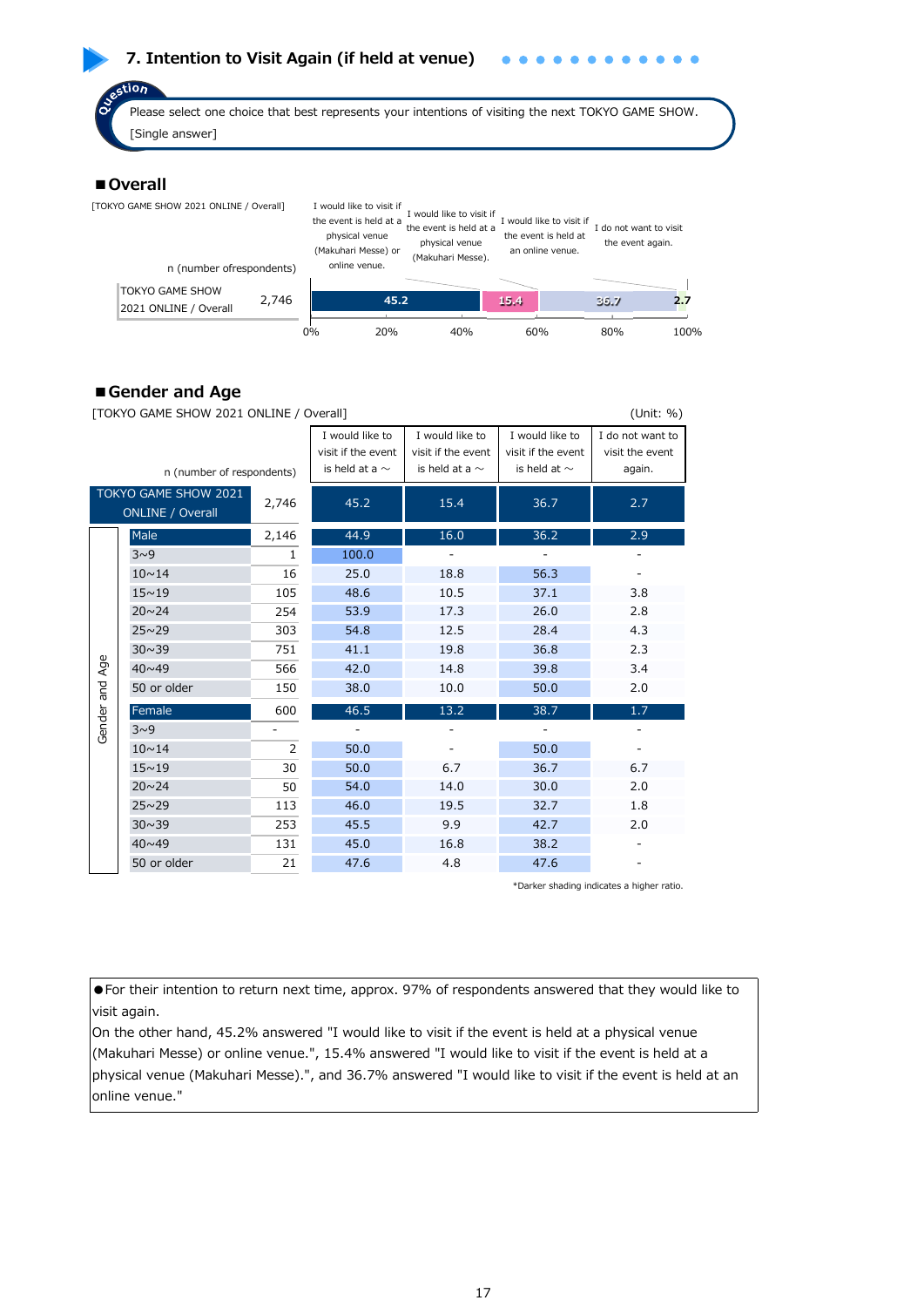**1. Viewed Content and Top Three List**  $\bullet \bullet \bullet \bullet$  $\bullet$  $\bullet$ 

Please tell us what kind of content you watched/visited at TOKYO GAME SHOW 2021 ONLINE [Multiple answers] Out of the choices you made above, which were the top three most memorable forms of content? [Up to three answers]

#### ■**Overall**

 $sin$ 

[TOKYO GAME SHOW 2021 ONLINE / Overall]



●"Exhibitors' official programmes" was the form of content with the highest ratio at 92.6%. The top three forms of content that gathered the most attention among respondents were "Exhibitors' official programmes", "Japan Game Awards 2020", and "Online venue (General: Introductions of companies/games)".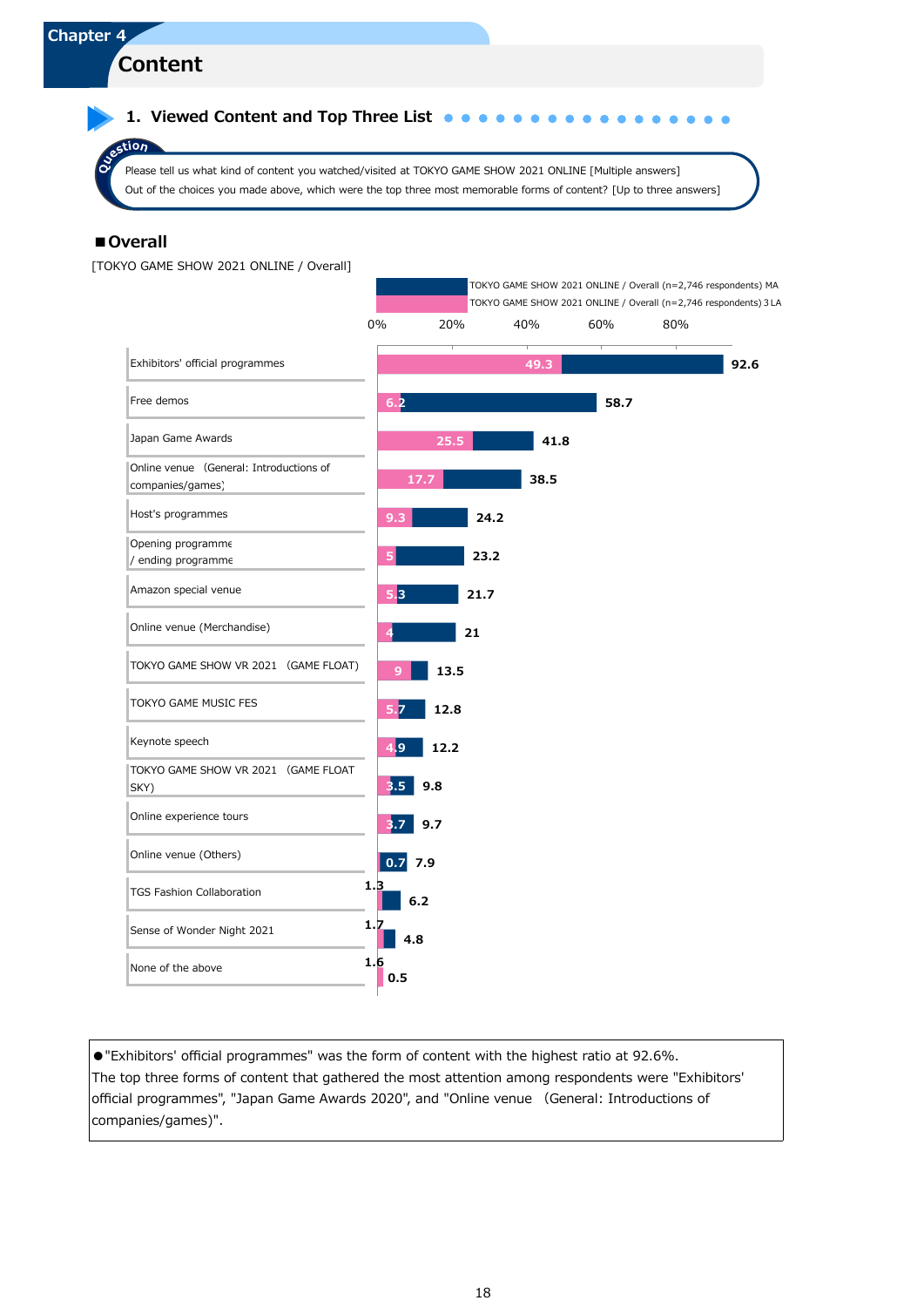#### **4. Favorite Developer/Publisher**

Of the game developers featured in this year's TOKYO GAME SHOW 2021 ONLINE, which one did you think was the best? [Open-ended answer] \*1

 $\bullet$ 

 $\bullet$ 

 $\bullet\bullet\bullet\bullet\bullet$ 

 $\bullet$ 

#### [TOKYO GAME SHOW 2021 ONLINE / Overall]

(n=2,746 respondents) [Reference]

 $stion$ 

|                | $(1 - 2)$ , $-3$ , $-5$ , $-5$ , $-5$ , $-5$ , $-5$ , $-5$ , $-5$ , $-5$ , $-5$ , $-5$ , $-5$ , $-5$ , $-5$ , $-5$ , $-5$ , $-5$ , $-5$ , $-5$ , $-5$ , $-5$ , $-5$ , $-5$ , $-5$ , $-5$ , $-5$ , $-5$ , $-5$ , $-5$ , $-5$ , $-5$ , $-5$ , $-5$ , $-5$ , $-5$ , |                        |                                                     |                          |                                             |      |  |  |  |  |  |
|----------------|------------------------------------------------------------------------------------------------------------------------------------------------------------------------------------------------------------------------------------------------------------------|------------------------|-----------------------------------------------------|--------------------------|---------------------------------------------|------|--|--|--|--|--|
| Rank           | Names of Companies *2                                                                                                                                                                                                                                            | Number of<br>Persons*3 | TOKYO GAME SHOW 2020<br>ONLINE<br>/ Overall (n=534) |                          | TOKYO GAME SHOW 2019<br>/ Overall (n=1,173) |      |  |  |  |  |  |
|                |                                                                                                                                                                                                                                                                  |                        | Number of Persons                                   | Rank                     | Number of Persons                           | Rank |  |  |  |  |  |
| 1              | <b>SQUARE ENIX</b>                                                                                                                                                                                                                                               | 791                    | 119                                                 | (2)                      | 208                                         | (2)  |  |  |  |  |  |
| $\overline{2}$ | CAPCOM                                                                                                                                                                                                                                                           | 386                    | 131                                                 | (1)                      | 176                                         | (3)  |  |  |  |  |  |
| 3              | <b>SEGA / ATLUS</b>                                                                                                                                                                                                                                              | 271                    | ۰                                                   | $\overline{\phantom{a}}$ | $\overline{\phantom{a}}$                    |      |  |  |  |  |  |
| 4              | <b>BANDAI NAMCO Entertainment</b>                                                                                                                                                                                                                                | 188                    | 16                                                  | (6)                      | 100                                         | (4)  |  |  |  |  |  |
| 5              | KOEI TECMO GAMES                                                                                                                                                                                                                                                 | 185                    | 62                                                  | (4)                      | 30                                          | (7)  |  |  |  |  |  |
| 6              | miHoYo                                                                                                                                                                                                                                                           | 103                    |                                                     | $\overline{\phantom{a}}$ |                                             |      |  |  |  |  |  |
| 7              | <b>KONAMI</b>                                                                                                                                                                                                                                                    | 86                     | ٠                                                   | $\overline{\phantom{a}}$ | $\overline{\phantom{a}}$                    |      |  |  |  |  |  |
| 8              | Microsoft Japan                                                                                                                                                                                                                                                  | 82                     | 10                                                  | (9)                      |                                             |      |  |  |  |  |  |
| 9              | Ubisoft                                                                                                                                                                                                                                                          | 64                     |                                                     |                          | 12                                          | (10) |  |  |  |  |  |
| 10             | D3PUBLISHER                                                                                                                                                                                                                                                      | 49                     | 9                                                   | (10)                     |                                             |      |  |  |  |  |  |
| 11             | Sony Interactive Entertainment                                                                                                                                                                                                                                   | 47                     | 12                                                  | (8)                      | 98                                          | (5)  |  |  |  |  |  |
| 12             | Nintendo                                                                                                                                                                                                                                                         | 35                     |                                                     |                          |                                             |      |  |  |  |  |  |
| 13             | <b>SNK</b>                                                                                                                                                                                                                                                       | 25                     | ÷                                                   | $\overline{\phantom{a}}$ | $\overline{a}$                              |      |  |  |  |  |  |
| 14             | <b>ARC SYSTEM WORKS</b>                                                                                                                                                                                                                                          | 20                     |                                                     | ۰                        | $\overline{a}$                              |      |  |  |  |  |  |
| 15             | Electronic Arts                                                                                                                                                                                                                                                  | 19                     | ۰                                                   | ٠                        | $\overline{\phantom{a}}$                    |      |  |  |  |  |  |
|                | <b>DMM GAMES</b>                                                                                                                                                                                                                                                 | 19                     | ۰                                                   | $\overline{\phantom{a}}$ | $\overline{a}$                              |      |  |  |  |  |  |
| 17             | Happinet                                                                                                                                                                                                                                                         | 14                     | $\overline{2}$                                      | (16)                     | $\overline{2}$                              | (33) |  |  |  |  |  |
|                | <b>DeNA</b>                                                                                                                                                                                                                                                      | 14                     |                                                     |                          | $\overline{\phantom{a}}$                    |      |  |  |  |  |  |

\*1 Until 2019 survey, this question was asked as "Out of the developers/publishers that have exhibited, which booth did you like the best?".

\*2 When a product name is given instead of a company name, it is counted as an answer for the corresponding company.

e.g.) "MONSTER HUNTER"→"CAPCOM","PS4"→"Sony Interactive Entertainment" etc.

\*3 Companies are listed if 2 or more people indicate them as their favorite.

\*4 The figures of "SEGA / ATLUS" in 2018 is not shown here since the data of ATLUS was included in the one of SEGA games in 2019.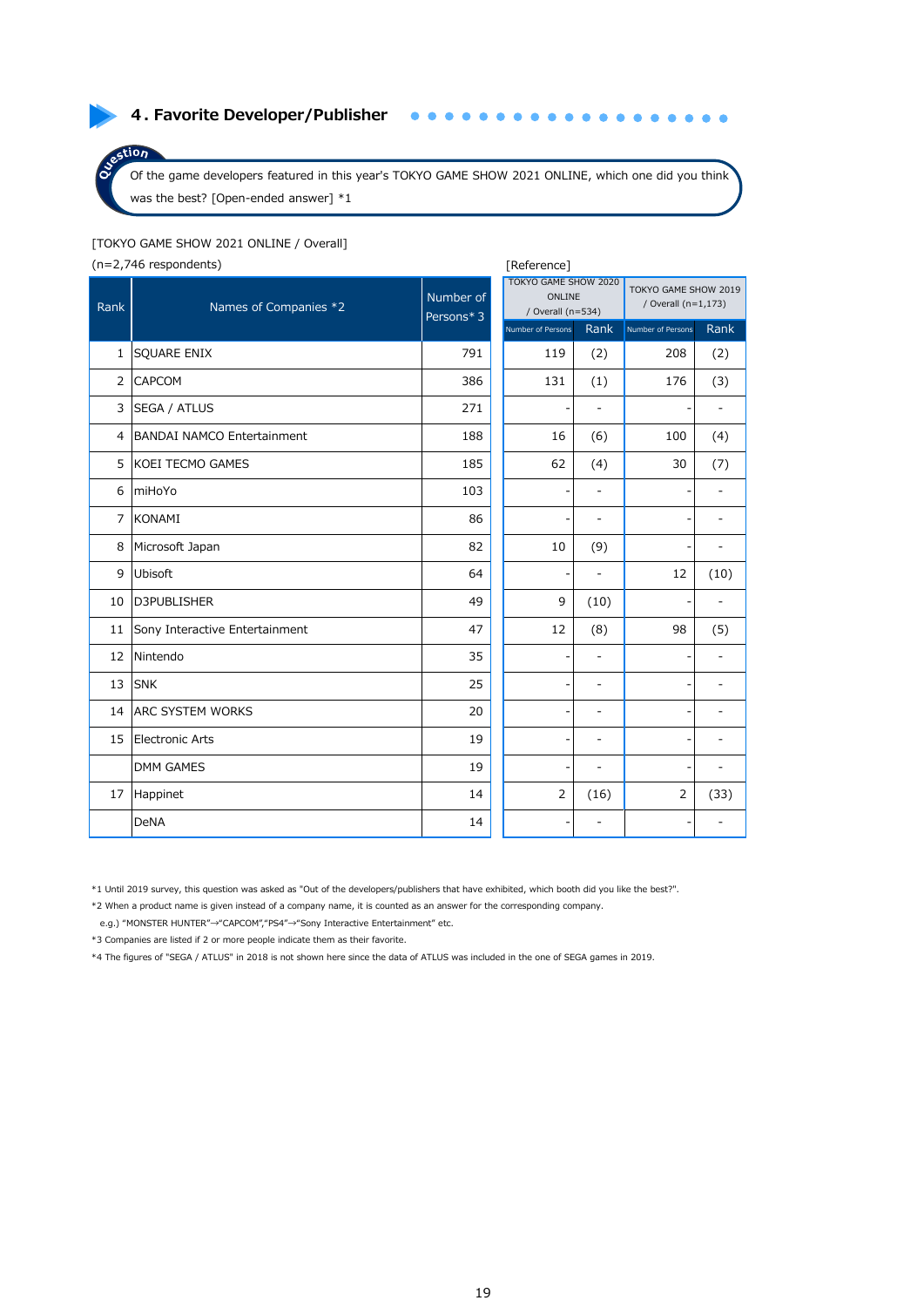#### **■Order of Preference by Gender and Age**

[TOKYO GAME SHOW 2021 ONLINE / Overall] (Unit: Respondents)

|                                          |                    |                                               |                     |                                             | $\sim$                            |  |  |
|------------------------------------------|--------------------|-----------------------------------------------|---------------------|---------------------------------------------|-----------------------------------|--|--|
| 1st Place                                |                    | 2nd Place                                     | 3rd Place           | 4th Place                                   | 5th Place                         |  |  |
| TOKYO GAME SHOW<br>2021 ONLINE / Overall | SQUARE ENIX        | <b>CAPCOM</b>                                 | <b>SEGA / ATLUS</b> | BANDAI NAMCO Entertainment KOEI TECMO GAMES |                                   |  |  |
| respondents                              | 791                | 386                                           | 271                 | 188                                         | 185                               |  |  |
| Male                                     | <b>SQUARE ENIX</b> | <b>CAPCOM</b>                                 | <b>SEGA / ATLUS</b> | KOEI TECMO GAMES                            | <b>BANDAI NAMCO Entertainment</b> |  |  |
| 2,146                                    | 604                | 315                                           | 199                 | 152                                         | 150                               |  |  |
| 3~0                                      | <b>SQUARE ENIX</b> |                                               |                     |                                             |                                   |  |  |
| $10 \sim 14$                             | <b>CAPCOM</b>      | Microsoft Japan                               | Nintendo            | <b>SEGA / ATLUS</b>                         | <b>SQUARE ENIX</b>                |  |  |
| 16                                       |                    | 3                                             |                     |                                             | 2                                 |  |  |
| $15 - 19$                                | <b>CAPCOM</b>      | <b>SQUARE ENIX</b>                            | KOEI TECMO GAMES    | BANDAI NAMCO Entertainment SEGA / ATLUS     |                                   |  |  |
| 105                                      | 26                 | 12                                            | 9                   |                                             | 6                                 |  |  |
| $20 \sim 24$                             | <b>SQUARE ENIX</b> | <b>CAPCOM</b>                                 | KOEI TECMO GAMES    | miHoYo                                      | <b>SEGA / ATLUS</b>               |  |  |
| 254                                      | 56                 | 49                                            | 20                  | 19                                          | 18                                |  |  |
| $25 \sim 29$                             | <b>SQUARE ENIX</b> | <b>CAPCOM</b>                                 | <b>SEGA / ATLUS</b> | BANDAI NAMCO Entertainment KOEI TECMO GAMES |                                   |  |  |
| 303                                      | 79                 | 41                                            | 27                  | 24                                          | 19                                |  |  |
| $30 \sim 39$                             | <b>SQUARE ENIX</b> | <b>CAPCOM</b>                                 | <b>SEGA / ATLUS</b> | BANDAI NAMCO Entertainment KOEI TECMO GAMES |                                   |  |  |
| 751                                      | 245                | 94                                            | 65                  | 57                                          | 55                                |  |  |
| 40~49                                    | <b>SQUARE ENIX</b> | <b>CAPCOM</b>                                 | <b>SEGA / ATLUS</b> | KOEI TECMO GAMES                            | <b>BANDAI NAMCO Entertainment</b> |  |  |
| 566                                      | 185                | 76                                            | 60                  | 42                                          | 36                                |  |  |
| 50 or older                              | <b>CAPCOM</b>      | <b>SQUARE ENIX</b>                            | <b>SEGA / ATLUS</b> | <b>BANDAI NAMCO Entertainment</b>           | $\times 1$                        |  |  |
| 150                                      | 26                 | 24                                            | 21                  | 12                                          | 7                                 |  |  |
| Female                                   | <b>SQUARE ENIX</b> | <b>SEGA / ATLUS</b>                           | CAPCOM              | BANDAI NAMCO Entertainment KOEI TECMO GAMES |                                   |  |  |
| 600                                      | 187                | 72                                            | 71                  | 38                                          | 33                                |  |  |
| 3~0                                      |                    |                                               |                     |                                             |                                   |  |  |
| $\mathbf 0$                              |                    |                                               |                     |                                             |                                   |  |  |
| $10 \sim 14$<br>$\overline{2}$           | Nintendo           |                                               |                     |                                             |                                   |  |  |
| $15 - 19$                                | <b>CAPCOM</b>      | <b>SEGA / ATLUS</b>                           | <b>SQUARE ENIX</b>  | miHoYo                                      | $\times 2$                        |  |  |
| 30                                       |                    | 8                                             | 5                   | 2                                           | 1                                 |  |  |
| $20 \sim 24$                             | <b>CAPCOM</b>      | <b>BANDAI NAMCO Entertainment SQUARE ENIX</b> |                     | miHoYo                                      | <b>SEGA / ATLUS</b>               |  |  |
| 50                                       | 8                  |                                               |                     | 6                                           |                                   |  |  |
| $25 \sim 29$                             | <b>SQUARE ENIX</b> | <b>CAPCOM</b>                                 | <b>SEGA / ATLUS</b> | <b>BANDAI NAMCO Entertainment</b>           | <b>KOEI TECMO GAMES</b>           |  |  |
| 113                                      | 21                 | 17                                            | 12                  | 10                                          | 8                                 |  |  |
| $30 \sim 39$                             | <b>SQUARE ENIX</b> | <b>SEGA / ATLUS</b>                           | CAPCOM              | <b>BANDAI NAMCO Entertainment</b>           | <b>KOEI TECMO GAMES</b>           |  |  |
| 253                                      | 98                 | 27                                            | 23                  | 15                                          | 13                                |  |  |
| 40~49                                    | SOUARE ENIX        | <b>SEGA / ATLUS</b>                           | CAPCOM              | KOEI TECMO GAMES                            | $\times$ 3                        |  |  |
| 131                                      | 50                 | 16                                            | 12                  | 7                                           | 6                                 |  |  |
| 50 or older                              | <b>SQUARE ENIX</b> | <b>SEGA / ATLUS</b>                           | KOEI TECMO GAMES    | <b>CAPCOM</b>                               | Ubisoft                           |  |  |
| 21                                       | 7                  |                                               | 3                   |                                             | 1                                 |  |  |

\*1 Microsoft Japan and KOEI TECMO GAMES tied for 5th place.

\*2 SNK, Brogent Japan, and Sony Interactive Entertainment tied for 5th place.

\*3 miHoYo, Ubisoft, BANDAI NAMCO Entertainment tied for 5th place.

●The best developer/publisher is:

1st place: "SQUARE ENIX" (791 respondents/2nd place last year), 2nd place: "CAPCOM" (386 respondents/

1st place last year), 3rd place: "SEGA / ATLUS" (271 respondents/1st place last year,

 4th place: "BANDAI NAMCO Entertainment" (188 respondents/6th place last year), 5th place: "KOEI TECMO GAMES" (185 respondents/4th place last year).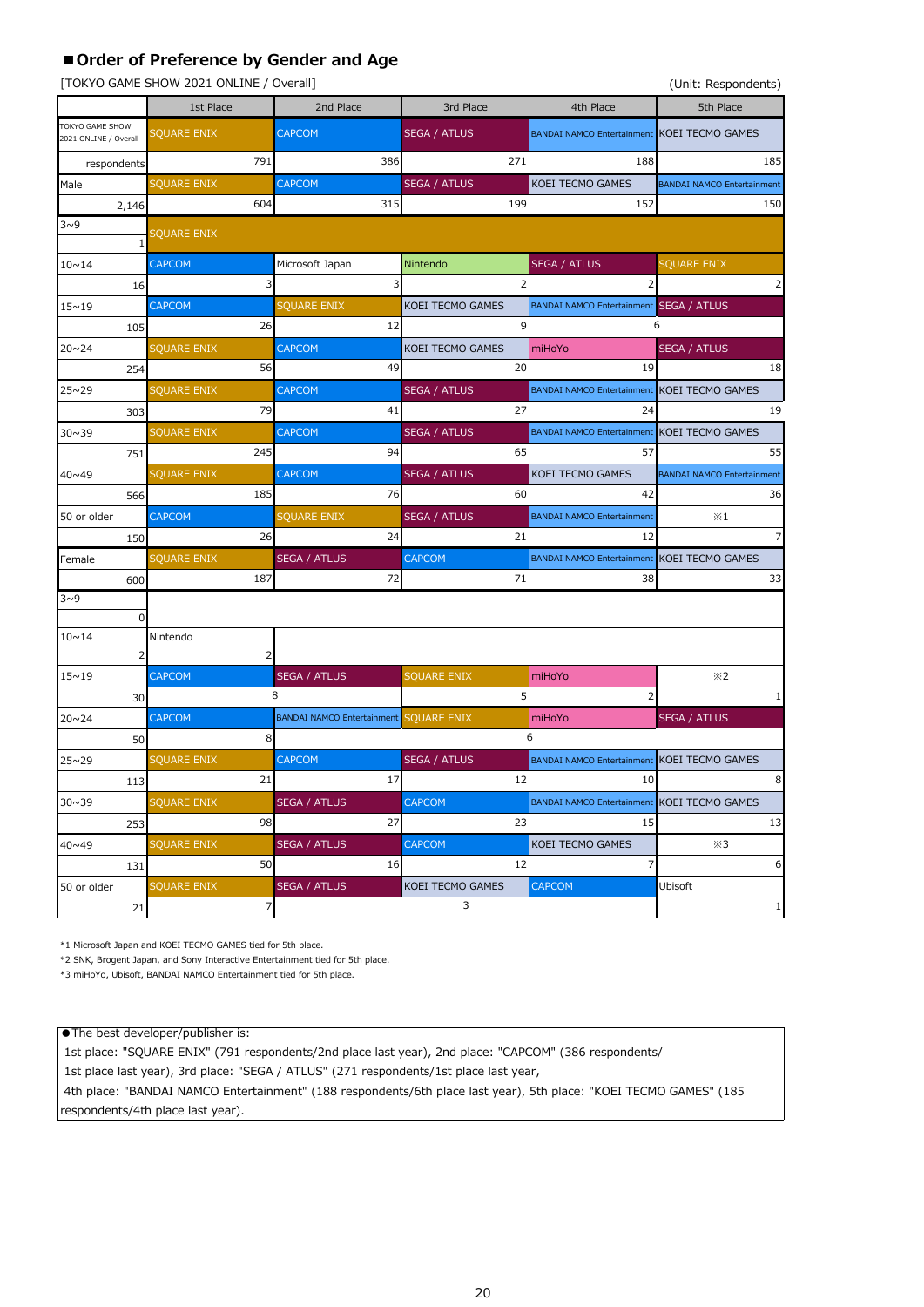#### **3. Views of Official Programmes**

Out of the official programmes you watched, which were the most memorable for you? [Multiple answers]

# ■3-1. Viewcount Ranking / Overall

[TOKYO GAME SHOW 2021 ONLINE / Overall]

stion

Oue

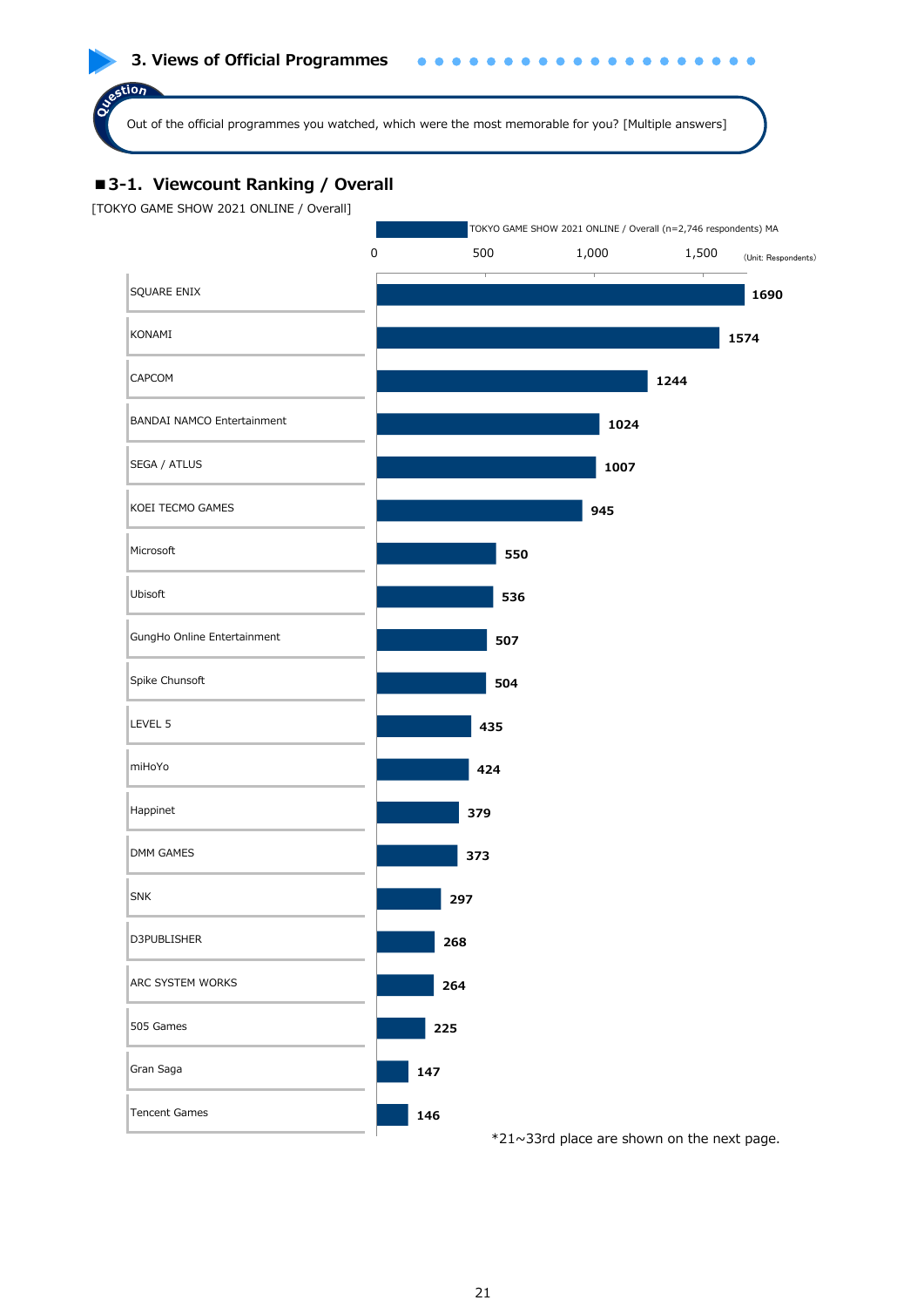|                           |             |     | TOKYO GAME SHOW 2021 ONLINE / Overall (n=2,746 respondents) MA |                              |  |  |  |  |  |
|---------------------------|-------------|-----|----------------------------------------------------------------|------------------------------|--|--|--|--|--|
|                           | $\mathsf 0$ | 500 | 1,000                                                          | 1,500<br>(Unit: Respondents) |  |  |  |  |  |
| GameraGame                |             | 141 |                                                                |                              |  |  |  |  |  |
| IzanagiGames              |             | 125 |                                                                |                              |  |  |  |  |  |
| NTTe-Sports               |             | 124 |                                                                |                              |  |  |  |  |  |
| AKRacing                  | 122         |     |                                                                |                              |  |  |  |  |  |
| Japan Electronics College | 109         |     |                                                                |                              |  |  |  |  |  |
| Wright Flyer Studios      | 86          |     |                                                                |                              |  |  |  |  |  |
| Lilith Games              | 79          |     |                                                                |                              |  |  |  |  |  |
| S-Game                    | 72          |     |                                                                |                              |  |  |  |  |  |
| Team Madness Games        | 69          |     |                                                                |                              |  |  |  |  |  |
| fingger                   | 68          |     |                                                                |                              |  |  |  |  |  |
| 110 Industries            | 62          |     |                                                                |                              |  |  |  |  |  |
| SK Telecom                | 60          |     |                                                                |                              |  |  |  |  |  |
| <b>NC</b>                 | 42          |     |                                                                |                              |  |  |  |  |  |
|                           |             |     |                                                                |                              |  |  |  |  |  |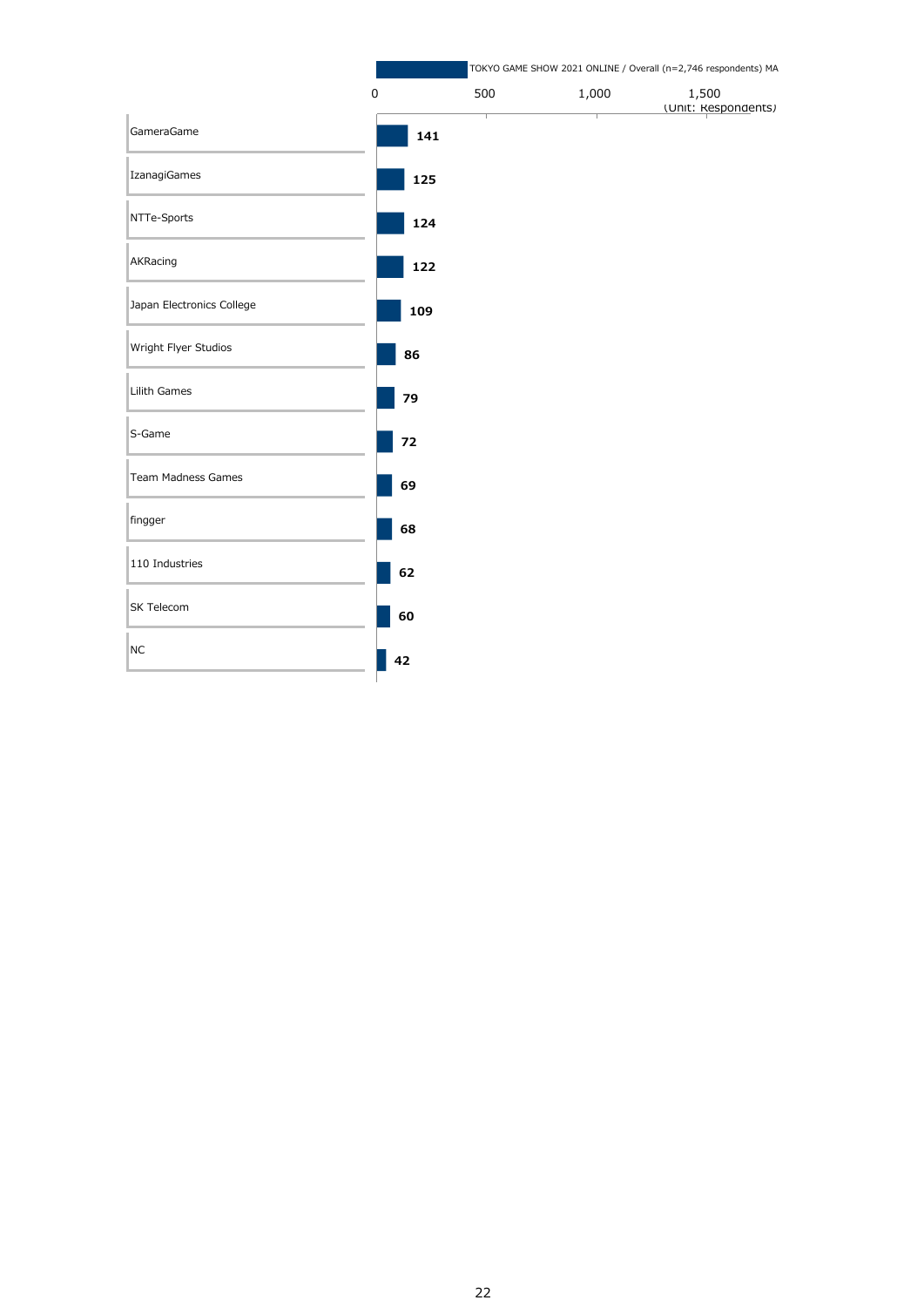# **■Gender and Age**

[TOKYO GAME SHOW 2021 ONLINE / Overall]

re in F Г

(Unit: Respondents)

|                                          |                                      | Gender and Age |                |                  |                |                 |           |                    |              |                |             |           |             |                |                |                |                                           |                |                |
|------------------------------------------|--------------------------------------|----------------|----------------|------------------|----------------|-----------------|-----------|--------------------|--------------|----------------|-------------|-----------|-------------|----------------|----------------|----------------|-------------------------------------------|----------------|----------------|
|                                          |                                      |                |                |                  |                | Male            |           |                    |              |                |             |           |             |                | Female         |                |                                           |                |                |
|                                          | TOKYO GAME SHOW 2021 ONLINE / Overal | 3~9            | $10 - 14$      | $15 - 19$        | $20 - 24$      | $25 - 29$       | $30 - 34$ | $5 - 39$<br>$\sim$ | 40~49        | or older<br>50 | 3~9         | $10 - 14$ | $15 - 19$   | $20 - 24$      | $25 - 29$      | $30 - 34$      | $5 - 39$<br>ω                             | $40 - 49$      | 50 or older    |
| n=number of respondents                  | $\mathsf 0$                          | 0              | 0              | $\pmb{0}$        | $\overline{0}$ | $\overline{0}$  | 345       | 406                | 0            | $\pmb{0}$      | $\mathbf 0$ | 0         | $\mathbf 0$ | $\mathbf 0$    | $\overline{0}$ | 122            | 131                                       | 0              | 0              |
| Avarage programme views (Per respondent) | 5.0                                  | 1.0            | 4.9            | 5.5              | 6.0            | 5.8             | 5.7       | 5.2                | 4.7          | 3.8            | 0.0         | 2.5       | 3.2         | 3.3            | 4.4            | 3.7            | 4.7                                       | 3.9            | 3.7            |
| SQUARE ENIX                              | 1690                                 | $1\,$          | 4              | 55               | 157            | 198             | 238       | 265                | 356          | 70             | 0           | 0         | 14          | 22             | 54             | 73             | 92                                        | 79             | 12             |
| <b>KONAMI</b>                            | 1574                                 | 0              | 11             | 58               | 196            | 234             | 221       | 218                | 287          | 70             | 0           | 2         | 14          | 16             | 57             | 49             | 66                                        | 66             | 9              |
| CAPCOM                                   | 1244                                 | 0              | 5              | 54               | 142            | 150             | 179       | 183                | 246          | 53             | 0           | 0         | 9           | 24             | 51             | 39             | 51                                        | 47             | 11             |
| <b>BANDAI NAMCO Entertainment</b>        | 1024                                 | 0              | 6              | 40               | 119            | 134             | 144       | 148                | 201          | 50             | 0           | 0         | 7           | 10             | 45             | 41             | 45                                        | 29             | 5              |
| SEGA / ATLUS                             | 1007                                 | 0              | 7              | 33               | 104            | 116             | 125       | 141 217            |              | 50             | 0           | 1         | 11          | 18             | 41             | 46             | 48                                        | 42             | 7              |
| KOEI TECMO GAMES                         | 945                                  | 0              | 2              | 39               | 87             | 118             | 126       | 149                | 208          | 33             | 0           | 0         | 5           | 8              | 35             | 42             | 42                                        | 43             | 8              |
| Microsft                                 | 550                                  | 0              | 7              | 42               | 71             | 69              | 71        | 78                 | 117          | 41             | 0           | 0         | 2           | 2              | 15             | 11             | 12                                        | 10             | 2              |
| Ubisoft                                  | 536                                  | 0              | 2              | 21               | 60             | 79              | 86        | 78                 | 105          | 21             | 0           | 0         | 3           | 6              | 16             | 13             | 23                                        | 20             | 3              |
| GungHo Online Entertainment              | 507                                  | 0              | 6              | 35               | 70             | 64              | 68        | 72                 | 78           | 27             | 0           | 1         | 9           | 5              | 17             | 10             | 27                                        | 15             | 3              |
| Spike Chunsoft                           | 504                                  | 0              | $\mathbf{1}$   | 14               | 55             | 65              | 83        | 80                 | 101          | 15             | 0           | 0         | 2           | 7              | 18             | 18             | 24                                        | 19             | $\overline{2}$ |
| LEVEL 5                                  | 435                                  | 0              | 5              | 26               | 59             | 53              | 54        | 60                 | 79           | 23             | 0           | 0         | 2           | 6              | 17             | 11             | 20                                        | 18             | $\overline{2}$ |
| miHoYo                                   | 424                                  | 0              | 4              | 32               | 62             | 74              | 63        | 52                 | 56           | 10             | 0           | 0         | 6           | 12             | 11             | 17             | 10                                        | 14             | $\mathbf{1}$   |
| Happinet                                 | 379                                  | 0              | 3              | 17               | 30             | 53              | 58        | 59                 | 97           | 10             | 0           | 0         | 2           | 2              | 11             | 7              | 23                                        | 7              | 0              |
| <b>DMM GAMES</b>                         | 373                                  | 0              | 3              | 19               | 35             | 34              | 50        | 58                 | 63           | 12             | 0           | 0         | 5           | 6              | 22             | 21             | 19                                        | 24             | 2              |
| <b>SNK</b>                               | 297                                  | 0              | 1              | 3                | 23             | 32              | 37        | 68                 | 78           | 17             | 0           | 0         | 1           | $\overline{2}$ | 5              | 2              | 11                                        | 16             | $1\,$          |
| D3PUBLISHER                              | 268                                  | 0              | 0              | 8                | 21             | 39              | 56        | 46                 | 48           | $\overline{7}$ | 0           | 0         | 0           | $\mathbf{1}$   | 12             | 6              | 13                                        | 9              | $\mathbf 2$    |
| ARC SYSTEM WORKS                         | 264                                  | 0              | 0              | 3                | 27             | 29              | 48        | 68                 | 51           | $\overline{2}$ | 0           | 0         | 0           | 3              | 5              | $\overline{7}$ | 15                                        | 6              | 0              |
| 505 Games                                | 225                                  | 0              | 1              | 11               | 23             | 25              | 37        | 34                 | 42           | 8              | 0           | 0         | 0           | $\overline{2}$ | 8              | 9              | 16                                        | 8              | $\mathbf{1}$   |
| Gran Saga                                | 147                                  | 0              | $\mathbf{1}$   | 5                | 18             | 12              | 23        | 24                 | 26           | 6              | 0           | 0         | 0           | $\overline{2}$ | 7              | 6              | 10                                        | 5              | $\overline{2}$ |
| <b>Tencent Games</b>                     | 146                                  | 0              | 0              | 8                | 20             | 23              | 26        | 25                 | 21           | 6              | 0           | 0         | 0           | $\overline{2}$ | 4              | $\overline{2}$ | 3                                         | 5              | $\mathbf 1$    |
| GameraGame                               | 141                                  | 0              | $\mathbf{1}$   | 11               | 23             | 22              | 16        | 22                 | 23           | 4              | 0           | 0         | 0           | 0              | 8              | 3              | 5                                         | 3              | 0              |
| IzanagiGames                             | 125                                  | 0              | $\mathbf{1}$   | 3                | 15             | 14              | 23        | 29                 | 18           | $1\,$          | 0           | 0         | 0           | 0              | 4              | 4              | 6                                         | 6              | $\mathbf{1}$   |
| NTTe-Sports                              | 124                                  | 0              | $\mathbf{1}$   | 7                | 18             | 18              | 17        | 23                 | 22           | 10             | 0           | 0         | 0           | 0              | $\overline{2}$ | $\overline{2}$ | 3                                         | $\mathbf{1}$   | 0              |
| AKRacing                                 | 122                                  | $\Omega$       | $\overline{2}$ | $\overline{4}$   | 14             | 19              | 15        | 17                 | 24           | 5              | $\Omega$    | $\Omega$  | $\Omega$    | $\overline{4}$ | 6              | $\mathbf{1}$   | 5                                         | 6              | $\Omega$       |
| Japan Electronics College                | 109                                  | 0              | $\mathbf{1}$   | 7                | 17             | 11              | 17        | 15                 | 18           | 5              | 0           | 0         | 2           | $\mathbf{1}$   | 2              | 6              | 5                                         | 2              | 0              |
| Wright Flyer Studios                     | 86                                   | 0              | $\pmb{0}$      | $\overline{4}$   | 10             | 14              | 17        | 13                 | 16           | $1\,$          | 0           | 0         | 0           | $1\,$          | 3              | $1\,$          | 3                                         | 3              | $\mathsf 0$    |
| Lilith Games                             | 79                                   | 0              | 0              | 3                | 11             | 10 <sup>°</sup> | 12        | 15                 | 14           | $\overline{4}$ | $\pmb{0}$   | 0         | 0           | 0              | $\overline{2}$ | $\mathbf{1}$   | 3                                         | $\overline{4}$ | $\pmb{0}$      |
| S-Game                                   | 72                                   | 0              | 3              | 5                | 10             | 13              | 11        | $\bf8$             | $\bf8$       | $\sqrt{2}$     | $\pmb{0}$   | $\,1\,$   | $1\,$       | $\,1\,$        | 3              | $1\,$          | $\sqrt{2}$                                | 3              | $\pmb{0}$      |
| <b>Team Madness Games</b>                | 69                                   | 0              | 0              | $\boldsymbol{6}$ | $\bf8$         | 11              | 8         | 12                 | $\mathsf{9}$ | $\overline{2}$ | 0           | 0         | 0           | $\overline{2}$ | $\overline{4}$ | $\overline{2}$ | $\overline{2}$                            | 2              | $1\,$          |
| fingger                                  | 68                                   | 0              | $\mathbf{1}$   | $\mathbf{1}$     | 11             | $\bf8$          | 13        | 13                 | 10           | $\overline{2}$ | 0           | 0         | 0           | $\pmb{0}$      | 2              | $\mathbf{1}$   | 3                                         | 3              | $\mathsf 0$    |
| 110 Industries                           | 62                                   | 0              | 0              | 3                | $\overline{4}$ | 12              | 12        | $11\,$             | 12           | 3              | 0           | 0         | 0           | 0              | $1\,$          | $\overline{2}$ | $\mathbf{1}$                              | $\mathbf{1}$   | 0              |
| <b>SK Telecom</b>                        | 60                                   | 0              | 0              | $\overline{2}$   | 12             | $\mathsf 9$     | 8         | 10                 | 10           | $\pmb{0}$      | 0           | 0         | 0           | $\pmb{0}$      | 5              | $\pmb{0}$      | 3                                         | $\mathbf{1}$   | 0              |
| <b>NC</b>                                | 42                                   | 0              | $\pmb{0}$      | $1\,$            | $\overline{4}$ | 5               | 5         | 3                  | 16           | $\mathbf{1}$   | 0           | 0         | 0           | $1\,$          | $\overline{2}$ | $\mathbf{1}$   | 2                                         | 0              | $\mathbf{1}$   |
|                                          |                                      |                |                |                  |                |                 |           |                    |              |                |             |           |             |                |                |                | *Darker shading indicates a higher ratio. |                |                |

● SQUARE ENIX came in first place with 1,690 respondents, followed by KONAMI with 1,574 respondents, and CAPCOM with 1,244 respondents.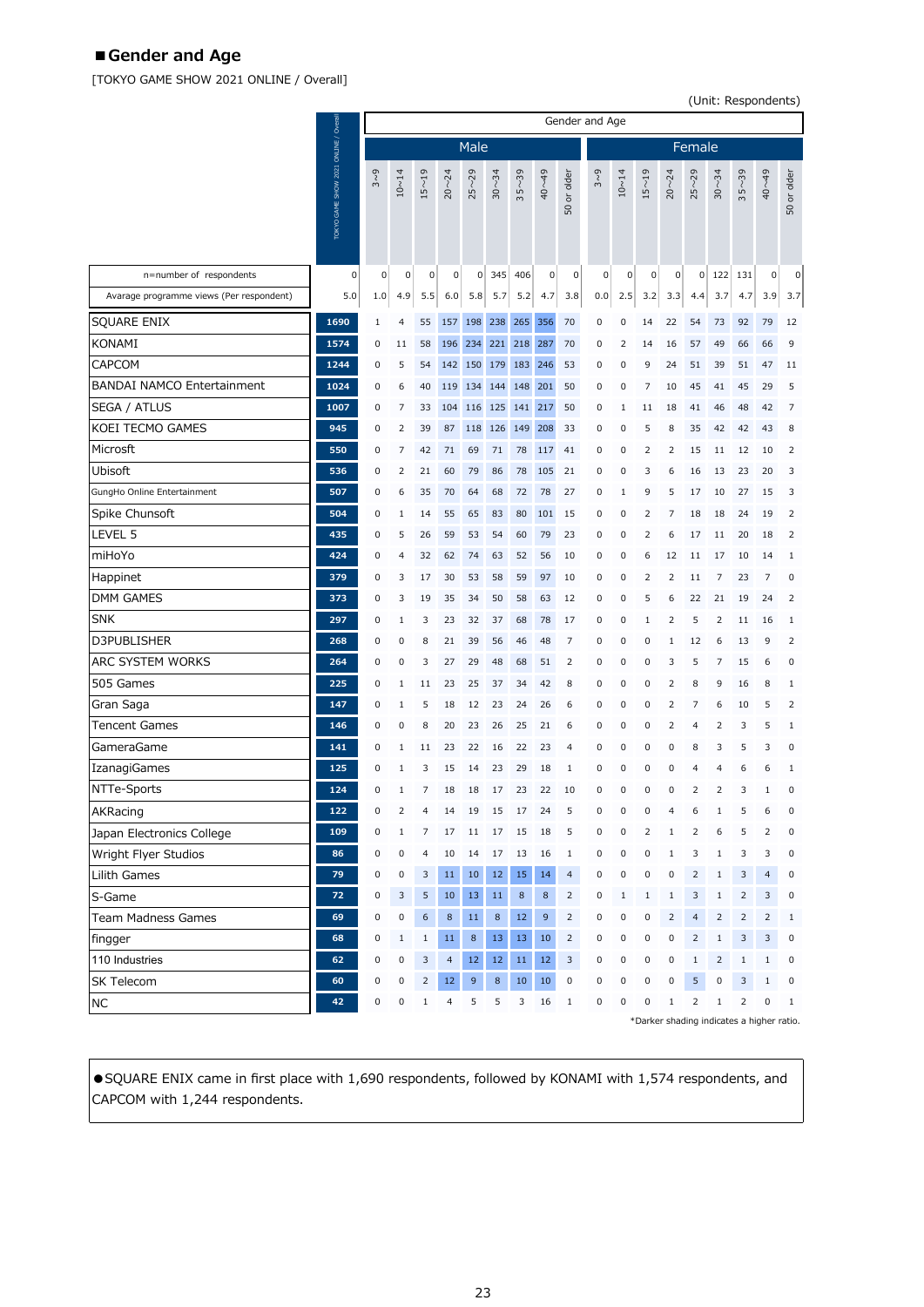# ■3-3. Top Three Memorable Programmes / Overall

[TOKYO GAME SHOW 2021 ONLINE / Overall]

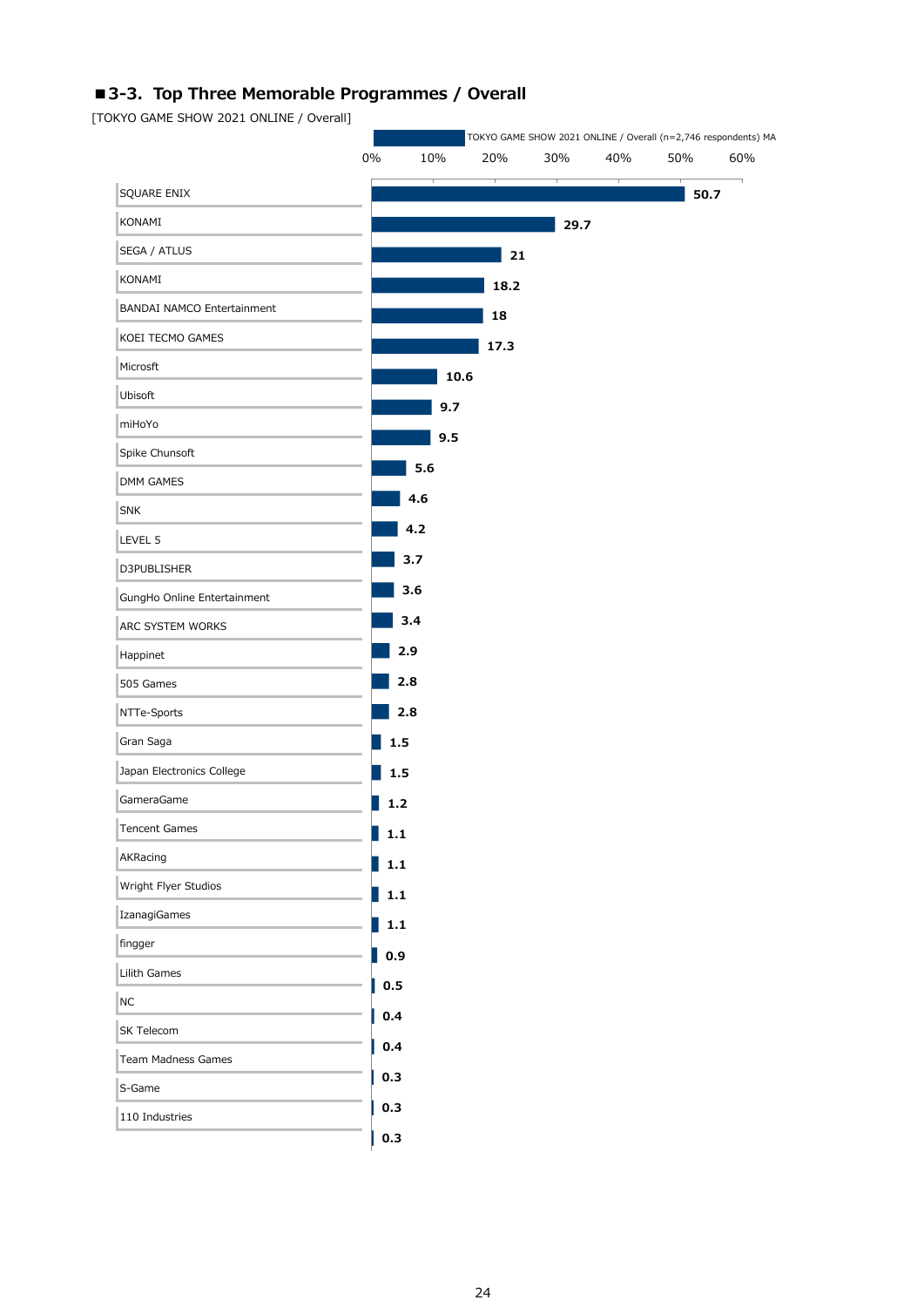# **■3-4. Top Three Memorable Programmes / Gender and Age**

[TOKYO GAME SHOW 2021 ONLINE / Overall]

|                                   |                                    |         |                |                                          |                    |                          |           |                          |                                    |                |                |                          |           |                                    |                   |                          |                               |           | (Unit: %)                |
|-----------------------------------|------------------------------------|---------|----------------|------------------------------------------|--------------------|--------------------------|-----------|--------------------------|------------------------------------|----------------|----------------|--------------------------|-----------|------------------------------------|-------------------|--------------------------|-------------------------------|-----------|--------------------------|
|                                   |                                    |         |                |                                          |                    |                          |           |                          |                                    |                | Gender and Age |                          |           |                                    |                   |                          |                               |           |                          |
|                                   | TOKYO GAME SHOW 2021 ONLINE / Over | Male    | 3~9            | $10 - 14$                                | $15 - 19$          | $20 - 24$                | $25 - 29$ | $30 - 39$                | $40 - 49$                          | or older<br>50 | Female         | 3~9                      | $10 - 14$ | $15 - 19$                          | $20 - 24$         | $25 - 29$                | $30 - 39$                     | $40 - 49$ | or older<br>50           |
|                                   |                                    |         |                |                                          |                    |                          |           |                          |                                    |                |                |                          |           |                                    |                   |                          |                               |           |                          |
| n=number of respondents           | 2,746                              | 2,146   | 1              | 16                                       | 105                | 254                      | 303       | 345                      | 566                                | 150            | 600            |                          | 2         | 30                                 | 50                |                          | 113 122 131                   |           | 21                       |
| <b>SQUARE ENIX</b>                | 50.7                               | 51.2    |                | 100.0 12.5 36.2 47.2 50.8 56.2 53.5 38.7 |                    |                          |           |                          |                                    |                | 49.2           |                          |           |                                    |                   |                          | 40.0 36.0 39.8 54.2 54.2 57.1 |           |                          |
| <b>CAPCOM</b>                     | 29.7                               | 30.2    | $\overline{a}$ |                                          |                    |                          |           |                          | 25.0 36.2 38.6 30.7 28.1 28.6 28.7 |                | 27.7           |                          |           |                                    |                   |                          | 26.7 34.0 35.4 23.3 25.2 42.9 |           |                          |
| <b>SEGA / ATLUS</b>               | 21.0                               | 19.8    | ÷              |                                          |                    |                          |           |                          | 18.8 21.0 15.7 21.5 18.9 21.9 19.3 |                | 25.2           | $\overline{\phantom{a}}$ |           | 50.0 33.3 24.0 24.8 24.5 25.2 23.8 |                   |                          |                               |           |                          |
| <b>KONAMI</b>                     | 18.2                               | 18.5    | ÷              |                                          |                    |                          |           |                          | 31.3 17.1 21.3 22.8 18.2 15.9 16.7 |                | 16.8           | L,                       |           | 50.0 16.7 14.0 20.4 15.8 18.3 4.8  |                   |                          |                               |           |                          |
| <b>BANDAI NAMCO Entertainment</b> | 18.0                               | 18.9    | $\overline{a}$ |                                          |                    |                          |           |                          | 18.8 16.2 20.9 22.1 19.4 16.8 16.7 |                | 14.8           | ÷,                       |           |                                    |                   |                          | 10.0 12.0 17.7 17.0 11.5 9.5  |           |                          |
| KOEI TECMO GAMES                  | 17.3                               | 17.1    |                |                                          |                    |                          |           |                          | 16.2 16.9 16.8 16.8 19.4 12.7      |                | 18.0           |                          |           | 6.7                                |                   |                          | 12.0 15.0 20.2 21.4 19.0      |           |                          |
| Microsft                          | 10.6                               | 12.5    |                |                                          | 31.3 22.9 12.2 7.9 |                          |           |                          | 10.9 12.7 20.7                     |                | 3.7            |                          |           | 3.3                                |                   | 3.5                      | 4.3                           | 3.8       | 4.8                      |
| <b>Ubisoft</b>                    | 9.7                                | 10.2    |                |                                          |                    |                          |           | 8.6 10.6 12.9 10.9 8.7   |                                    | 8.0            | 7.8            |                          |           | 6.7                                | 8.0               | 6.2 7.9                  |                               | 9.2       | 9.5                      |
| miHoYo                            | 9.5                                | 9.5     |                | 18.8                                     |                    | 19.0 16.9 14.9           |           | 7.9                      | 4.9                                | 4.0            | 9.3            |                          |           |                                    | 16.7 24.0         | 5.3                      | 7.5                           | 9.9       | 4.8                      |
| Spike Chunsoft                    | 5.6                                | 6.0     | ÷              | 6.3                                      | 4.8                | 5.9                      | 5.0       | 7.9                      | 5.5                                | 2.0            | 4.0            |                          |           | 3.3                                | 6.0               | 4.4                      | 3.6                           | 3.8       | 4.8                      |
| <b>DMM GAMES</b>                  | 4.6                                | 3.3     |                |                                          | 4.8                | 2.0                      | 2.0       | 4.5                      | 2.8                                | 3.3            | 9.2            |                          |           |                                    | 13.3 8.0 10.6 8.3 |                          |                               | 9.9       | 4.8                      |
| <b>SNK</b>                        | 4.2                                | 4.7     |                | 6.3                                      | 1.0                | 2.0                      | 1.3       | 6.5                      | 6.2                                | 4.0            | 2.3            |                          |           | 3.3                                | 2.0               | 0.9                      | 1.6                           | 4.6       | 4.8                      |
| LEVEL 5                           | 3.7                                | 3.7     |                | 6.3                                      | 8.6                | 4.7                      | 4.3       | 2.4                      | 2.8                                | 7.3            | 3.7            |                          |           |                                    | 6.0               | 7.1                      | 2.0                           | 3.8       | 4.8                      |
| <b>D3PUBLISHER</b>                | 3.6                                | 3.9     |                |                                          | 2.9                | 2.0                      | 5.6       | 5.2                      | 3.0                                | 2.0            | 2.7            |                          |           |                                    |                   | 4.4                      | 2.8                           | 3.1       |                          |
| GungHo Online Entertainment       | 3.4                                | 3.4     |                | 6.3                                      | 7.6                | 5.5                      | 2.3       | 3.1                      | 2.1                                | 4.7            | 3.5            |                          | 50.0      | 3.3                                | 2.0               | 3.5                      | 4.3                           | 1.5       | -4.8                     |
| ARC SYSTEM WORKS                  | 2.9                                | 2.9     |                |                                          |                    | 1.2                      | 2.0       | 4.7                      | 3.2                                |                | 2.8            |                          |           |                                    | 4.0               | 2.7                      | 4.0                           | 1.5       |                          |
| Happinet                          | 2.8                                | 2.9     |                | 6.3                                      | 1.9                | 1.6                      | 4.6       | 2.5                      | 3.5                                | 2.0            | 2.5            |                          |           | 3.3                                | 2.0               | 3.5                      | 3.6                           |           |                          |
| 505 Games                         | 2.8                                | 2.7     |                |                                          | 3.8                | 3.9                      | 2.0       | 2.9                      | 2.5                                | 2.0            | 2.8            |                          |           |                                    |                   | 1.8                      | 4.7                           | 2.3       |                          |
| NTTe-Sports                       | 1.5                                | 1.9     |                |                                          | 1.9                | 2.4                      | 1.3       | 1.9                      | 1.8                                | 3.3            | 0.2            |                          |           |                                    |                   |                          | 0.4                           |           |                          |
| Gran Saga                         | 1.5                                | 1.3     |                |                                          | 1.0                | 0.4                      | 0.3       | 2.3                      | 0.9                                | 2.0            | 2.3            |                          |           |                                    | 4.0               | 1.8                      | 2.8                           | 1.5       | 4.8                      |
| Japan Electronics College         | 1.2                                | 1.3     |                |                                          | 2.9                | 2.4                      | 1.0       | 0.9                      | 0.9                                | 2.0            | 1.2            |                          |           | 3.3                                |                   | 0.9                      | 1.6                           | 0.8       |                          |
| GameraGame                        | 1.1                                | 1.4     |                |                                          | 5.7                | 2.0                      | 1.0       | 1.1                      | 0.9                                | 1.3            |                |                          |           |                                    |                   |                          |                               |           |                          |
| <b>Tencent Games</b>              | $1.1$                              | 1.3     |                |                                          | 1.9                | 1.2                      | 2.6       | 1.5                      | 0.5                                | 0.7            | 0.5            |                          |           |                                    |                   | 0.9                      | 0.8                           |           |                          |
| AKRacing                          | 1.1                                | 1.2     |                | 6.3                                      | 1.0                | 1.2                      | 1.7       | 0.8                      | 1.1                                | 2.0            | 0.8            |                          |           |                                    | 2.0               | 1.8                      | 0.4                           | 0.8       |                          |
| Wright Flyer Studios              | $1.1$                              | 1.1     |                |                                          | 1.9                | 1.6                      | 1.7       | 0.9                      | 0.9                                | 0.7            | 0.8            |                          |           |                                    | 2.0               | 1.8                      | 0.8                           |           |                          |
| IzanagiGames                      | 0.9                                | 0.9     |                |                                          | 1.0                | 0.4                      | 1.0       | 1.3                      | 0.7                                |                | 0.8            |                          |           |                                    |                   |                          | 0.8                           | 1.5       | 4.8                      |
| fingger                           | 0.5                                | 0.6     |                |                                          |                    | 1.2                      | 0.3       | 0.9                      | 0.2                                | $\overline{a}$ | 0.3            |                          |           |                                    |                   | 0.9                      | $\overline{\phantom{a}}$      | 0.8       |                          |
| Lilith Games                      | 0.4                                | 0.4     |                |                                          |                    | 0.8                      | 0.3       | 0.4                      | 0.4                                | 0.7            | 0.5            |                          |           |                                    |                   |                          | 0.4                           | 1.5       |                          |
| <b>NC</b>                         | 0.4                                | 0.3     |                |                                          |                    | 0.8                      |           |                          | 0.7                                | 0.7            | 0.5            |                          |           |                                    |                   | 0.9                      | 0.4                           |           | 4.8                      |
| <b>SK Telecom</b>                 | 0.3                                | 0.2     |                |                                          |                    | 0.4                      | 0.3       | 0.3                      | $\overline{a}$                     | $\overline{a}$ | 0.5            |                          |           |                                    |                   | 1.8                      | $\overline{\phantom{a}}$      | 0.8       | $\overline{\phantom{a}}$ |
| <b>Team Madness Games</b>         | 0.3                                | $0.1\,$ |                |                                          |                    | 0.4                      | 0.3       | $\overline{\phantom{a}}$ | 0.2                                |                | 0.7            |                          |           |                                    | 2.0               | $\overline{\phantom{a}}$ | 0.8                           |           | 4.8                      |
| S-Game                            | 0.3                                | 0.1     |                | 6.3                                      |                    | 0.4                      |           | 0.1                      |                                    |                | 0.7            |                          | 50.0      | 3.3                                | 2.0               |                          | 0.4                           |           |                          |
| 110 Industries                    | 0.1                                | 0.1     |                |                                          |                    | $\overline{\phantom{a}}$ | 0.3       | $0.1 \quad 0.2$          |                                    |                |                | $\overline{a}$           |           |                                    |                   |                          |                               |           |                          |

\*Darker shading indicates a higher ratio.

●Out of the top three most memorable programmes SQUARE ENIX was the most popular with 50.7%, followed by CAPCOM at 29.7%, and SEGA / ATLUS at 21.0%.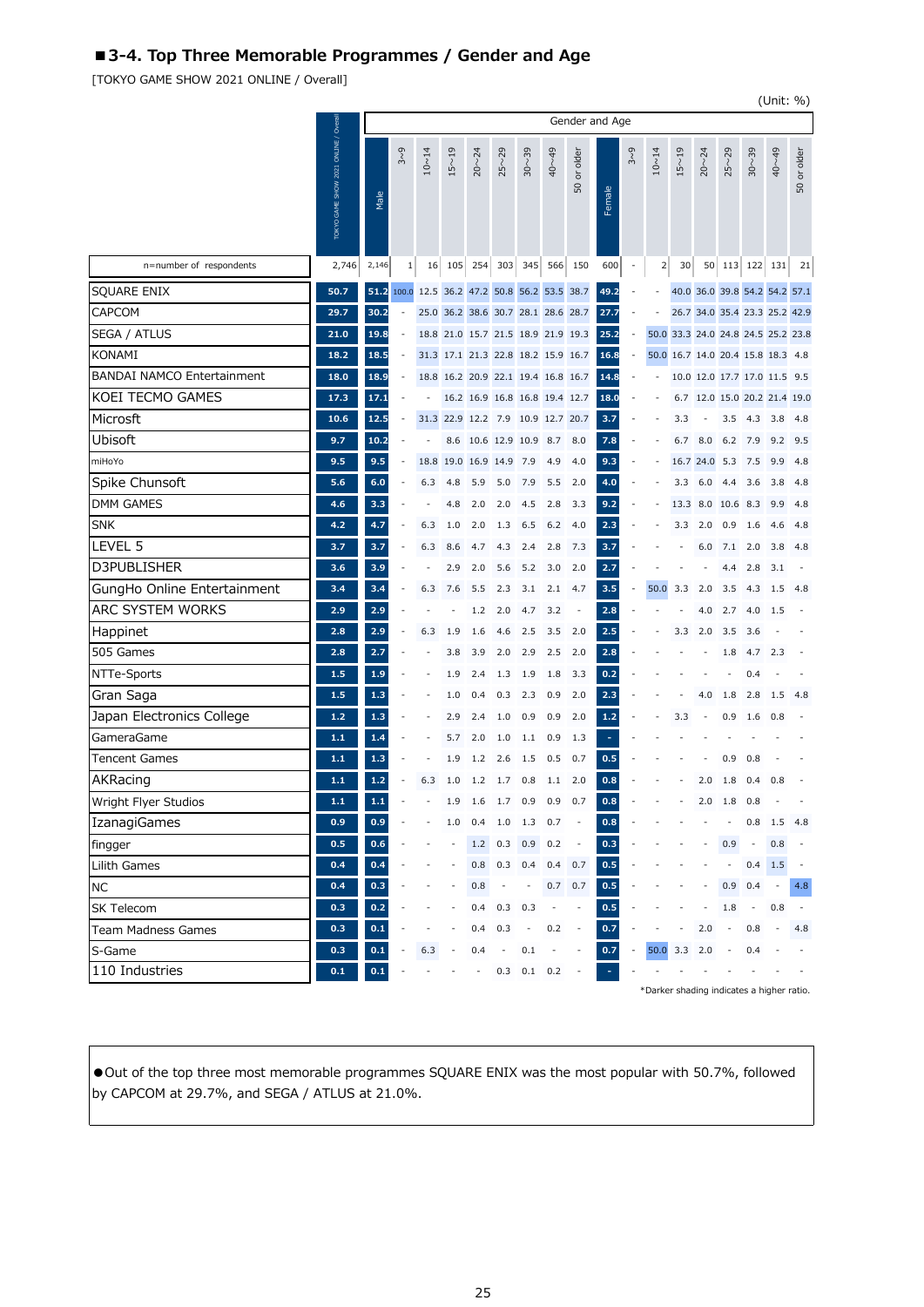# **■List of Impressions**

[TOKYO GAME SHOW 2021 ONLINE / Overall]

|                                                                                                                                                                                                                                                                              |                                   |                                                                  |                                                                                    |                                 |                                                                        |                                                      |                                                                 | (Unit: %)                |
|------------------------------------------------------------------------------------------------------------------------------------------------------------------------------------------------------------------------------------------------------------------------------|-----------------------------------|------------------------------------------------------------------|------------------------------------------------------------------------------------|---------------------------------|------------------------------------------------------------------------|------------------------------------------------------|-----------------------------------------------------------------|--------------------------|
|                                                                                                                                                                                                                                                                              | TOKYO GAME SHOW 2021 ONLINE / Ove | future<br>I want to buy / download<br>featured games in the near | I would like to play the<br>featured games eventually<br>if I have the opportunity | The programmes were<br>exciting | The programmes became<br>reference for future<br>game play<br>$\sigma$ | became a fan of the<br>games/developers<br>$\mapsto$ | I was also interested in<br>other titles from the<br>developers | None of the above        |
| n (number of respondents)                                                                                                                                                                                                                                                    | 2,746                             |                                                                  |                                                                                    |                                 |                                                                        |                                                      |                                                                 |                          |
| <b>SOUARE ENIX</b>                                                                                                                                                                                                                                                           | 1393                              | 38.5                                                             | 42.5                                                                               | 34.2                            | 8.9                                                                    | 7.7                                                  | 14.4                                                            | 2.9                      |
| CAPCOM                                                                                                                                                                                                                                                                       | 815                               | 32.3                                                             | 45.6                                                                               | 25.2                            | 8.8                                                                    | 6.1                                                  | 8.8                                                             | 6.1                      |
| <b>SEGA / ATLUS</b>                                                                                                                                                                                                                                                          | 576                               | 33.3                                                             | 42.4                                                                               | 28.8                            | 9.0                                                                    | 7.5                                                  | 11.5                                                            | 6.8                      |
| <b>KONAMI</b>                                                                                                                                                                                                                                                                | 499                               | 23.2                                                             | 47.3                                                                               | 27.1                            | 8.2                                                                    | 6.2                                                  | 8.6                                                             | 7.2                      |
| <b>BANDAI NAMCO Entertainment</b>                                                                                                                                                                                                                                            | 495                               | 31.7                                                             | 43.4                                                                               | 32.3                            | 7.3                                                                    | 5.9                                                  | 7.9                                                             | 5.1                      |
| KOEI TECMO GAMES                                                                                                                                                                                                                                                             | 474                               | 41.1                                                             | 43.7                                                                               | 25.5                            | 9.5                                                                    | 5.5                                                  | 12.0                                                            | 3.6                      |
| Microsft                                                                                                                                                                                                                                                                     | 291                               | 34.7                                                             | 45.0                                                                               | 26.1                            | 11.0                                                                   | 12.0                                                 | 17.5                                                            | 5.8                      |
| Ubisoft                                                                                                                                                                                                                                                                      | 265                               | 35.8                                                             | 45.3                                                                               | 34.0                            | 14.0                                                                   | 10.6                                                 | 12.5                                                            | 3.0                      |
| miHoYo                                                                                                                                                                                                                                                                       | 260                               | 16.9                                                             | 18.5                                                                               | 55.0                            | 36.5                                                                   | 12.7                                                 | 6.5                                                             | 5.4                      |
| Spike Chunsoft                                                                                                                                                                                                                                                               | 153                               | 24.8                                                             | 55.6                                                                               | 11.8                            | 4.6                                                                    | 4.6                                                  | 9.8                                                             | 7.8                      |
| <b>DMM GAMES</b>                                                                                                                                                                                                                                                             | 126                               | 39.7                                                             | 37.3                                                                               | 27.8                            | 15.1                                                                   | 5.6                                                  | 8.7                                                             | 4.0                      |
| <b>SNK</b>                                                                                                                                                                                                                                                                   | 115                               | 29.6                                                             | 49.6                                                                               | 23.5                            | 20.9                                                                   | 7.0                                                  | 7.8                                                             | 5.2                      |
| LEVEL 5                                                                                                                                                                                                                                                                      | 102                               | 20.6                                                             | 47.1                                                                               | 26.5                            | 3.9                                                                    | 5.9                                                  | 12.7                                                            | 8.8                      |
| D3PUBLISHER                                                                                                                                                                                                                                                                  | 100                               | 47.0                                                             | 45.0                                                                               | 32.0                            | 10.0                                                                   | 7.0                                                  | 5.0                                                             | 1.0                      |
| GungHo Online Entertainment                                                                                                                                                                                                                                                  | 93                                | 10.8                                                             | 46.2                                                                               | 23.7                            | 16.1                                                                   | 5.4                                                  | 9.7                                                             | 14.0                     |
| ARC SYSTEM WORKS                                                                                                                                                                                                                                                             | 79                                | 29.1                                                             | 44.3                                                                               | 31.6                            | 13.9                                                                   | 11.4                                                 | 12.7                                                            | 10.1                     |
| Happinet                                                                                                                                                                                                                                                                     | 78                                | 26.9                                                             | 39.7                                                                               | 33.3                            | 6.4                                                                    | 10.3                                                 | 21.8                                                            | 5.1                      |
| 505 Games                                                                                                                                                                                                                                                                    | 76                                | 30.3                                                             | 52.6                                                                               | 25.0                            | 6.6                                                                    | 5.3                                                  | 11.8                                                            | 6.6                      |
| NTTe-Sports                                                                                                                                                                                                                                                                  | 42                                | 9.5                                                              | 16.7                                                                               | 52.4                            | 14.3                                                                   | 11.9                                                 | 7.1                                                             | 14.3                     |
| Gran Saga                                                                                                                                                                                                                                                                    | 42                                | 31.0                                                             | 45.2                                                                               | 19.0                            | 7.1                                                                    | 2.4                                                  | 2.4                                                             | 7.1                      |
| Japan Electronics College                                                                                                                                                                                                                                                    | 34                                | 2.9                                                              | 11.8                                                                               | 50.0                            | 5.9                                                                    | 8.8                                                  | 8.8                                                             | 23.5                     |
| GameraGame                                                                                                                                                                                                                                                                   | 29                                | 24.1                                                             | 37.9                                                                               | 27.6                            | 13.8                                                                   | 3.4                                                  | 10.3                                                            | 10.3                     |
| Tencent Games                                                                                                                                                                                                                                                                | 31                                | 3.2                                                              | 54.8                                                                               | 22.6                            | 9.7                                                                    | 9.7                                                  | 12.9                                                            | 6.5                      |
| AKRacing                                                                                                                                                                                                                                                                     | 30                                | 10.0                                                             | 23.3                                                                               | 46.7                            | 3.3                                                                    | 16.7                                                 | 10.0                                                            | 16.7                     |
| Wright Flyer Studios                                                                                                                                                                                                                                                         | 29                                | 58.6                                                             | 31.0                                                                               | 37.9                            | 20.7                                                                   | 17.2                                                 | 3.4                                                             |                          |
| IzanagiGames                                                                                                                                                                                                                                                                 | 24                                | 29.2                                                             | 62.5                                                                               | 29.2                            | 4.2                                                                    | 12.5                                                 | 25.0                                                            | 8.3                      |
| fingger                                                                                                                                                                                                                                                                      | 14                                |                                                                  | 35.7                                                                               | 57.1                            | 21.4                                                                   | 14.3                                                 |                                                                 | 21.4                     |
| Lilith Games                                                                                                                                                                                                                                                                 | 12                                | 8.3                                                              | 50.0                                                                               | 25.0                            |                                                                        | 8.3                                                  | 8.3                                                             | 8.3                      |
| <b>NC</b>                                                                                                                                                                                                                                                                    | 10                                | 40.0                                                             | 30.0                                                                               | 10.0                            | 20.0                                                                   |                                                      | 10.0                                                            | 10.0                     |
| SK Telecom                                                                                                                                                                                                                                                                   | $\overline{z}$                    | $\overline{\phantom{a}}$                                         | 71.4                                                                               | 14.3                            | 14.3                                                                   | 14.3                                                 |                                                                 | $\overline{\phantom{a}}$ |
| <b>Team Madness Games</b>                                                                                                                                                                                                                                                    | $\overline{z}$                    | 14.3                                                             | 14.3                                                                               | 28.6                            |                                                                        | 28.6                                                 |                                                                 | 14.3                     |
| S-Game                                                                                                                                                                                                                                                                       | $\overline{z}$                    |                                                                  | 14.3                                                                               | 28.6                            |                                                                        |                                                      | 28.6                                                            | 28.6                     |
| 110 Industries                                                                                                                                                                                                                                                               | 3                                 |                                                                  | 66.7                                                                               |                                 |                                                                        | 33.3                                                 | *Darker shading indicates a higher ratio.                       |                          |
|                                                                                                                                                                                                                                                                              |                                   |                                                                  |                                                                                    |                                 |                                                                        |                                                      |                                                                 |                          |
| • The ratio of respondents who answered "I would like to play the featured games eventually if I have the<br>opportunity" was the highest, followed by "I would like to play the featured games eventually if I have the<br>opportunity" and "The programmes were exciting." |                                   |                                                                  |                                                                                    |                                 |                                                                        |                                                      |                                                                 |                          |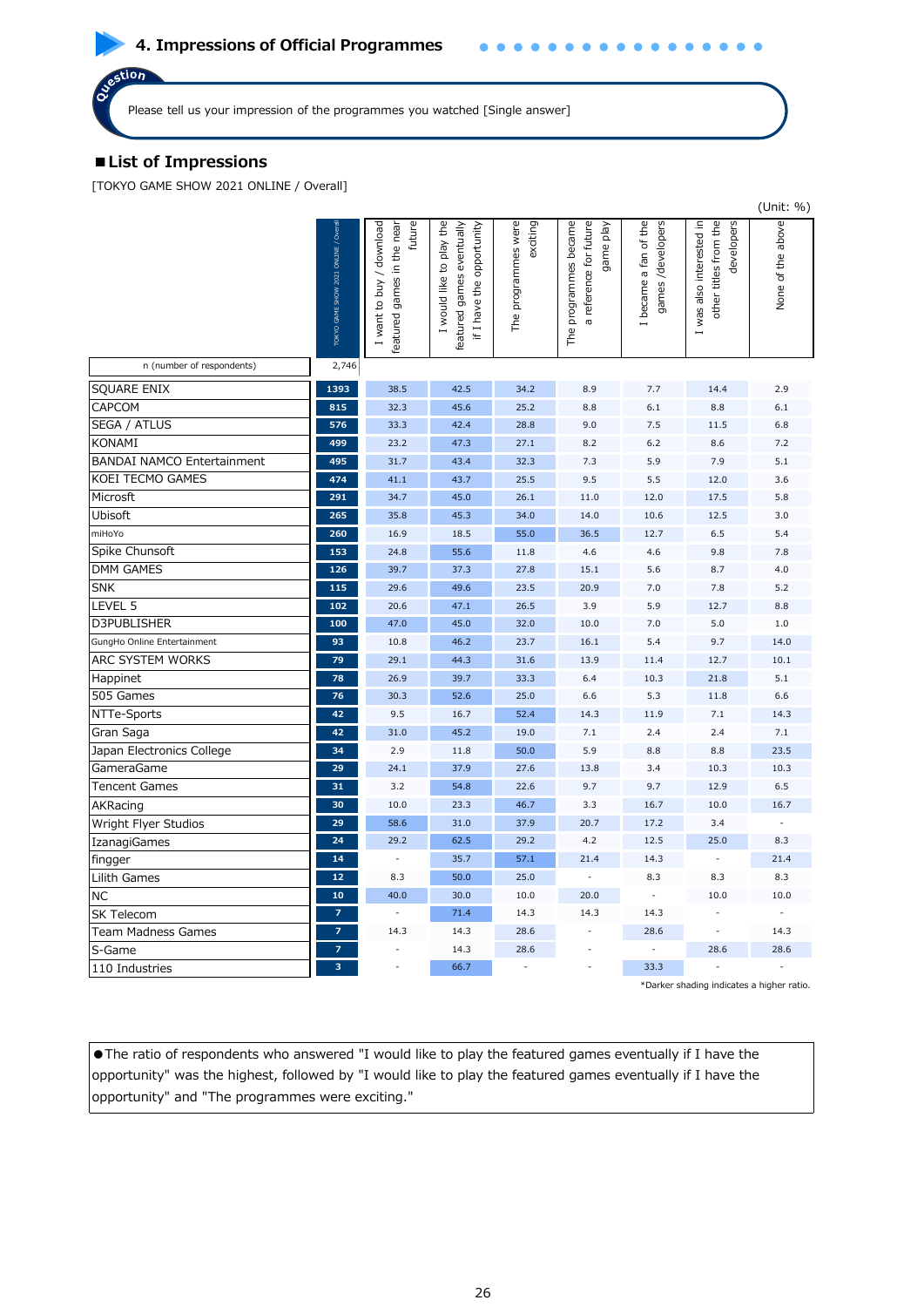

# **■Purchased Merchandise (Amazon Special Venue)**

[TOKYO GAME SHOW 2021 ONLINE / Overall (n=2,746 respondents)]



#### **■Gender and Age**

[TOKYO GAME SHOW 2021 ONLINE / Overall (Amazon Special Venue)]

|        |                                                 |                    |                          |                          |                        |                              |                  | (Unit: %)                |
|--------|-------------------------------------------------|--------------------|--------------------------|--------------------------|------------------------|------------------------------|------------------|--------------------------|
|        |                                                 | n<br>(number<br>of | Character<br>Goods       | Music / Books            | Video Game<br>Software | Accessories /<br>Peripherals | Game<br>Consoles | Others                   |
|        | TOKYO GAME SHOW 2021<br><b>ONLINE / Overall</b> | 2,746              | 5.8                      | 3.4                      | 3.1                    | 1.8                          | 1.2              | 2.0                      |
|        | Male                                            | 2,146              | 5.5                      | 4.0                      | 3.4                    | 1.7                          | 1.4              | 2.1                      |
|        | $3^0$                                           | $\mathbf{1}$       | $\overline{\phantom{a}}$ | $\overline{\phantom{m}}$ |                        |                              |                  | $\overline{\phantom{a}}$ |
|        | $10 \sim 14$                                    | 16                 | 6.3                      | $\overline{\phantom{a}}$ | 12.5                   |                              |                  | 6.3                      |
|        | $15 \sim 19$                                    | 105                | 5.7                      | 7.6                      | 5.7                    | 4.8                          | 3.8              | 1.9                      |
|        | $20 \sim 24$                                    | 254                | 5.5                      | 4.7                      | 6.7                    | 1.6                          | 2.8              | 0.8                      |
|        | $25 \sim 29$                                    | 303                | 6.6                      | 4.6                      | 6.3                    | 2.3                          | 3.0              | 4.0                      |
|        | $30 \sim 39$                                    | 751                | 6.1                      | 3.6                      | 2.5                    | 1.9                          | 0.8              | 2.7                      |
| Age    | $40 \times 49$                                  | 566                | 4.4                      | 3.5                      | 1.4                    | 1.2                          | 0.7              | 1.2                      |
| and    | 50 or older                                     | 150                | 4.0                      | 2.7                      | 0.7                    |                              | 0.7              |                          |
| Gender | Female                                          | 600                | 6.7                      | 1.5                      | 2.2                    | 2.0                          | 0.5              | 2.0                      |
|        | $3^0$                                           | ٠                  |                          |                          |                        |                              |                  |                          |
|        | $10 \sim 14$                                    | $\overline{2}$     |                          |                          |                        |                              |                  |                          |
|        | $15 \sim 19$                                    | 30                 | 3.3                      | 3.3                      | 3.3                    |                              | 3.3              |                          |
|        | $20 \sim 24$                                    | 50                 | 8.0                      | 2.0                      | 2.0                    | 2.0                          |                  | $\overline{\phantom{a}}$ |
|        | $25 \sim 29$                                    | 113                | 11.5                     | 2.7                      | 6.2                    | 3.5                          | 1.8              | 4.4                      |
|        | $30 \sim 39$                                    | 253                | 5.1                      | 1.2                      | 1.2                    | 1.6                          | ۰                | 0.8                      |
|        | $40 \times 49$                                  | 131                | 6.1                      | 0.8                      | 0.8                    | 2.3                          |                  | 3.1                      |
|        | 50 or older                                     | 21                 | 4.8                      |                          |                        |                              |                  | 4.8                      |

\*Darker shading indicates a higher ratio.